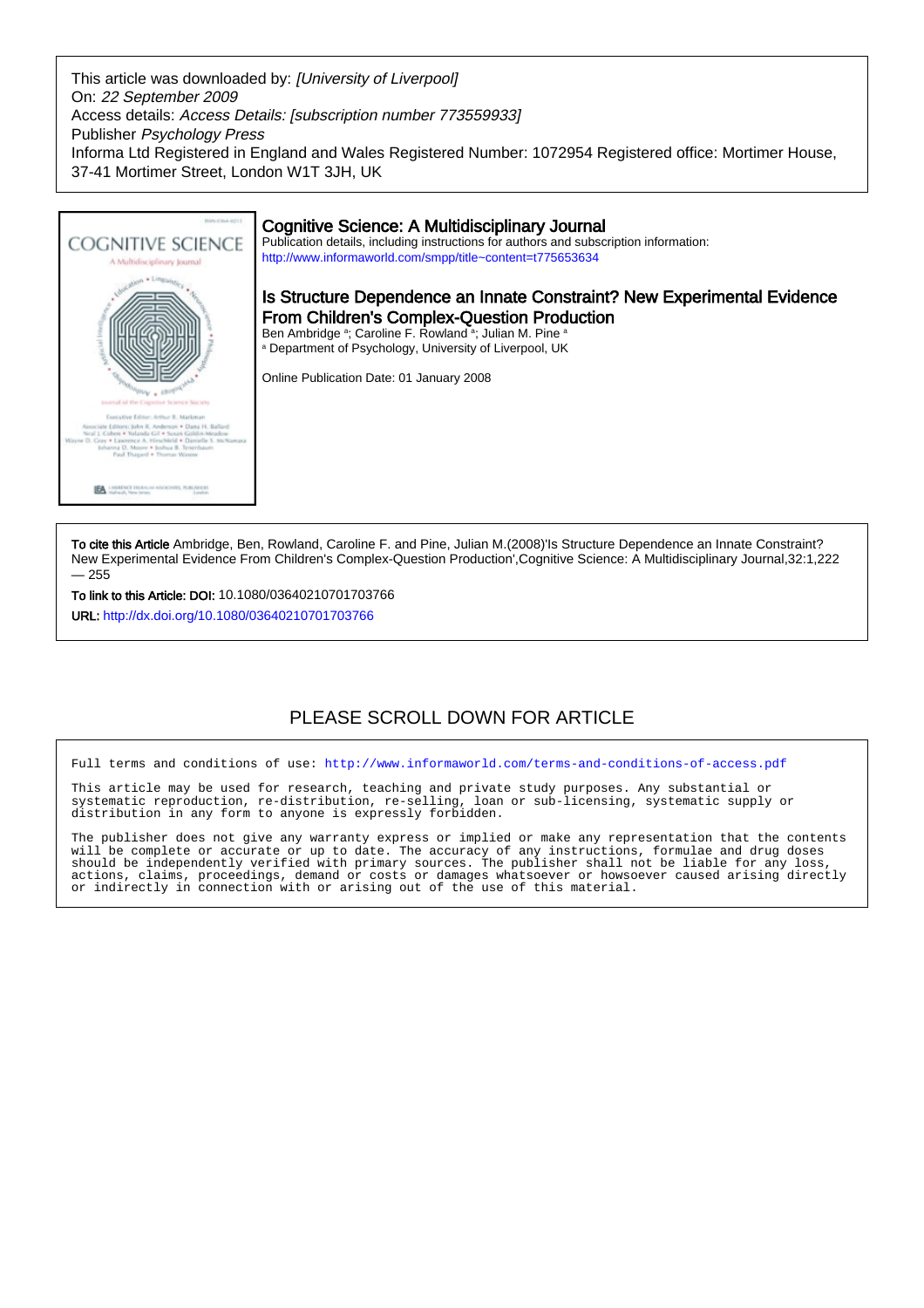Cognitive Science 32 (2008) 222–255 Copyright <sup>C</sup> 2008 Cognitive Science Society, Inc. All rights reserved. ISSN: 0364-0213 print / 1551-6709 online DOI: 10.1080/03640210701703766

# Is Structure Dependence an Innate Constraint? New Experimental Evidence From Children's Complex-Question Production

Ben Ambridge, Caroline F. Rowland, Julian M. Pine

*Department of Psychology, University of Liverpool, UK*

Received 30 March 2006; received in revised form 26 January 2007; accepted 26 January 2007

#### **Abstract**

According to Crain and Nakayama (1987), when forming complex yes/no questions, children do not make errors such as *Is the boy who smoking is crazy?* because they have innate knowledge of *structure dependence* and so will not move the auxiliary from the relative clause. However, simple recurrent networks are also able to avoid such errors, on the basis of surface distributional properties of the input (Lewis & Elman, 2001; Reali & Christiansen, 2005). Two new elicited production studies revealed that (a) children occasionally produce structure-dependence errors and (b) the pattern of children's auxiliary-doubling errors (*Is the boy who is smoking is crazy?*) suggests a sensitivity to surface cooccurrence patterns in the input. This article concludes that current data do not provide any support for the claim that structure dependence is an innate constraint, and that it is possible that children form a structure-dependent grammar on the basis of exposure to input that exhibits this property.

*Keywords:* Structure dependence; Yes/no questions; Complex syntax; Poverty of stimulus argument; Language acquisition; Relative clause

A central question in the cognitive sciences is how children come to acquire their native language. Dating back to Chomsky (1959), a popular view has been that children "attain knowledge of the structure of their language for which no evidence is available in the data to which they are exposed as children" (Hornstein & Lightfoot, 1981, p. 9) or, as in the title of a recent article by Lidz, Waxman, and Freedman (2003), that "infants know [facts] about syntax that they couldn't have learned" (p. B65), and hence that certain syntactic principles or constraints must be innately specified in the genome.

Perhaps the "parade case" (Crain, 1991) of such a constraint is that of*structure dependence*; the principle that grammatical rules apply not to items that occupy a certain position in the

Correspondence should be addressed to Ben Ambridge, Department of Psychology, University of Liverpool, Bedford Street South, Liverpool, L69 7ZA, UK. E-mail: ben.ambridge@liverpool.ac.uk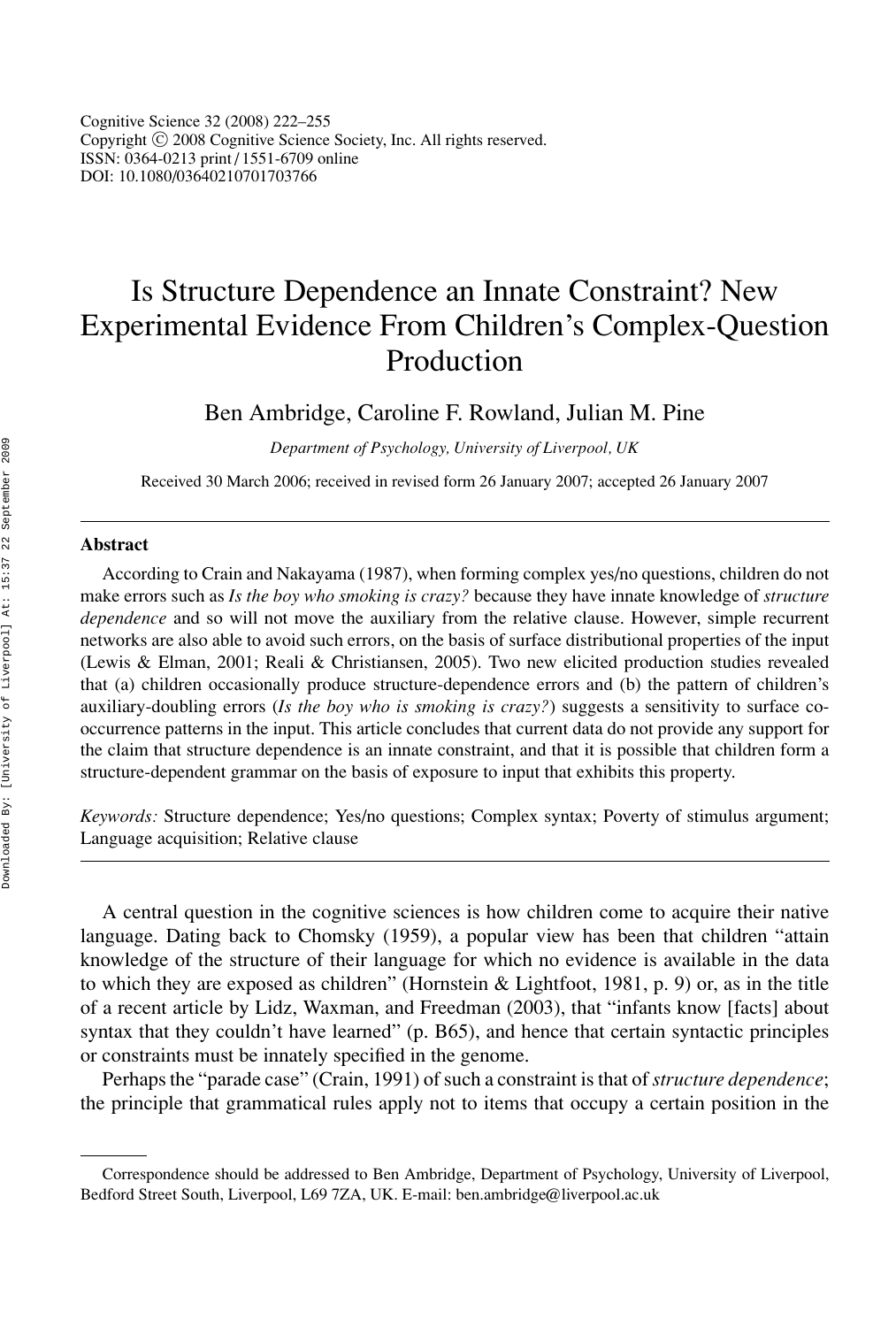sentence with respect to linear order, but to items that play a specific syntactic role with respect to the hierarchical constituent-structure of the sentence. The example most often used to illustrate this principle is that of yes/no questions (e.g., see Piatelli-Palmerini, 1980, p. 40), which, by hypothesis, are formed by "moving" elements of an untransformed version of the utterance (approximating to a declarative statement). On the basis of simple questions (1), the child could hypothetically formulate a rule such as *move the first auxiliary*<sup>1</sup>*to sentence initial-position*:

1a. The boy is crazy  $\rightarrow$  1b. Is the boy crazy?

This rule, however, would output an ungrammatical utterance for questions with more than one auxiliary ("complex questions"):

2a. The boy who is smoking is crazy  $\rightarrow$  2b. \*Is the boy who smoking is crazy?

In order to form such questions correctly, the child must formulate a structure-dependent rule (e.g., move the auxiliary *in the main clause* to sentence-initial position), rather than a rule based on the linear position of items in the sentence. This rule is structure dependent because it makes reference to the notion of "main clause"—a constituent of the hierarchical sentence structure—and not simply to items that occupy a certain position based on linear order.<sup>2</sup>

According to Chomsky (1980; see also Crain & Nakayama, 1987; and many others), the input does not contain sufficient evidence that the structure-dependent generalization is the correct one because "a person might go through much or all of his life without ever having been exposed to relevant evidence" [presumably questions with two auxiliaries] (pp. 114– 115). Chomsky (1980) argued that because the child will "nevertheless unerringly employ the structure-dependent generalization on the first relevant occasion" (p. 145), she must be innately constrained to consider only structure-dependent rules when formulating her grammar.

The claim that complex yes/no questions are extremely rare in child-directed speech is well supported. In a search of approximately 3 million caregiver utterances in the CHILDES database, MacWhinney (2004) found only one complex yes/no question. Thus, unlike some authors (e.g., Pullum & Scholz, 2002), our goal in this article is not to dispute the first part of Chomsky's (1980) claim; that children virtually never hear complex yes/no questions. Rather, our goal is to reassess the second part of this claim—that children never make structuredependence errors—in the light of some recent findings from the field of computer science. In doing so, we will also address the third part of Chomsky's (1980) claim; that the (putative) absence of such errors necessarily implies that structure dependence is an innately specified constraint.

There are two possible sources of evidence to support the second part of Chomsky's (1980) claim—that children never make structure-dependence errors: naturalistic spontaneous production data and experimental data. Although no structure-dependence errors are recorded in the entire CHILDES database, neither is there a single instance of a child producing a wellformed complex yes/no question (B. MacWhinney, 2004). Because we have no spontaneous production data in which children are actually attempting to produce complex yes/no questions, naturalistic data provide no evidence either for or against the claim that children "unerringly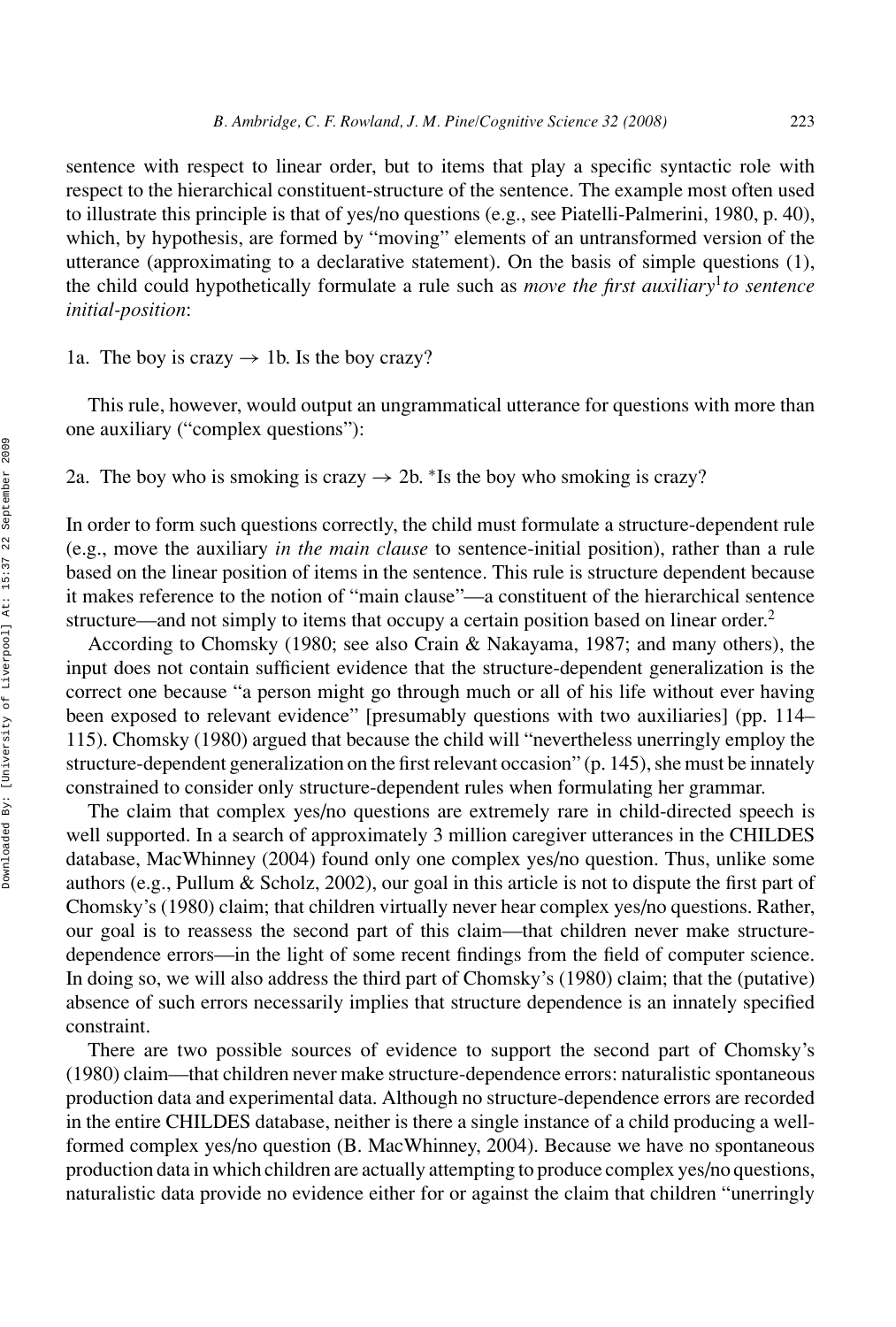employ the structure-dependent generalization on the first relevant occasion" (Chomsky, 1980, p. 145).

Given the absence of appropriate contexts (i.e., attempts at complex yes/no questions) in the available naturalistic data, the claim that children never make structure-dependence errors rests critically on a single experimental study. Crain and Nakayama (1987) used an elicited-production paradigm to elicit a range of complex yes/no questions with two instances of copula/auxiliary BE (Experiment 1), or with one instance of copula *is* and one modal auxiliary (Experiment 2), from 30 children aged 3;2 through 4;7. Although overall rates of correct performance were only 60% and 21% for Experiments 1 and 2, respectively, no child made a structure-dependence error (e.g., see Question 2b). However, errors of auxiliarydoubling (e.g., *Is the boy who is smoking is crazy?*) and resumption (e.g., *Is the boy who is smoking, is he crazy?*) were common. Crain and Nakayama (1987, p. 142) therefore concur with Chomsky (1980) that "only structure-dependent rules are formulated in language acquisition."

There are, however, three features of the design of Crain and Nakayama's (1987) study that would seem to work against the possibility of observing structure-dependence errors. First, the study contained relatively few test trials. Second, the majority of the target questions used the auxiliary with which children are probably most competent at forming questions (*is*), perhaps reducing overall error rates. Third, the target questions were such that, in order to make structure dependence errors, children would have had to strongly violate the co-occurrence statistics of English.

With regard to the number of test trials, it is important to note that Crain and Nakayama's (1987) claim regarding the innateness of structure dependence depends crucially on the finding of no structure-dependence errors. In order to make a theoretical claim on the basis of a null effect, it is necessary to demonstrate that the phenomenon in question was not observed, despite a large number of trials having been conducted. Crain and Nakayama elicited six sentences from each of 30 participants (180 trials, Experiment 1) and four sentences from each of 10 participants (40 trials, Experiment 2). This means that if structure-dependence errors do occur, but only relatively rarely, say 5%, one would expect only about 10 errors across both studies even if there were no other factors in the studies militating against the child producing such errors (see below).

The majority of test sentences elicited by Crain and Nakayama (1987) included two instances of copula/auxiliary *is*. This might be expected to reduce overall error rates (and hence the likelihood of observing structure dependence errors), as young children seem to be relatively competent at forming questions with this auxiliary. The test sentences elicited in Crain and Nakayama's Experiment 1 are reproduced in 3 through 8 (from p. 528):

- 3. The dog that is sleeping is on the blue bench  $\rightarrow$  Is the dog that is sleeping on the blue bench?
- 4. The ball that the girl is sitting on is big  $\rightarrow$  Is the ball that the girl is sitting on big?
- 5. The boy who is watching Mickey Mouse is happy  $\rightarrow$  Is the boy who is watching Mickey Mouse happy?
- 6. The boy who is unhappy is watching Mickey Mouse  $\rightarrow$  Is the boy who is unhappy watching Mickey Mouse?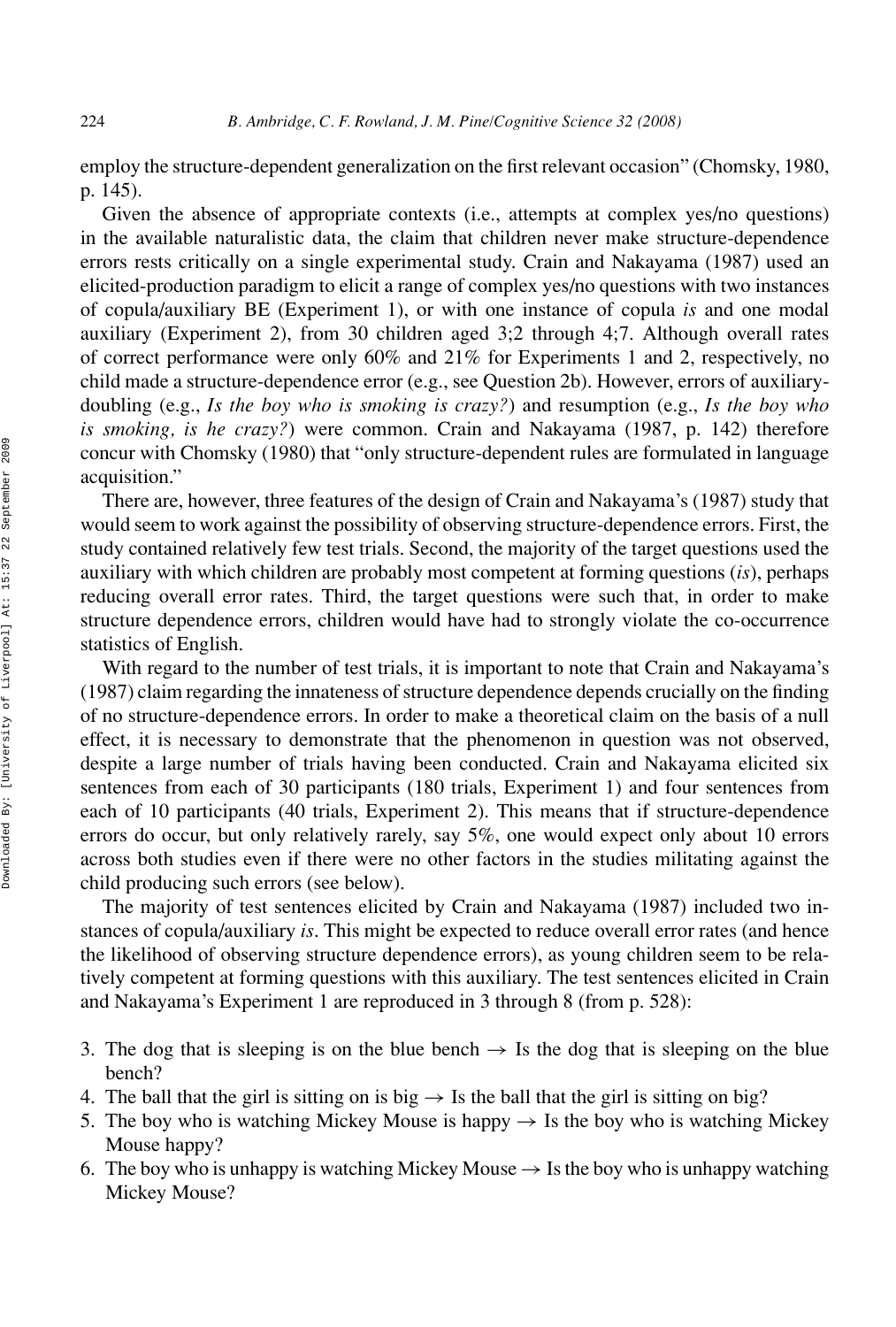- 7. The boy who is being kissed by his mother is happy  $\rightarrow$  Is the boy who is being kissed by his mother happy?
- 8. The boy who was holding the plate is crying  $\rightarrow$  Is the boy who was holding the plate crying?

With the exception of (8), all these target sentences included two instances of copula/auxiliary *is*. This is potentially problematic because both naturalistic (e.g., Labov & Labov, 1978; Maratsos & Kuczaj, 1978; Rowland, 2007; Rowland, Pine, Lieven, & Theakston, 2005; Stromswold, 1990) and experimental (Ambridge, Rowland, Theakston, & Tomasello, 2006; Santelmann, Berk, Austin, Somashekar, & Lust, 2002; Valian & Casey, 2003) investigations of children's simple question production have found that *BE* (and in particular auxiliary *is*) is generally associated with lower error rates than auxiliaries such as *DO, CAN,* or *SHOULD* (although Santelmann et al. reported high error rates for copula *BE*). Ambridge et al. also found a trend toward a higher error rate for the plural (*are*) than the singular (*is*) form of auxiliary BE. This raises the possibility that structure-dependence errors might have been observed in the study of Crain and Nakayama (1987) had these investigators elicited questions with auxiliaries such as *are*, *can, should,* and *do* with which children are less proficient at forming even simple questions.

The third potential shortcoming of the study of Crain and Nakayama (1987) is that the target sentences were such that, in order to produce a structure-dependence error, children would have had to have been willing to produce strings that strongly violate their knowledge of the co-occurrence statistics of English; that is, knowledge of which words (or syntactic categories) may follow one another (e.g., *relativizer* + *auxiliary*) and which (on the whole) may not (e.g., *relativizer* + *participle*). This point is best illustrated by the computer simulations of Lewis and Elman (2001) and Reali and Christiansen (2005).

Lewis and Elman (2001) trained a simple recurrent network on a word prediction task: The task of the network at each step was to predict the word that would be input at the next step. More important, the input to the network consisted merely of strings of words. No additional information about either the words themselves (e.g., grammatical category, semantics) or the grammatical structure of the strings was given. In a training phase, the network was presented with strings corresponding to questions containing a single auxiliary (e.g., *Is Mummy beautiful?*) and declarative statements (e.g., *Mummy is beautiful*). Around 2% of declarative statements contained a relative clause (e.g., *The boy who is smoking is crazy*). Crucially, however, none of the questions presented to the network contained a relative clause. That is, the network did not see any questions such as *Is the boy who is smoking crazy?* that contain more than one auxiliary.

At test, the model was presented with successive words of complex questions such as *Is the boy who is smoking crazy?* with the task of predicting, at each pass, the next word in the string. Fig. 1 (reproduced from Lewis & Elman's, 2001, Fig. 3) summarizes the model's predictions for successive words of the question *Is the boy who is smoking crazy?* The target words are shown from left to right. The column corresponding to each target word displays the average activation value for each of the syntactic categories shown. Following the initial *is*, for example, the model predicts either a name/pronoun (e.g., *Mummy*) or a determiner (e.g., *the*). It is important to note, however, that the input to the model was not tagged with syntactic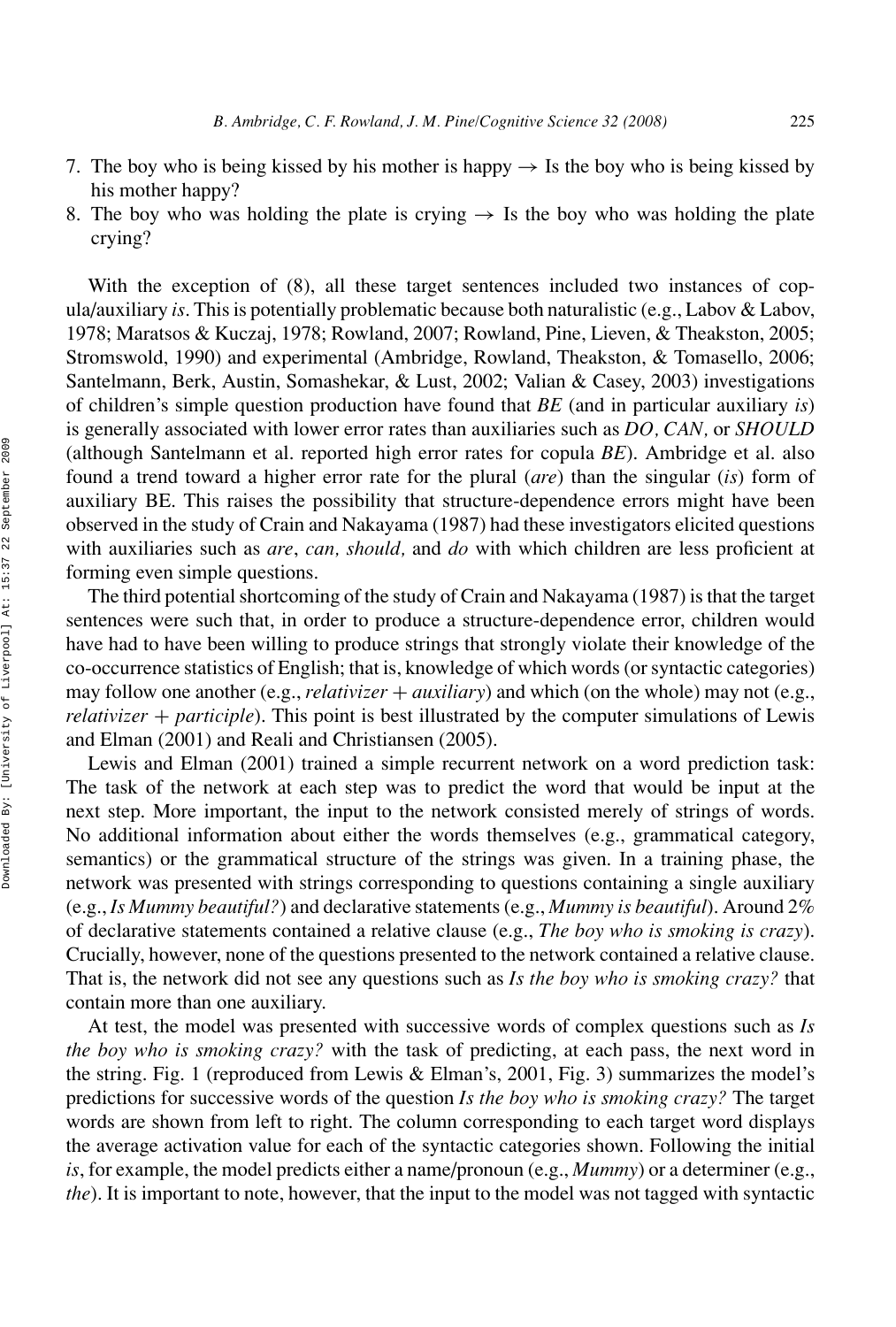

Fig. 1. Lewis and Elman's (2001) simple recurrent network's predictions for successive words of the question *Is the boy who is smoking crazy?* (reproduced from Lewis & Elman, 2001).

category information. The activation value shown for "DET," for example, does not represent the activation of a category of determiners—the model was given no such information but the average activation across all items that would be classified as such in the adult grammar (the other category label whose referent may be unclear is REL for *relativizer*, e.g., *who*).

As Fig. 1 shows, the simple recurrent network (SRN) did not make predictions corresponding to structure-dependence errors: After a string such as *Is the boy who . . .* the model consistently predicted an auxiliary (e.g., *is*) and not a participle (e.g., *smoking*). Thus although the model had never encountered any complex yes/no questions, it was able to avoid structure dependence errors and, indeed, to make predictions corresponding to well-formed complex questions.

The input to Lewis and Elman's (2001) model was not real speech but a toy-grammar designed to "crudely approximat [e] the structure of child directed speech"  $(p, 4)$ . Reali and Christiansen (2005; Experiment 3) replicated the SRN study of Lewis and Elman, using a small and noisy corpus of child-directed speech (Bernstein-Ratner, 1984), tagged for lexical category.<sup>3</sup> More important, this corpus contained no examples of complex questions. Nevertheless Reali and Christiansen found that the network predicted the correct form of complex questions over the corresponding structure-dependence error for 27 out of 30 test pairs.

In another study, Reali and Christiansen (2005; Experiment 1) used the transitional probability statistics of individual pairs and triplets (*bi-/tri-grams*) of untagged words from this corpus to calculate a measure of probability of occurrence (*cross-entropy*) for correctly formed and erroneous complex questions. On the basis of this corpus data (which contains no examples of this structure) correctly formed complex questions were shown to be statistically more probable than corresponding structure-dependence errors for 96 of 100 test sentence pairs and (Reali & Christiansen's Experiment 2) for each of the six sentences in Crain and Nakayama's (1987) Experiment 1 (using either bi- or tri-gram statistics). Together the studies of Lewis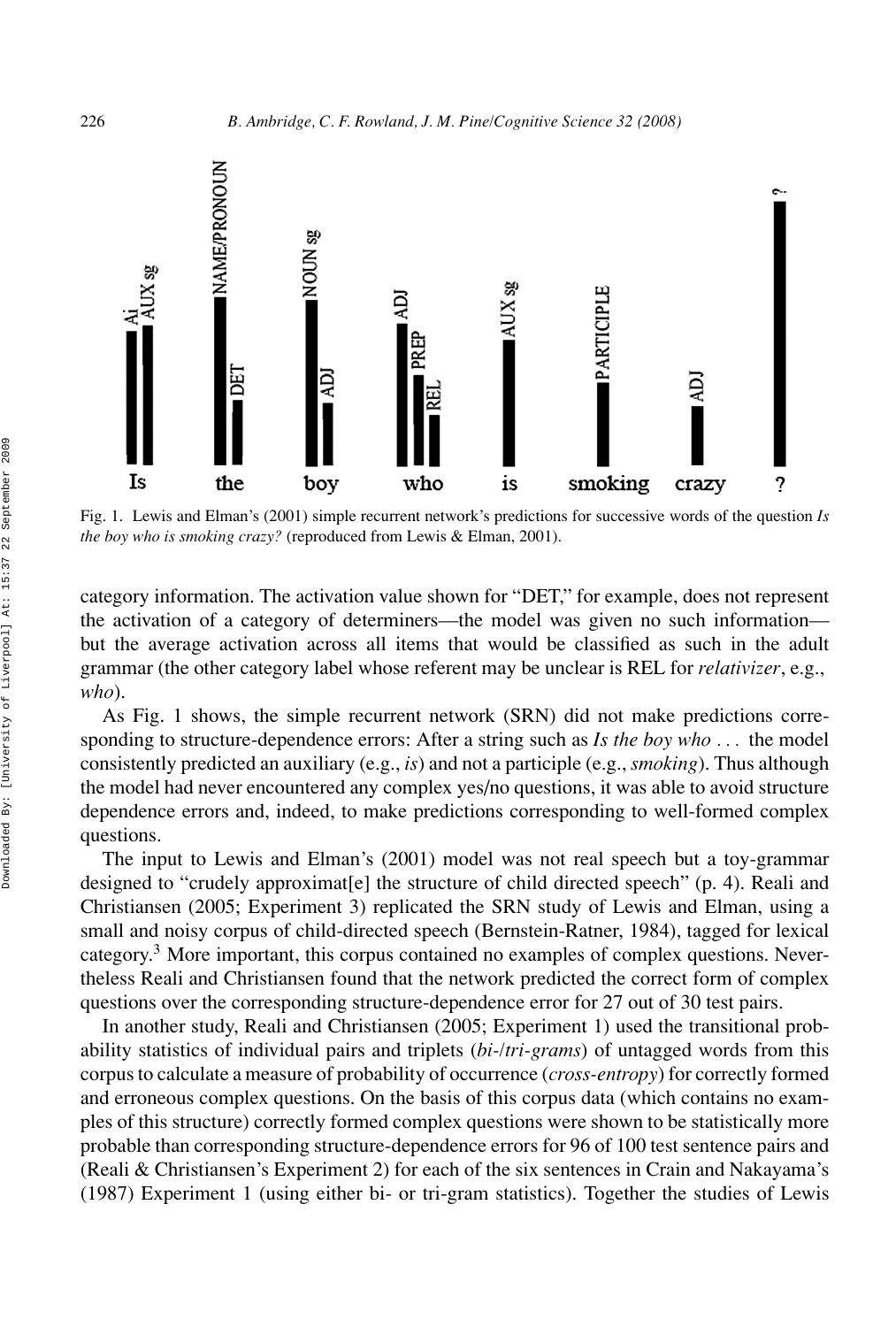and Elman (2001) and Reali and Christiansen demonstrate that even when complex yes/no questions are not present in the input, both local and long-distance categorical co-occurrence statistics make structure-dependence errors unlikely to occur (although it should be acknowledged that these error-rates, 10% and 4%, are higher than one might expect, given the results of Crain & Nakayama, 1987; see also Kam, Stoyneshka, Tornyova, Fodor, & Sakas, 2005).

The studies of both Lewis and Elman (2001) and Reali and Christiansen (2005) highlight a feature of the test sentences used by Crain and Nakayama (1987) that might be expected to render the commission of structure-dependence errors particularly unlikely. An important reason why the SRN simulations discussed do not predict structure-dependence errors is that these errors contain bi-grams such as *who smoking* that virtually never occur in the input. The same is true of the target sentences in Crain and Nakayama's Experiment 1. In order to produce an error, children would have had to produce strings such as *that sleeping* or *who unhappy,* which occur with almost zero frequency in the input (at either the lexical level or the level of syntactic categories: *relativizer* + *particple/adjective*). It is possible, then, that structuredependence errors would have been observed in the study of Crain and Nakayama had these authors elicited questions for which such errors contain strings that are less inconsistent with the bi-gram statistics of English.

Structure-dependence errors with modal auxiliaries such as CAN (9) or SHOULD are less inconsistent with the bi-gram statistics of English than formally equivalent errors with auxiliary BE (10):

9. *The boy who can run fast can jump high*  $\rightarrow$  *\*Can the boy who run fast can jump high?* 10. The*boy who is running fast is jumping high* →∗*Is the boy who running fast is jumping high?*

This is because whilst structure-dependence errors with BE contain an extremely low frequency bi-gram (e.g., *who running*), formally equivalent errors with modal auxiliaries (e.g., CAN) contain a bi-gram (e.g., *who run*), which is likely to have occurred in the input with far greater frequency, as part of sentences with plural subjects (e.g., *Boys who run fast are popular*).4 Thus Crain and Nakayama's (1987, Experiment 1) use of copula/auxiliary BE as opposed to modal auxiliaries would appear to render the commission of structure-dependence errors particularly unlikely.

In a second experiment, Crain and Nakayama (1987) did elicit questions containing the modal auxiliaries *can* and *should*. However, the nature of these questions (in particular the fact that they also contained one instance of copula *is*) meant that the relevant bi-grams (*who happy, who unhappy, who working*) were—except for the case of *who see*—of extremely low frequency. The fact that these questions contained two different auxiliaries (one instance of copula *is* and one modal) is also likely to have worked against the possibility of structure dependence errors being committed. To see why this is the case, consider the theoreticallypossible structure-dependence errors shown below (derived from the sentences in Crain & Nakayama, 1987, p. 535):

11. The boy who is happy can see Mickey Mouse →<sup>∗</sup>Is the boy who happy can see Mickey Mouse?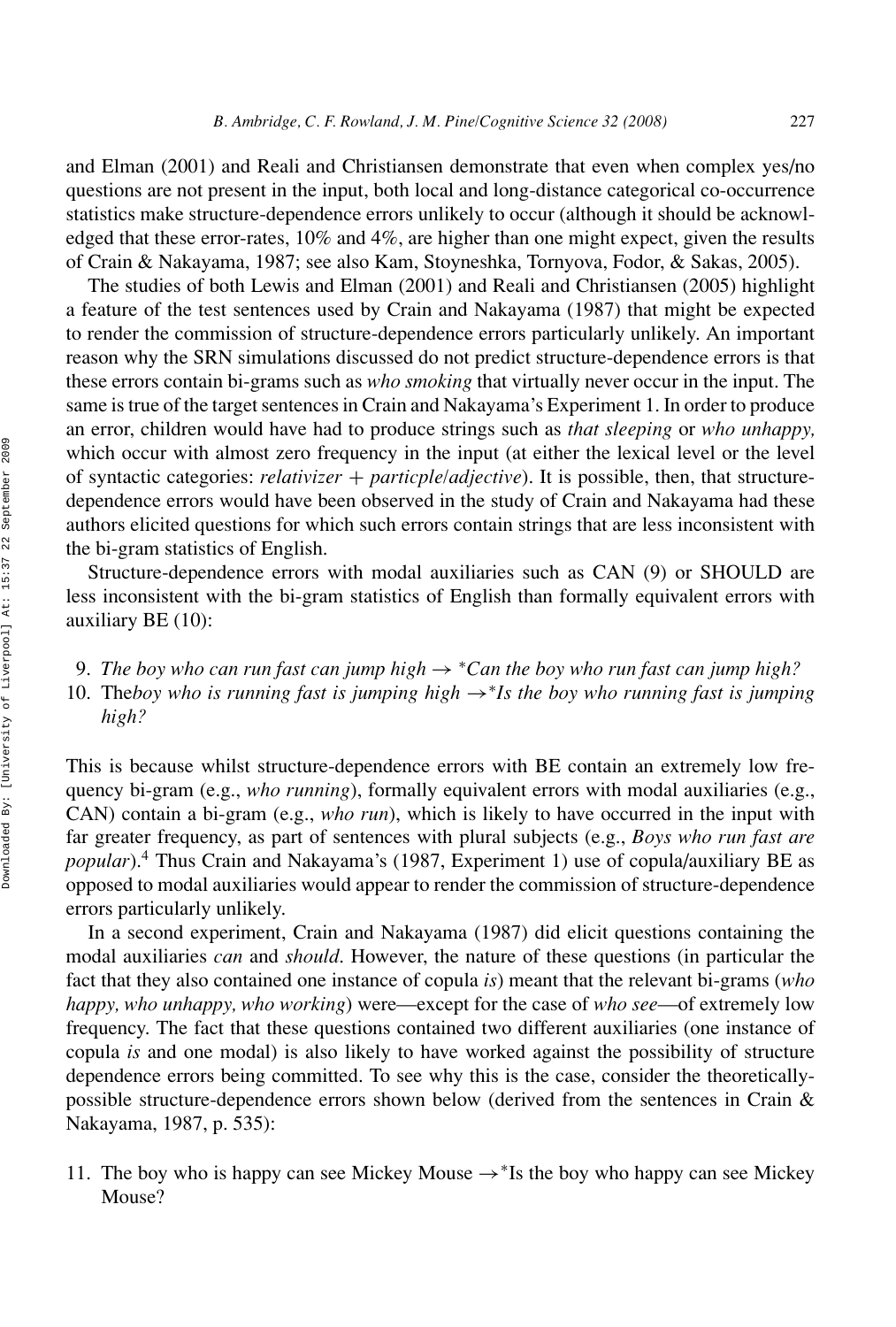- 12. The boy who is unhappy should fix his TV set  $\rightarrow$ <sup>\*</sup>Is the boy who unhappy should fix his TV set?
- 13. The boy who can see Mickey Mouse is happy  $\rightarrow$ \*Can the boy who see Mickey Mouse is happy?
- 14. The boy who should be working is asleep  $\rightarrow$  \*Should the boy who be working is asleep?

In Crain and Nakayama's (1987) study, children were given a declarative statement (e.g., *the boy who is watching Mickey Mouse is happy* or *the boy who can see Mickey Mouse is happy*) in an indirect question frame (*I wonder if . . .* ), with the task of producing utterances that question the truth value of these statements (e.g., *Is the boy who is watching Mickey Mouse happy?* or *Is the boy who can see Mickey Mouse happy?*). On the assumption that children understand the task, structure-dependence errors with two instances of the same auxiliary (e.g., *Is the boy who watching Mickey Mouse is happy?*) may be more likely to be produced than structure-dependence errors with different auxiliaries (e.g., *Can the boy who see Mickey Mouse is happy?*) as the former but not the latter can reasonably be construed as questioning the truth value of the declarative statement presented in the experimenter's indirect question frame. That is, only errors of the former type can reasonably be interpreted as utterances that are consistent with the semantics of the target question. Thus Crain and Nakayama's decision to use two different auxiliaries in Experiment 2 may have reduced the likelihood of structure-dependence errors being observed.

In summary, despite the widely held view to the contrary, evidence that children never produce structure-dependence errors, producing a correctly formed complex yes/no question "on the first relevant occasion" (Chomsky, 1980, p. 145) is extremely thin. Currently available naturalistic data are irrelevant to the argument, as even the largest corpora do not include any attempts at the relevant structure. The only evidence in support of this claim comes from a single experimental study (Crain & Nakayama, 1987) the design of which rendered the observation of structure-dependence errors particularly unlikely. Only six (Experiment 1) and four questions (Experiment 2) were elicited from 30 and 10 children, respectively. Experiment 1 used exclusively copula/auxiliary BE (in the form *is*, in all but one case). Compared to auxiliaries such as CAN, DO, and SHOULD copula/auxiliary BE is unlikely to attract structure-dependence errors for two reasons: (a) Even young children are relatively proficient at forming questions with this auxiliary (particularly *is*) and (b) such errors strongly violate the transitional probability statistics of English. Experiment 2 used modal auxiliaries, thus avoiding the first shortcoming. However, all but one of the four questions elicited suffered from the second shortcoming, and all suffered the potentially more serious shortcoming that any possible structure-dependence error would be semantically inconsistent with the target question.

The goal of this article is to reassess Crain and Nakayama's (1987) claim that children never make structure-dependence errors, in light of the evidence discussed above that certain specific design-features of this study may have contributed to this null finding. In particular, we investigate the possibility raised by the studies of Lewis and Elman (2001) and Reali and Christiansen (2005) that surface distributional properties of English might influence the likelihood of such errors being committed. Experiment 1 investigated whether structure-dependence errors would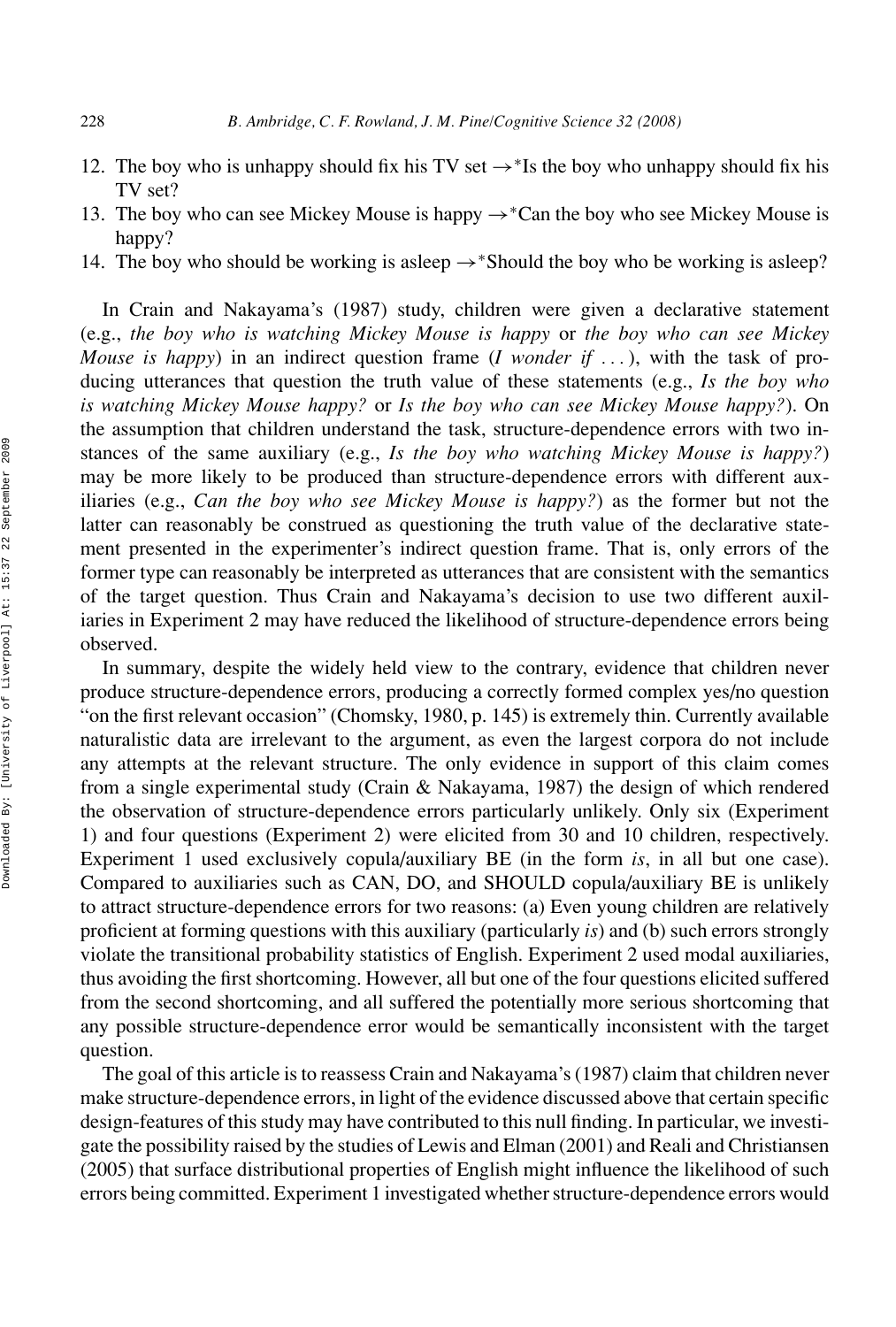be observed for questions with the modal auxiliary CAN for which such errors violate the bi-gram statistics of English less strongly than for Crain and Nakayama's stimuli. Experiment 2 investigated whether the patterning of another error type was influenced by surface co-occurrence statistics, which would suggest some sensitivity to these statistics on the part of children.

#### **1. Experiment 1**

We argued earlier that structure-dependence errors are particularly unlikely to be observed for complex questions with two instances of copula/auxiliary *is* (Crain & Nakayama's, 1987, Experiment 1) because (a) children are relatively proficient at forming questions with this auxiliary and (b) such errors contain bi-grams (e.g., *who running*) that strongly violate the transitional probability statistics of English. We further argued that structure-dependence errors are unlikely to be observed for questions with one instance of auxiliary *is* and one modal auxiliary (Crain & Nakayama's, 1987, Experiment 2) because they result in a question that is semantically inconsistent with the target question. Experiment 1 of the present study investigated whether structure-dependence errors would be observed for complex questions with two instances of the modal auxiliary CAN. Such errors do not so strongly violate the transitional probability statistics of English because they contain bi-grams that appear as part of sentences with plural subjects (e.g., *who run*) and are readily interpretable (e.g., \**Can the boy who run fast can jump high?*).

#### *1.1. Method*

#### *1.1.1. Participants*

Participants were 22 normally developing monolingual English-speaking children (11 girls and 11 boys) aged 6;3 to 7;9 ( $M = 6$ ; 9), recruited from schools in the North West of England. Compared to the children studied by Crain and Nakayama (1987; mean age of 4;3), these children were relatively old. Although older children might be expected to exhibit lower overall error rates, it was felt that they would be likely to produce more valid attempts the full target questions than younger children (who may give up, ask a simple question instead, or use a "restarting" strategy).

| Table 1                                                   |
|-----------------------------------------------------------|
| Example target questions for Experiment 1 (CAN questions) |

| Transitivity | No. of Subject | <b>Target Question</b>                               |
|--------------|----------------|------------------------------------------------------|
| Intransitive | Singular       | Can the boy who can run fast jump high?              |
| Intransitive | Plural         | Can the boys who can run fast jump high?             |
| Transitive   | Singular       | Can the boy who can play the piano play the guitar?  |
| Transitive   | Plural         | Can the boys who can play the piano play the guitar? |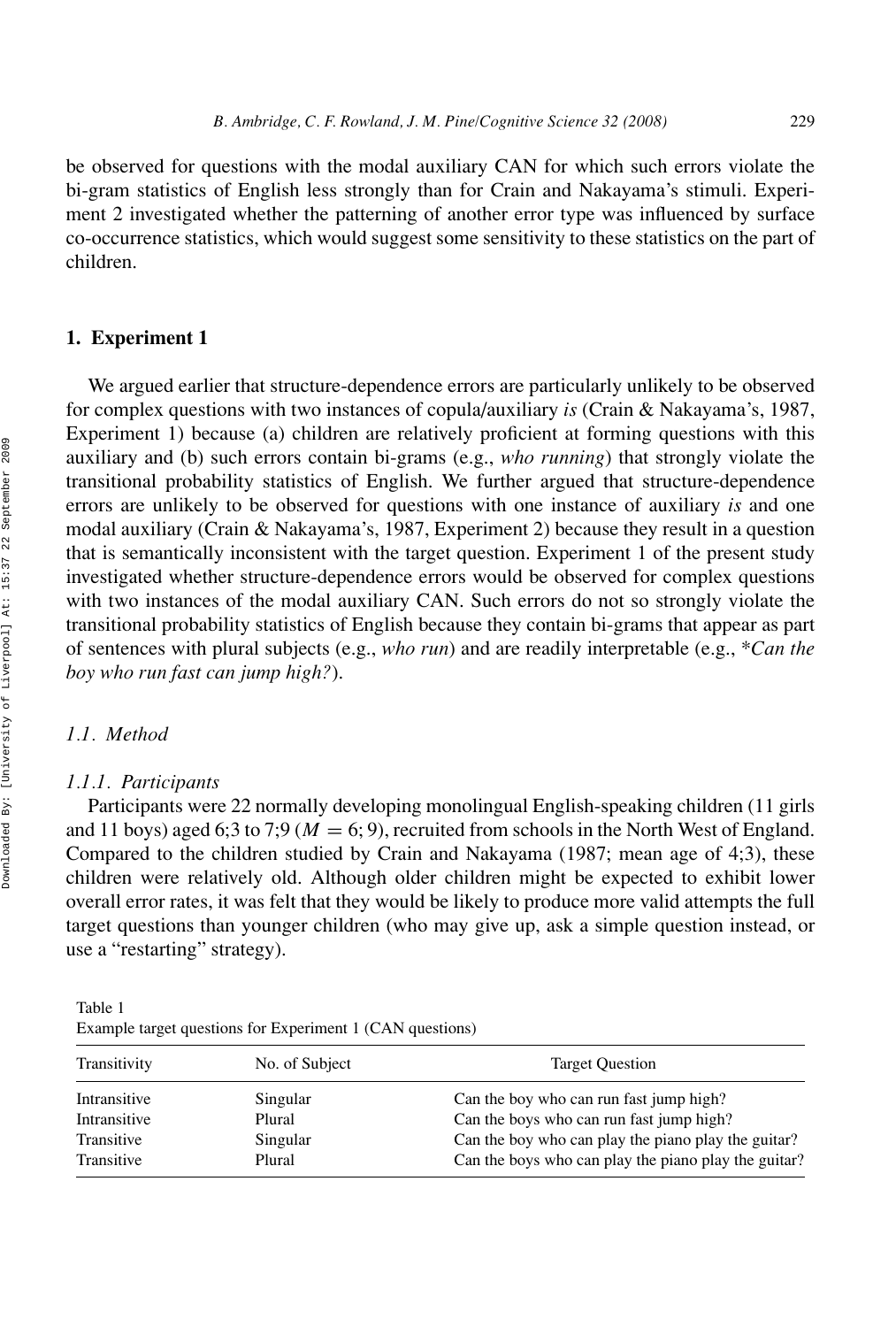#### *1.1.2. Design*

Singular- and plural-subject versions of eight different *can . . . can questions*—four transitive and four intransitive—were constructed for a total of 16 trials per participant (see Appendix A). Four example questions are shown in Table 1. All children completed all 16 trials.

#### *1.1.3. Materials*

A toy dog with an internal loudspeaker connected to a minidisc player was used to provide responses to children's questions (see Ambridge et al., 2006), whilst a second minidisc player connected to a Shure SM58 Microphone was used to record children's questions. Sixteen two-sided cards were created; one for each target question. One side (the *child side*) showed the scene about which the question was to be asked (e.g., one boy running fast and another walking). The other (the *dog side*) depicted the answer (e.g., the boy who had been running now performing a high jump, the other standing still).

#### *1.1.4. Procedure*

The experimental procedure was based on that of Crain and Nakayama (1987) and of Ambridge et al. (2006). For each trial, the child selected a card (thus randomizing the order of the trials), which the experimenter then placed in a stand such that one side faced the child and the experimenter, whilst the other faced the dog. The experimenter then elicited a question from the child by using an embedded yes/no question of the form *I wonder if X*, and, subsequently, *Ask the dog if X*, where X was a statement containing a relative clause (e.g., *the boy who can run fast can jump high*). After the child had attempted to produce the relevant complex yes/no question, the experimenter operated the minidisc player to have the dog provide an appropriate response.

Trials were presented in two sittings of eight trials each, given on consecutive days. Before the first session, children completed three warm-up trials, which were designed to familiarize children with the experimental procedure, but to avoid training them on the actual question types used in the test trials. The target questions for the warm-up trials were *Is the boy happy?* (simple question) *Is the girl who has brown hair happy?* and *Is the boy who has a football happy?* (complex questions with different auxiliaries).

#### *1.1.5. Transcription and coding*

Responses were recorded onto minidisc, then transferred to computer for subsequent transcription. The second author served as both experimenter and primary transcriber. Forty of the 352 individual trials (11%, randomly selected) were additionally transcribed by the first author for reliability analysis. No mismatches were observed. Each response was then assigned to one of the following mutually exclusive categories:

 *Correct question*: A correctly formed question such as, *Can the boy who can run fast jump high?* Substitutions of *that* or *which* for *who* (the only such substitutions that occurred) were permitted. No other substitutions (e.g., of either auxiliary, of the main verb or of noun phrases [NPs]) were permitted for questions scored as *correct*. Although they slightly alter the semantics of the question, questions with a short-form relative clause (e.g., *Can the monsters who eat* [for *can eat*]*people eat elephants?*) were scored as a subset of correct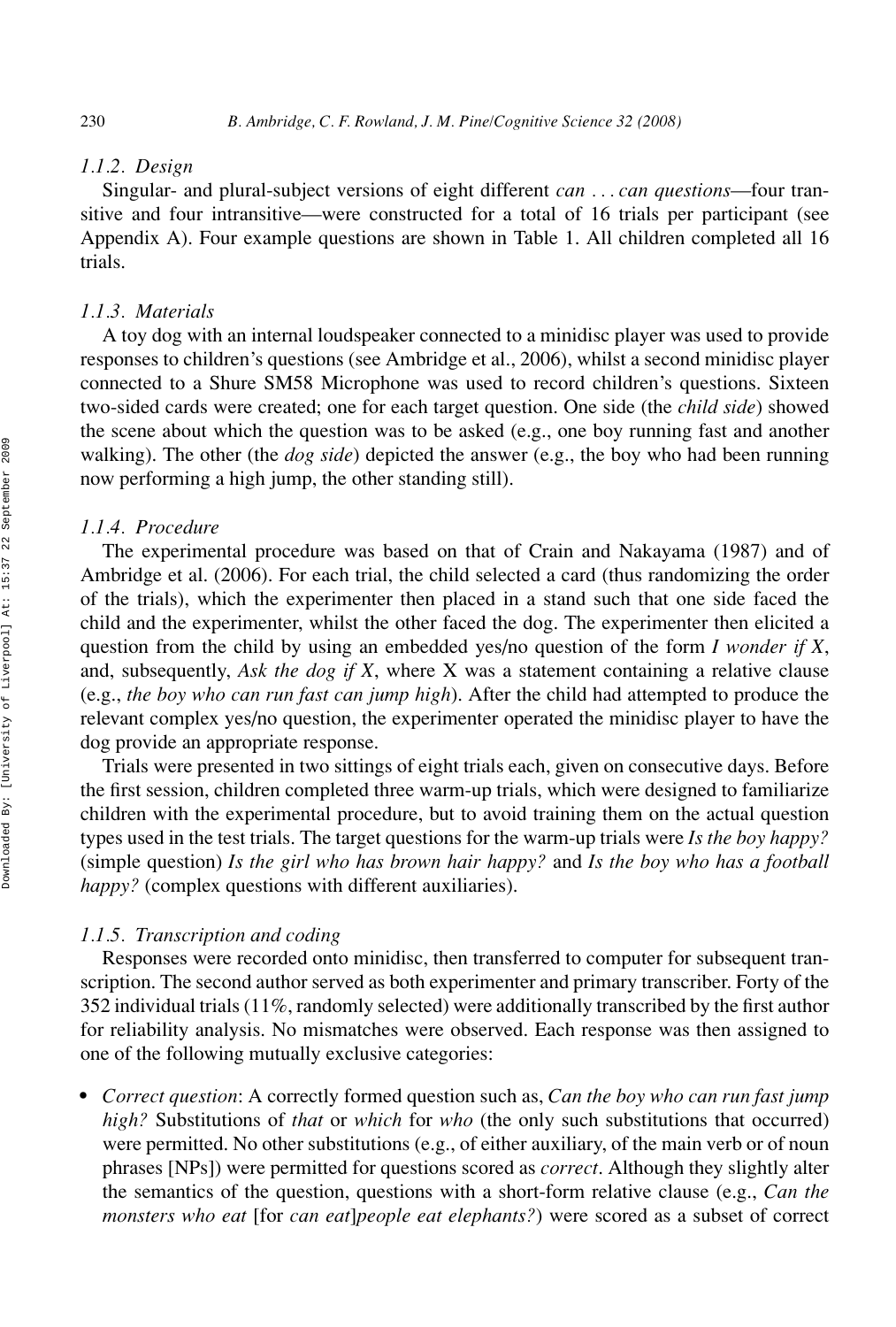questions. Short-form questions for singular subjects where children changed the form of the main verb to create agreement with the subject (e.g., *Can the man who drives* [for can drive] *cars drive tractors?*) were scored as another subset of correct questions (*short-form* + *agreement* questions). However, trials for which participants substituted *is* + *present participle* for *can* + *bare stem* (e.g., *Can the girl who is making* [for *can make*] *cakes make biscuits?*) were scored as *excluded*.

- *Auxiliary-doubling error*5: Questions such as *Can the boy who can run fast can jump high?* (Crain & Nakayama's, 1987, Type 1 errors) were coded as *auxiliary-doubling errors*. To be counted as an auxiliary-doubling error, the auxiliaries, both NPs and the lexical main verb had to be exactly of the form modelled (although, again, substitutions of *which* or *that* for *who* were permitted).
- *Structure-dependence error:* An error such as *Can the boy who run fast can jump high?* or *Can the boys who run fast can jump high?* For a number of would-be structure-dependence errors with singular sentence subjects, children replaced the bare-stem main-verb form with a simple verb form marked for "agreement" with the subject (e.g., \**Can the girl who make-s cakes can make biscuits*). Note that the equivalent form for plural sentence subjects (e.g., \**Can the girls who make cakes can make biscuits*) would be coded as a structure-dependence error (although see the discussion of this point in the results section). For this reason, errors of the former type were coded separately as *structure dependence* + *agreement* errors.6
- *Unclassified error:* Errors that did not fit into any of the aforementioned categories but that, nevertheless, preserved the semantics of the target question were coded as *unclassified*. Such responses include those with determiner omission or duplication, or omission of the relativizer (except for correct short form questions or structure-dependence errors).
- *Excluded:* Questions that did not preserve the semantics of the target question (e.g., where the child substituted nouns or main verbs, or used an NP with the incorrect number) or that did not have the syntax of a complex question (i.e., that did not have all the appropriate syntactic constituents in the correct positions) were excluded. Restarting errors (Crain & Nakayama's, 1987, Type 2 errors; e.g., *Can the boy who can run fast, can he jump high?* were scored as *excluded* for this latter reason (although a count was kept, to allow for comparison with Crain & Nakayama's, 1987, data). This category also includes trials for which children produced a statement rather than a question, began to ask a question and then gave up, and so on.

All transcribed responses were coded by both the first two authors. The two coders agreed on the classification of all but 13 of the 352 individual trials (96%). All of these disagreements potentially affected coding, but the transcribers were able to reach agreement for all trials, with disagreements representing either confusion regarding the grounds for a response to be scored as excluded, or simple misreadings of the transcribed responses.

# *1.2. Results and discussion*

Table 2 summarizes the results of Experiment 1. Note that the mean percentages shown here (and referred to in the text) represent the means of percentages calculated for individual children, not of the group as a whole. For example, the figure shown for correct questions (full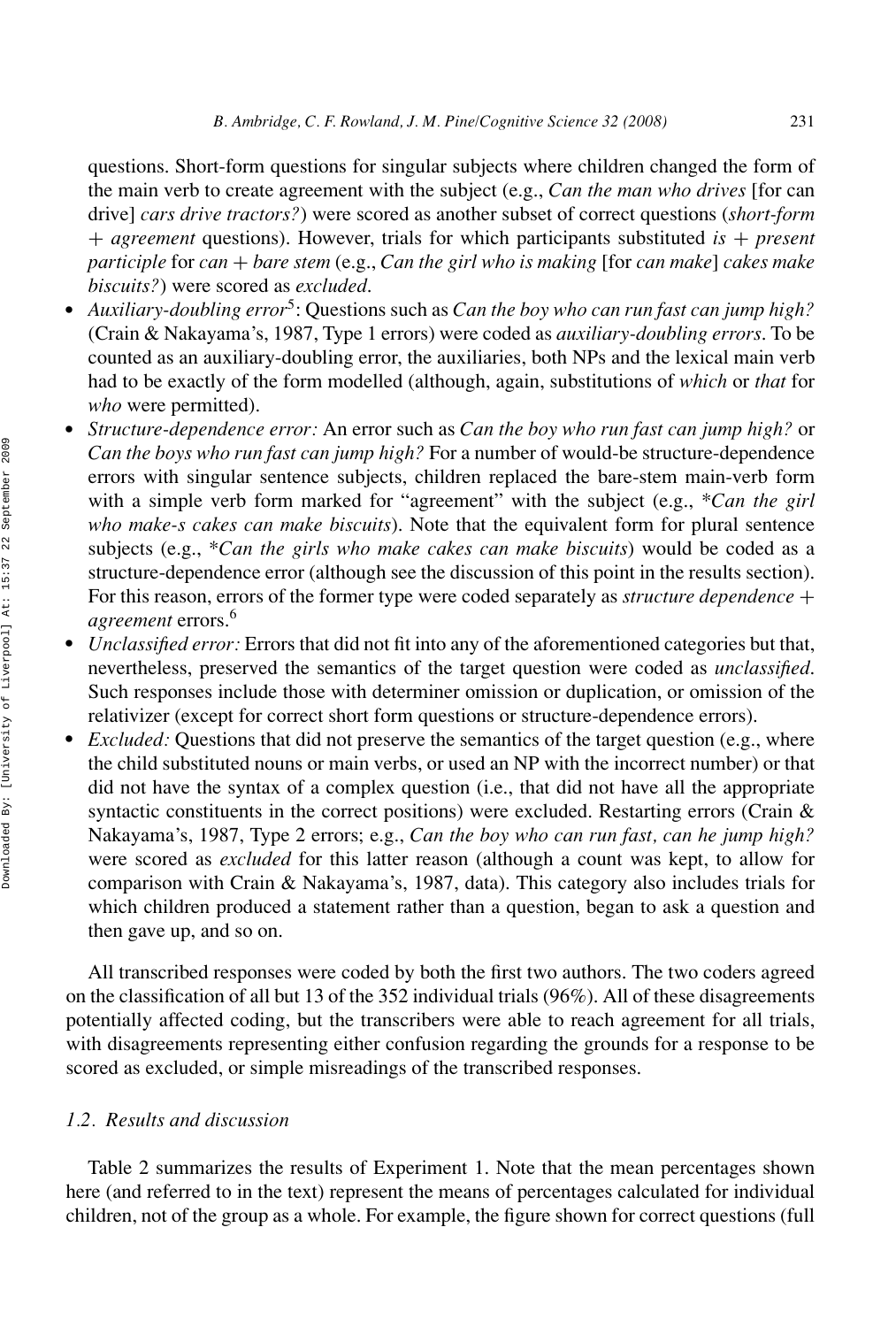| abie |  |
|------|--|

|                                                                            |                                                                                           |                |       | % of all Responses |       | % of Valid Attempts |
|----------------------------------------------------------------------------|-------------------------------------------------------------------------------------------|----------------|-------|--------------------|-------|---------------------|
| <b>Coding Category</b>                                                     | Example                                                                                   | Number         | M     | <b>SD</b>          | M     | <b>SD</b>           |
| Correct questions (full<br>form)                                           | Can the boys who can run<br>fast jump high?                                               | 151            | 42.90 | 37.12              | 58.78 | 35.07               |
| Short-form "correct"<br>questions                                          | Can the boys who run fast<br>jump high?                                                   | 9              | 2.56  | 4.98               | 3.53  | 6.06                |
| Short-form $+$ agreement<br>"correct" questions<br>(singular subject only) | Can the boy who runs fast<br>jump high?                                                   | 7              | 1.99  | 4.48               | 2.68  | 5.62                |
| Auxiliary-doubling errors                                                  | Can the boys who can run<br>fast can jump high?                                           | 49             | 13.92 | 16.47              | 23.97 | 25.88               |
| Structure dependence<br>errors                                             | Can the boys who run fast<br>can jump high?<br>Can the boy who run fast<br>can jump high? | 16             | 4.55  | 9.08               | 7.92  | 12.82               |
| Structure dependence +<br>agreement errors<br>(singular subject only)      | Can the boy who runs fast<br>can jump high?                                               | $\overline{4}$ | 1.14  | 4.15               | 1.78  | 5.74                |
| Unclassified errors                                                        | Can boy who can run fast<br>jump high?                                                    | 3              | 0.85  | 2.92               | 1.34  | 4.13                |
| Restarting Type 2 errors<br>(excluded)                                     | Can the boys who can run<br>fast, can they jump<br>high?                                  | 38             | 10.80 | 23.56              | na    | na                  |
| Other excluded responses                                                   |                                                                                           | 75             | 21.31 | 27.25              | na    | na                  |

| Classification of children's question productions for Experiment 1 (CAN questions) |  |  |  |
|------------------------------------------------------------------------------------|--|--|--|
|------------------------------------------------------------------------------------|--|--|--|

form) as a percentage of valid attempts (58.78%) does NOT represent the percentage of the total number of valid trials for which any child gave a correct response; that is, 100\*(151/(352  $-38 - 75$ ) = 63.2%. Rather this figure was arrived at by calculating a percentage-correct (full form) score for each child, and then taking the mean. These two different figures are the same for the column headed "% of all responses" because all children contributed the same number of TOTAL responses (i.e., 16), even if some were subsequently excluded, but not for that headed "% of valid responses" as many children contributed less than 16 VALID (i.e., non-excluded) responses.

The first point to note is that a mean of 79% of all questions were categorized as preserving the semantics of the target question (a mean of  $32\%$  were excluded, but  $11\%$  of these constituted Type 2 errors, which preserve the semantics of the target question). Questions that were either excluded or categorised as *unclassified errors* are shown in Appendix B (which can be found online at http://www.cogsci.rpi.edu/CSJarchive/Supplemental/index.html). Inspection of these errors reveals that even many of the excluded trials appear to constitute attempts at the appropriate question, even though they may contain several different errors. Thus we can be reasonably confident that children understood the semantics of the target questions. The mean rates of correct question production (59% of valid attempts), auxiliary-doubling (Type 1) error (25%) and restarting (Type 2) error (11% of all responses) were very similar to the rates observed in Crain and Nakayama's (1987) Experiment 1 (60%, 23%, & 9%, respectively).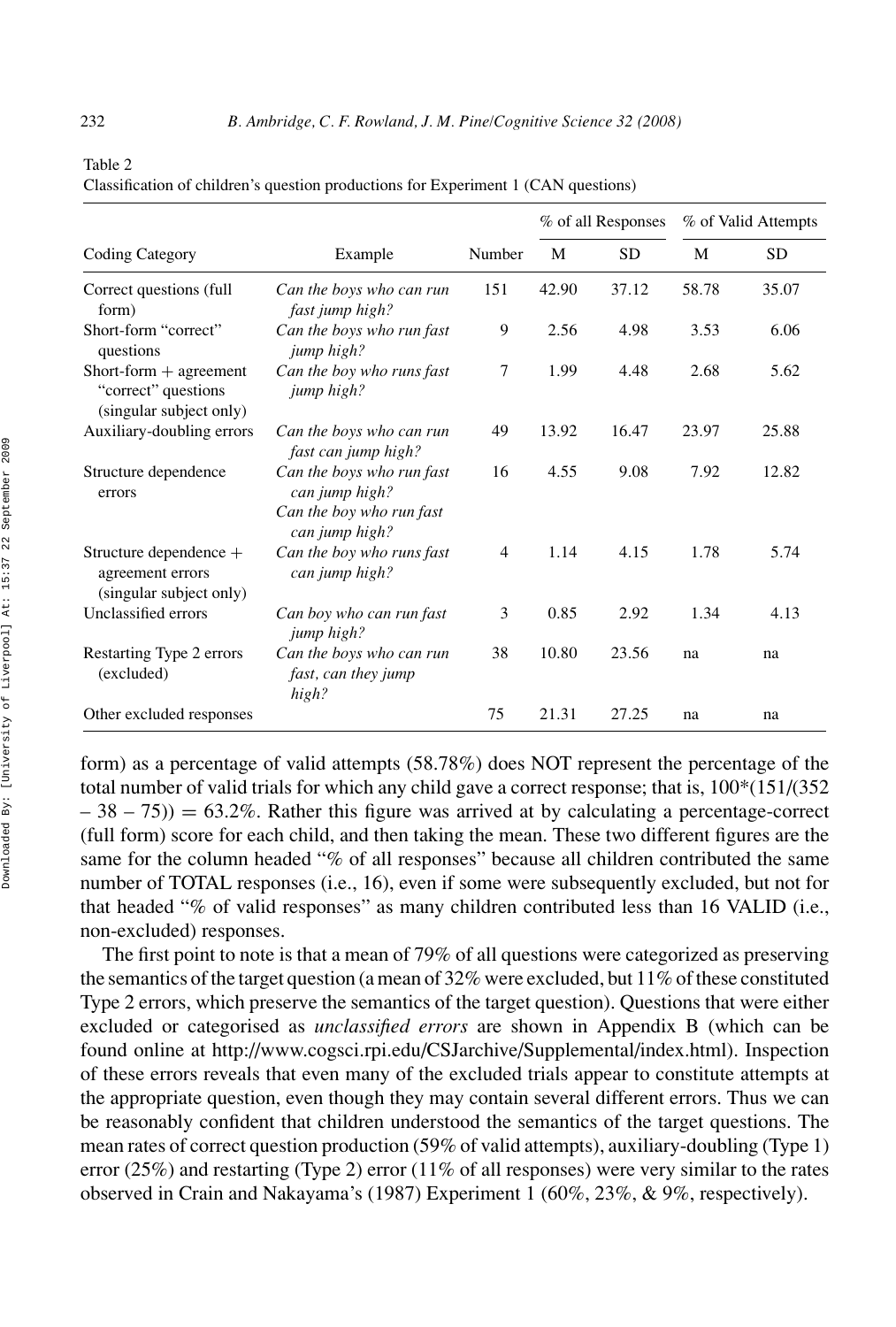| Child | SD Errors (of Which Plural Questions) Valid Attempts (Maximum $= 16$ ) % StDep Errors |    |       |
|-------|---------------------------------------------------------------------------------------|----|-------|
| A     | 1 (0)                                                                                 | 6  | 16.67 |
| B     | 3(2)                                                                                  | 10 | 30.00 |
| C     | 1(1)                                                                                  |    | 12.50 |
| D     | 6(3)                                                                                  | 14 | 42.86 |
| Ε     | 1 (1)                                                                                 |    | 12.50 |
| F     | 2(2)                                                                                  |    | 28.57 |
|       |                                                                                       |    |       |

Table 3 Distribution of structure dependence errors among participants for Experiment 1 (CAN questions)

Overall, 16 structure-dependence errors were observed (not counting structure dependence  $+$  agreement errors); a mean rate across children of 5% of all responses and 8% of valid attempts at the appropriate question (i.e., as a percentage of all questions except those classified as *excluded*). Two children were excluded from this latter calculation, as they produced no valid attempts at the appropriate question. The 16 structure-dependence errors can be found in Appendix C.

Table 3 shows the distribution of structure-dependence errors amongst participants. It is notable that over a quarter of the participants made at least one such error. Thus whilst structuredependence errors are by no means frequent, they would seem to be made by a reasonably high proportion of children, at least for questions with the modal auxiliary CAN. It should be noted that, for CAN questions, some structure-dependence errors with a plural subject (e.g., *can the boys who run fast can jump high?*) could alternatively be analysed as auxiliary-doubling errors (*can NP can jump high?*) with a *short-form* relative clause (*the boys who run fast* as opposed to *the boys who CAN run fast*).7 However, if some of children's apparent structure-dependence errors are actually auxiliary-doubling + short-form errors, then one would expect to find that (errors that have the surface form of) structure-dependence errors are more frequent for plural than singular CAN questions. This is because an auxiliary-doubling  $+$  short-form error will yield (a string with the surface form of) a structure-dependence error for a plural CAN question (e.g., *Can the boys who run fast can jump high?*) but not a singular CAN question (e.g., *Can the boy who runs fast can jump high*). In fact, structure-dependence errors were almost as common for singular (7 errors) as plural (9 errors) CAN questions, corresponding to mean rates of 7% and 9% of all scorable responses, respectively. Thus if structure-dependence errors with plural CAN questions are excluded as ambiguous (and trials with plural CAN questions therefore removed from the denominator), the mean rate of structure-dependence errors (as a proportion of scorable responses) barely changes, dropping from 8% to 7% (the mean rate as a proportion of ALL responses drops from 6% to 4%).

Although the SRN studies discussed did not investigate questions with the modal auxiliary CAN, they would seem to predict more structure-dependence errors with plural than singular subjects. This is because, whilst both contain legal bi-grams in the crucial position (e.g., *who crawl*), structure-dependence errors with plural subjects (15), but not singular subjects (16) contain legal tri-grams (underlined) in this position:

- 15. The babies who can crawl can walk  $\rightarrow$  Can the babies who crawl can walk?
- 16. The baby who can crawl can walk  $\rightarrow$  Can the baby who crawl can walk?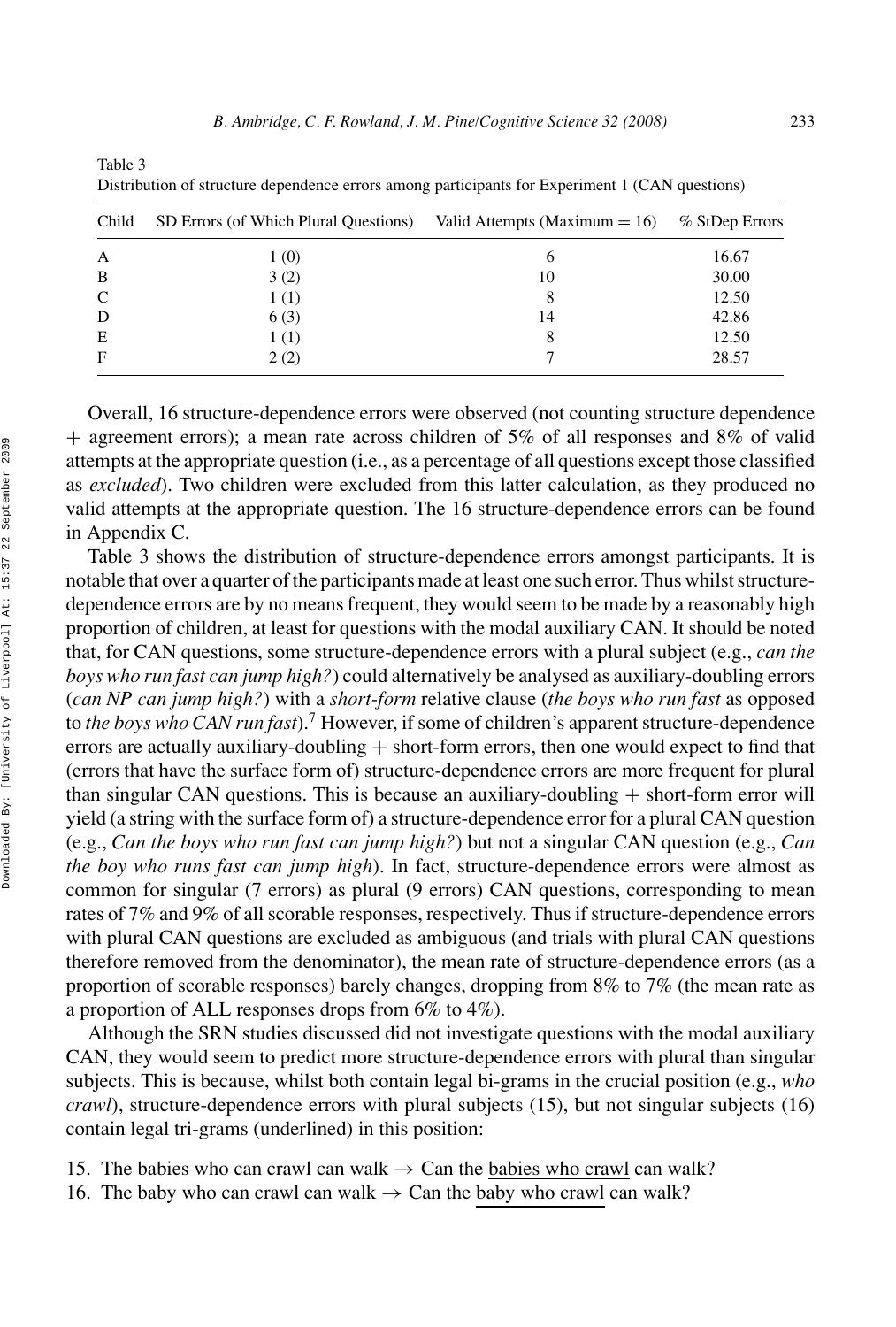As we have seen, structure-dependence errors were observed at a similar rate for singular and plural questions (seven and nine errors, respectively). Although this difference was not significant, evaluation of the above prediction is probably not possible with so few errors for each sentence type.

However, the study of Reali and Christiansen (2005) found that, when using the transitional probabilities of word bi- and tri-grams to calculate a measure of the probability of occurrence of particular sentences (*cross entropy*), correctly formed complex questions were assigned a higher probability value than corresponding structure-dependence errors, regardless of whether bi- or tri-gram statistics were used. In fact, although correctly-formed complex questions were significantly more probable than corresponding structure-dependence errors using either the bi- or tri-gram statistics (both at  $p = .0001$ ), the magnitude of this difference in probability was slightly greater using the bi-gram  $(t[99] = 15.03)$  than tri-gram statistics  $(t[99] = 11.74$ .<sup>8</sup>

In summary, the findings of Experiment 1 suggest that Crain and Nakayama (1987) are premature in their conclusion that children *never* make structure-dependence errors in complex question formation (although such errors are rare). A further implication is that the absence of such errors in the study of Crain and Nakayama (1987) may partly reflect the fact that these authors elicited questions with copula/auxiliary *is,* for which structure-dependence errors strongly violate the transitional probability statistics of English. Implicit in this latter claim are the assumptions that young children are sensitive to the transitional probability statistics of the input data, and that their sentence productions are affected by this implicit knowledge. The goal of Experiment 2 was to investigate whether the patterning of a relatively frequent error type—auxiliary-doubling errors—would provide support for these assumptions.

#### **2. Experiment 2**

The aim of Experiment 2 was to investigate whether children's auxiliary-doubling errors would pattern as predicted by the computer simulations of Lewis and Elman (2001) and Reali and Christiansen (2005) and, in doing so, to test the plausibility of the claim that children—like these simulations—may be protected from structure-dependence errors by surface co-occurrence patterns in the input data.

As Table 2 shows, around a quarter of all valid responses made by children in Experiment 1 were auxiliary-doubling errors (e.g., <sup>∗</sup>*Can the boys who can run fast can jump high?*). The SRN models discussed also, in effect, make auxiliary-doubling errors: If given a string such as *Is the boy who is smoking . . .* (or *Is the boy . . .* ) early in training, the models predict the next item to be an auxiliary (e.g., *is*) with relatively high probability. For the models, these "auxiliary-doubling errors" are a consequence of the fact that the learning mechanism is initially misled by the high frequency of strings such as [NP] [AUX] [NP] in the input (although the simulation of Lewis & Elman, 2001, does not "see" categories such as NP or AUX, but creates internal representations that may approximate to these categories). Although such errors are quite persistent, they eventually cease because questions in the input provide evidence that an auxiliary is not an appropriate prediction for strings beginning with an auxiliary followed by a noun phrase.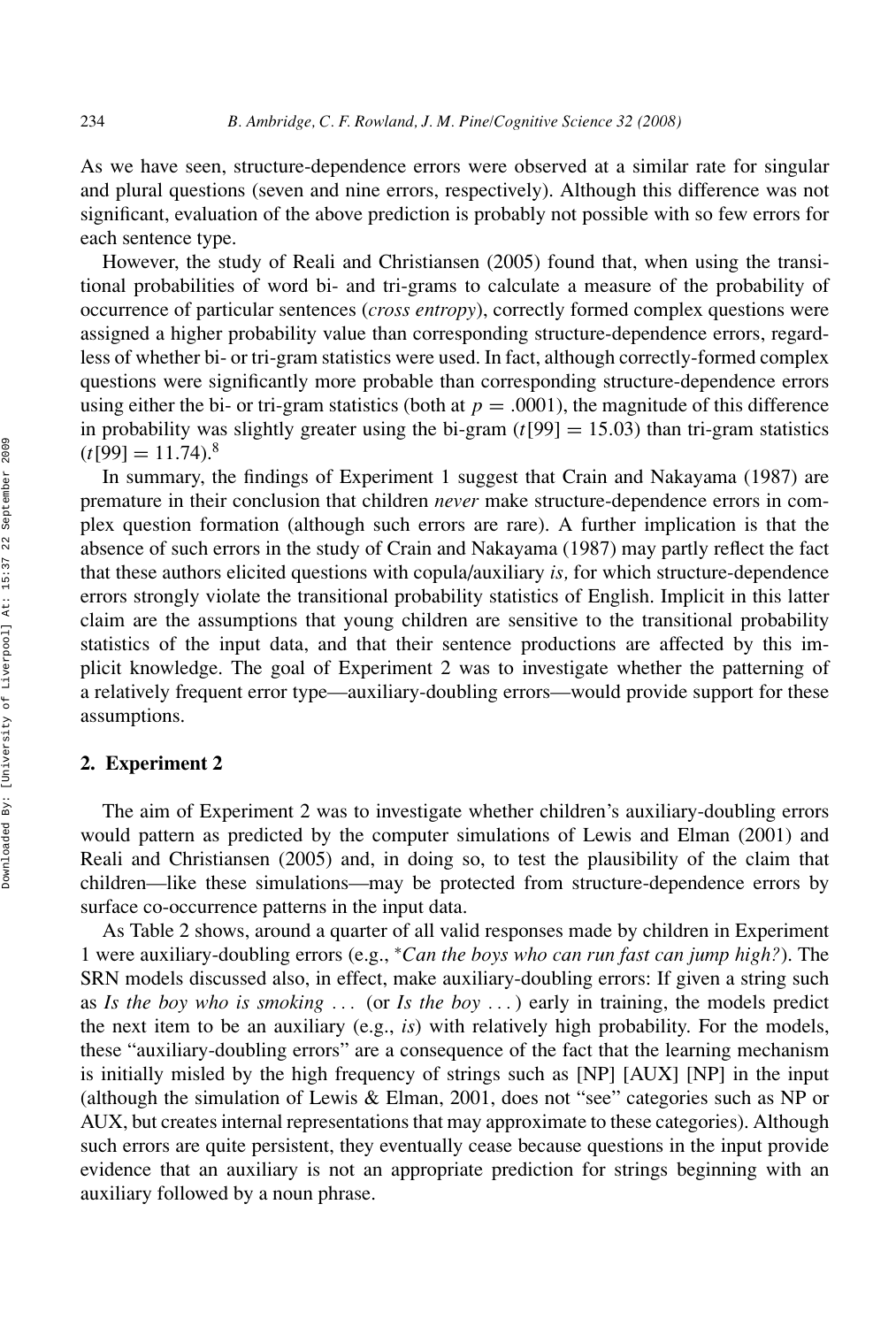| <b>Auxiliary-Doubling Error</b>                            | Lexical-Category String<br>Created by Insertion of<br>Extra Auxiliary/Copula | <b>Auxiliary-Doubling Errors</b> | Frequency (Manchester<br>Corpus Mothers) |
|------------------------------------------------------------|------------------------------------------------------------------------------|----------------------------------|------------------------------------------|
| Is the dog that is sleeping is on<br>the blue bench?       | PART BE (COP) PREP                                                           | 2                                |                                          |
| Is the ball that the girl is sitting<br>on is big?         | PREP BE (COP) ADJ                                                            | 6                                | 1                                        |
| Is the boy who is watching<br>Mickey $+$ Mouse is Happy?   | NOUN <sup>a</sup> BE (COP) ADJ                                               | 8                                | 252                                      |
| Is the boy who is unhappy is<br>watching Mickey $+$ Mouse? | ADJ BE (AUX) PART                                                            | 4                                | 2                                        |
| Is the boy who is being kissed by<br>his mother is happy?  | NOUN <sup>a</sup> BE (COP) ADJ                                               | 8                                | 252                                      |
| Is the boy who was holding the<br>plate is crying?         | NOUN <sup>a</sup> BE (AUX) PART                                              | 11                               | 757                                      |

Auxiliary-doubling errors in Crain and Nakayama (1987)

*<sup>a</sup>*To give a conservative estimate of the frequency of these strings, only common nouns were included in the corpus search.

Since the SRN models make auxiliary-doubling errors because of the presence of certain category combinations in the input, it follows that, if learning proceeds in a similar manner for children, the rate of such errors will be high for questions where this error results in a high-frequency category combination (e.g., [NOUN] [BE] [ADJECTIVE]; *Is the boy who is being kissed by his mother is happy?*) and low for questions where this error results in a less frequent combination (e.g., [PARTICIPLE] [BE] [PREPOSITION]; *Is the dog that is sleeping is on the blue bench?*). This prediction is not shared by the innate-constraint view (Crain & Nakayama, 1987), under which children form yes/no questions using movement rules that are explicitly NOT formed on the basis of the input data.

In fact, Crain and Nakayama's (1987) own results provide some support for the prediction that rates of auxiliary-doubling error will be highest where the "inserted" auxiliary forms part of a relatively high frequency category combination. Table 4 shows the total number of auxiliary-doubling errors made for each of the test sentences elicited in Crain and Nakayama's Experiment 1. For each auxiliary-doubling error, the word tri-gram containing the "inserted" auxiliary is underlined; the corresponding lexical categories are shown in the second column. Table 4 reveals that auxiliary-doubling errors that resulted in the category combination of [NOUN] [BE] [ADJECTIVE] or [NOUN] [BE] [PARTICIPLE] were over twice as common as auxiliary-doubling errors that resulted in the combinations [PARTICIPLE] [BE] [PREPOSI-TION], [PREPOSITION] [BE] [ADJECTIVE] or [ADJECTIVE] [BE] [PARTICIPLE] (27 vs. 12 errors). A search of the maternal data of the Manchester Corpus (Theakston, Lieven, Pine, & Rowland, 2001) yielded 757 sentences of the form [PROPER NOUN] [BE3sg] [PARTICI-PLE], and 252 of the form [PROPER NOUN] [BE3sg] [ADJECTIVE]. In contrast, this corpus contained only two instances of the combination [ADJECTIVE] [BE3sg] [PARTICIPLE] (*Somebody special is coming; Something strange is going on*) and only one each of the combi-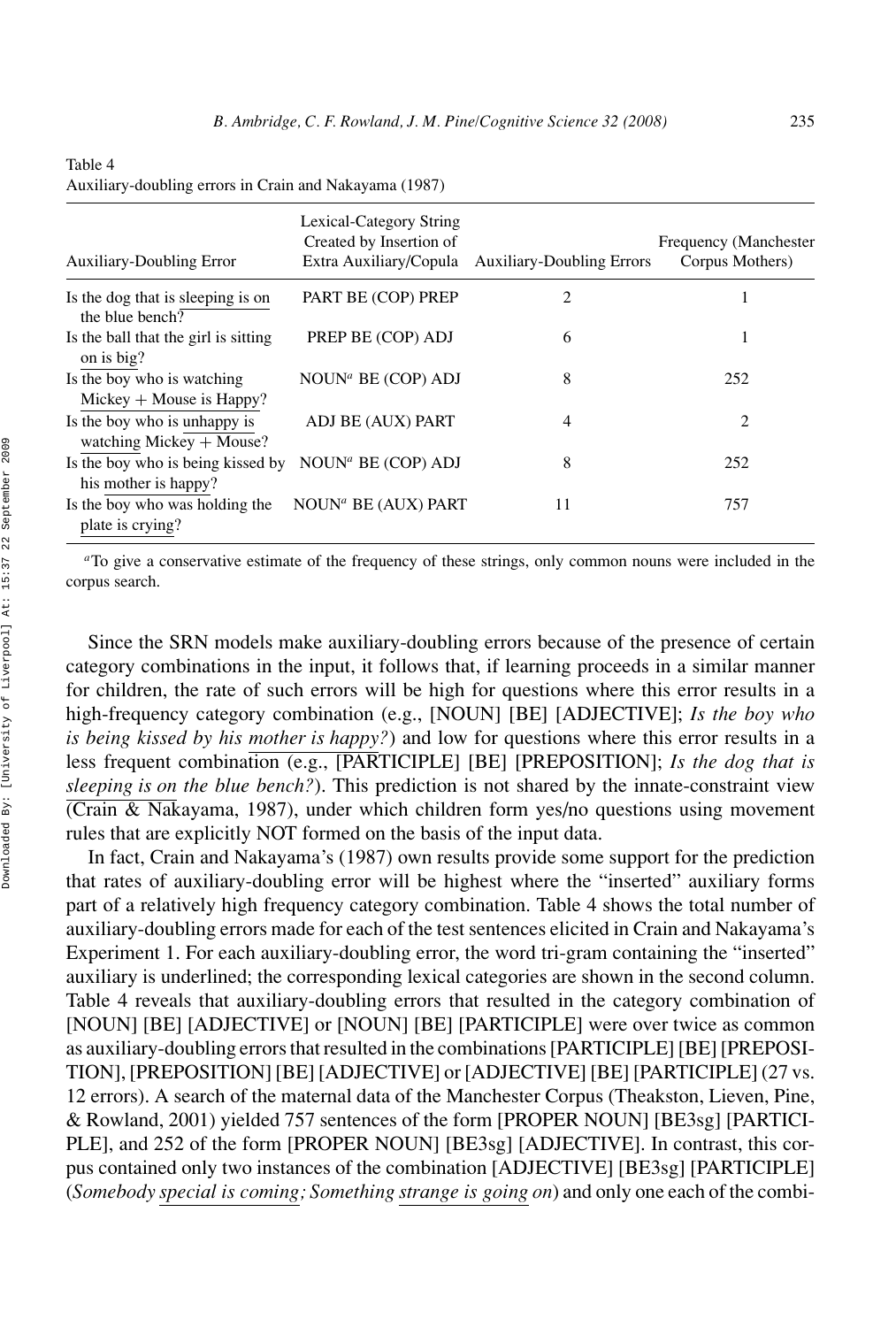| Match–Mismatch<br>of Number<br><b>Features of NPs</b> | Number Feature<br>of NP in<br>Main Clause | <b>Target Question</b><br>and (in Parentheses)<br>Auxiliary-<br>Doubling Error | Category Combination<br>Generated by Auxiliary-<br>Doubling Error | <b>Relative Frequency</b><br>of Category<br>Combination |
|-------------------------------------------------------|-------------------------------------------|--------------------------------------------------------------------------------|-------------------------------------------------------------------|---------------------------------------------------------|
| Match                                                 | Singular                                  | Is the boy that is washing<br><i>the elephant (is) tired?</i>                  | $NP_{singular}$ is ADJ                                            | High                                                    |
|                                                       | Plural                                    | Are the boys that are<br>washing the elephants<br>(are) tired?                 | $NP_{\text{plural}}$ are ADJ                                      | High                                                    |
| Mismatch                                              | Singular                                  | Is the boy that is washing<br><i>the elephants (is) tired?</i>                 | $NPplural$ is ADJ                                                 | Low                                                     |
|                                                       | Plural                                    | Are the boys that are<br>washing the elephant<br>(are) tired?                  | $NPsingular$ are ADJ                                              | Low                                                     |

Table 5 Example target question types for Experiment 2 (BE questions)

nations [PARTICIPLE] [BE3sg] [PREPOSITION] and [PREPOSITION] [BE3sg] [ADJEC-TIVE] (*The whole point of going is for you to see if you like it; That bit underneath is yellow*).

It is impossible to be sure, however, that this pattern of results is driven by the frequency of particular category combinations, because these sentences differ along other dimensions (e.g., simple length, and whether the relative clause modifies the subject or the object). The aim of Experiment 2, then, was to elicit minimal pairs of sentences where the frequency of the relevant category combination varied, but sentence length and structure were held constant. In order to achieve this, we varied the frequency of the category combinations by manipulating the number features of the two NPs and their agreeing auxiliary verbs as illustrated by the example target sentences in Table 5.

Although the relevant category combinations are at a more fine-grained level than those previously discussed (e.g., NPsingular is ADJECTIVE as opposed to NP AUXILIARY AD-JECTIVE) this does not affect the prediction of the modelling accounts. The SRN model of Lewis and Elman (2001) is not presented with category information, but is able to generate its own fuzzy probabilistic categories at all levels from individual lexical items (e.g., *is*) to those approximating to higher order categories (e.g.,  $BE \rightarrow AUX \rightarrow NP \rightarrow VP$  and so on). It is clear that combinations such as NP<sub>singular</sub> is ADJECTIVE (e.g., *elephant is tired*) are more frequent than those such as NPplural is ADJECTIVE (e.g., *elephant are tired*) as the former are common in simple sentences whereas the latter are illegal except in complex sentences or complex NPs.

The prediction from SRN models, then, is that auxiliary-doubling errors will occur at a higher rate for questions where such an error results in a higher frequency category combination ( $NP_{singular}$  is ADJECTIVE or  $NP_{plural}$  are ADJECTIVE) than a lower frequency combination ( $NP<sub>plural</sub>$  is ADJECTIVE or  $NP<sub>singular</sub>$  are ADJECTIVE). The primary goal of Experiment 2 was to test this prediction. A second aim was to investigate whether Crain and Nakayama's (1987) finding of no structure-dependence errors for BE questions would be replicated. As we have argued above, there is reason to expect that structure-dependence errors will be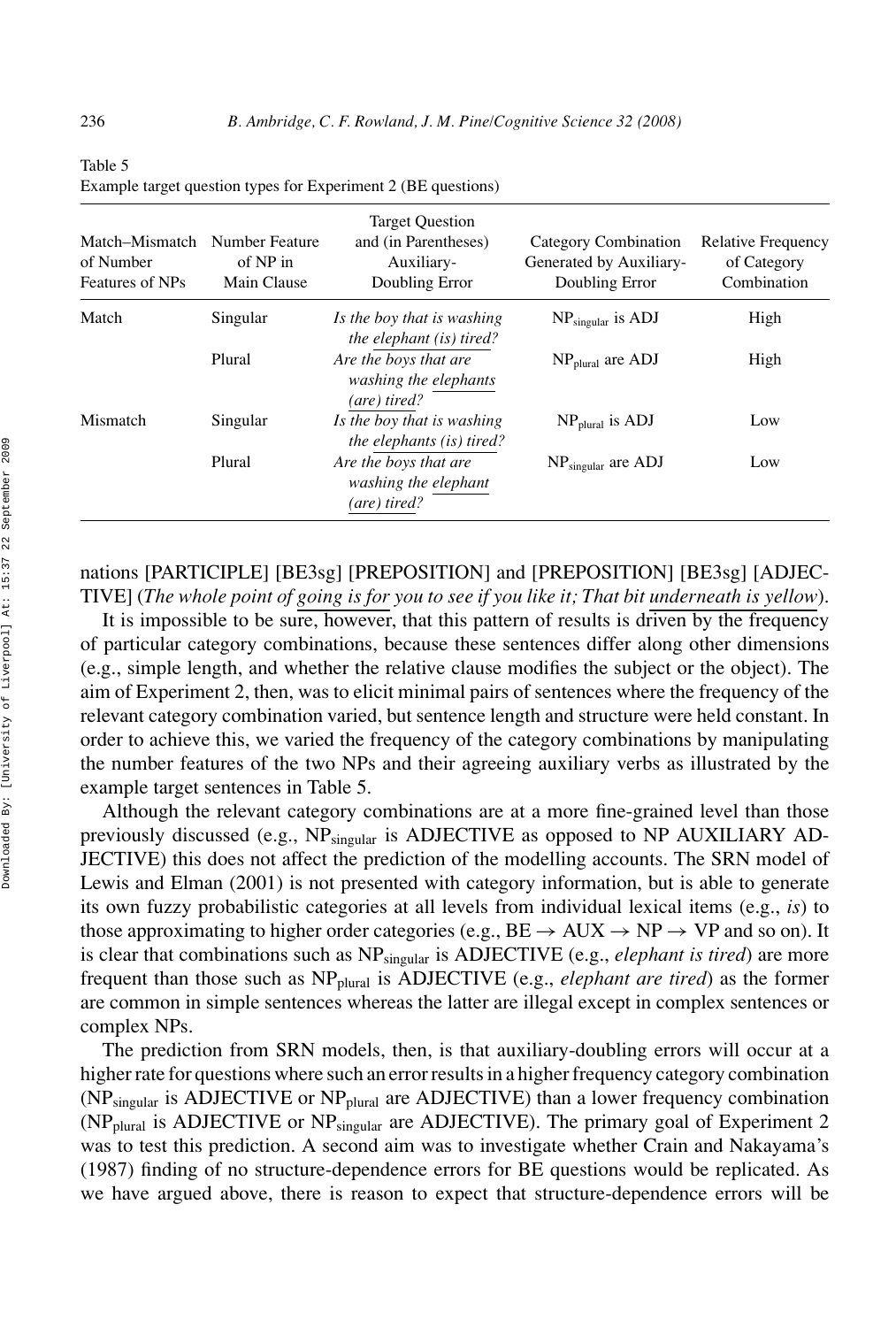less frequent for BE than CAN questions, as such errors violate the transitional probability statistics of English more strongly for the former than the latter. A third aim was to investigate whether, should such errors in fact be observed, they would be more frequent for sentences with the plural (*are*) than the singular (*is*) form of copula/auxiliary BE. Although there is some evidence to suggest that children are more proficient at forming questions with auxiliary *is* than *are* (e.g., Ambridge et al., 2006), Crain and Nakayama used only the singular form; a fact that may have contributed to their finding of no structure-dependence errors.

#### *2.1. Method*

#### *2.1.1. Participants*

Participants were 33 normally developing monolingual English-speaking children (19 girls and 14 boys) aged 4;7 to 5:7 ( $M = 5$ ; 1), recruited from schools in the North West of England. It was decided to recruit younger participants for Experiment 2 than Experiment 1 in order to increase the likelihood of observing high overall rates of auxiliary-doubling error (the elicited production study of Ambridge et al, 2006, found relatively low rates of doubling-error with auxiliary BE for simple questions). The participants for Experiment 2 were also closer in age to those studied by Crain and Nakayama  $(M = 4,3)$ . A further three children did not understand the experimental procedure of putting questions to the dog and so were excluded, but all of the remaining 33 children produced at least one attempt at a complex question during the warm-up, and so were included.

#### *2.1.2. Design*

The experiment used a  $2 \times 2$  within-subjects design. The first factor (match–mismatch) corresponded to whether the number features of the NP in the main clause and the NP in the relative clause were the same (both singular or both plural) or different (one singular and the other plural). The second factor was simply whether the NP in the main clause was singular or plural. Crossing these factors resulted in four target-question types, examples of which are shown in Table 5. Four questions of each type were generated, for a total of 16 items (see Appendix D).

#### *2.1.3. Procedure*

The procedure for Experiment 2 was identical to that for Experiment 1.

#### *2.1.4. Transcription and coding*

Reponses were again recorded onto minidisc, then transferred to computer for subsequent transcription. For this study, both the first two authors served as experimenters. Data collected by the second author were transcribed by the first author, while data collected by the first author were transcribed by a research assistant. One hundred and twelve of the 528 individual trials (21%, randomly selected) were additionally transcribed (by the first or second author, or the research assistant) for reliability analysis. The two transcribers reached agreement for 103 of these 112 trials (95%). Four of the nine mismatches affected coding as they involved a relevant auxiliary, NP or relativizer whilst five did not (e.g., superfluous determiners). In each case, the two transcribers were able to reach agreement on what the child had actually said.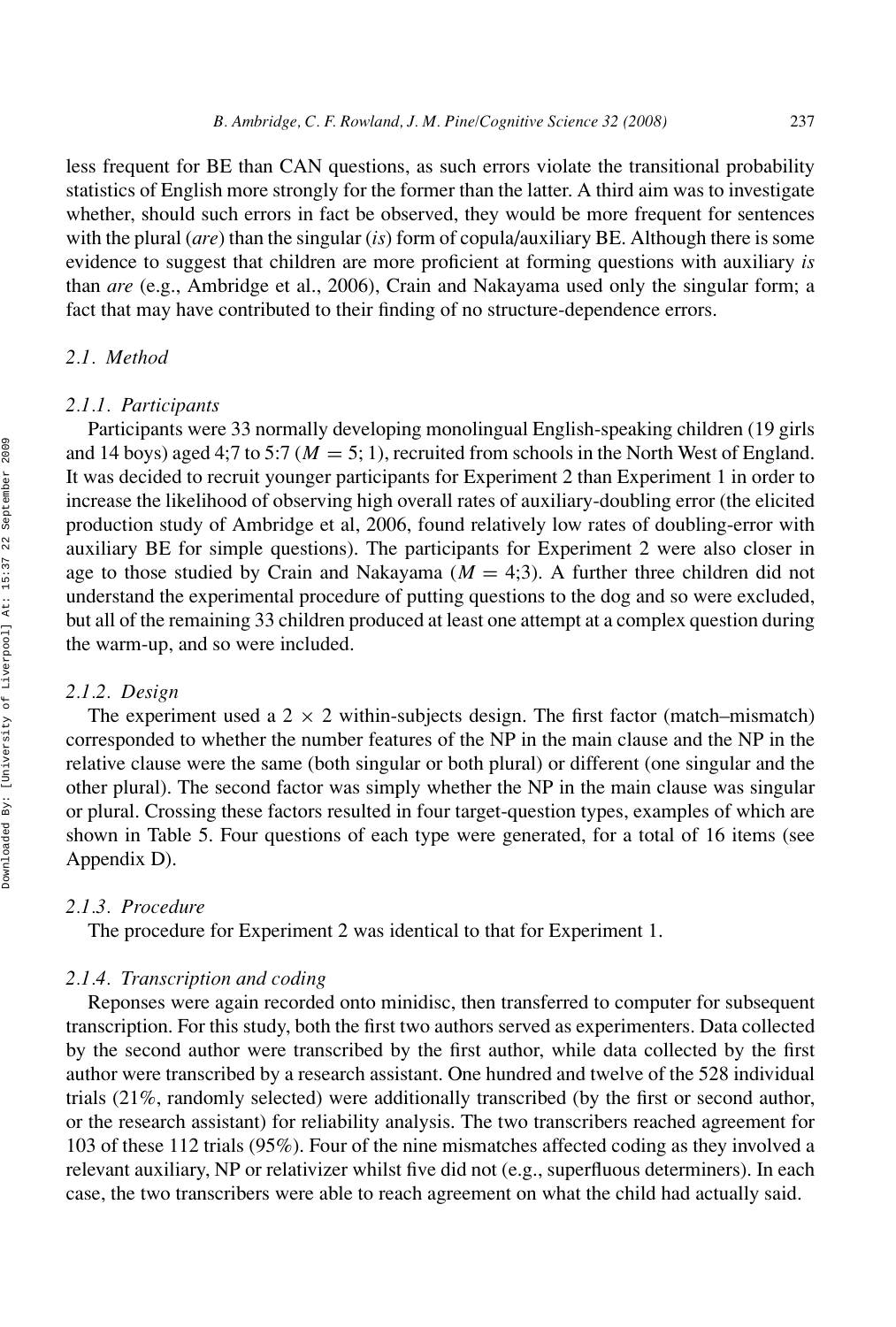All transcribed responses were then scored by both the first two authors. Each response was again assigned to one of a number of mutually exclusive categories. The basic coding scheme was the same as that used for Experiment 1, although a number of modifications were made in order to take account of a number of errors that were specific to one or other of the experiments:

- *Short-form (correct) questions* were not subdivided into short-form and short-form + agreement questions, as no child produced an utterance with agreement marked on the main verb (e.g., *Is the boy who wash-es elephants tired?*). Similarly, the category of structure dependence + agreement error was not used, as no child produced an utterance such as *Is the boy who washes the elephant is tired?*
- To be counted as an auxiliary-doubling error, both NPs and the lexical main verb had to be exactly of the form modelled (although, again, substitutions of *which* or *that* for *who* were permitted). However, for some auxiliary-doubling errors the child "changed" the form of the extra auxiliary to create a spurious local agreement (e.g., *Is the boy who is washing the elephants are tired?*). Such utterances were coded as auxiliary-doubling errors but were flagged to allow them to be removed from some analyses. For some trials, children created a spurious local agreement by changing not the auxiliary, but the final NP (e.g., *Is the boy who is washing the elephant is tired?* [where three elephants were pictured]). Because errors where the child changes the number of either NP do not preserve the semantics of the target question, all such errors (regardless of whether they would otherwise have been scored as auxiliary-doubling errors) were excluded. Auxiliary-doubling errors where the child changed the number of the first or second auxiliary (e.g., *Is the boys who are washing the elephants are tired?*) were counted simply as auxiliary-doubling errors (as such errors do not affect the strings under investigation, and do not alter the semantics of the target question).
- Errors with incorrect number marking on any auxiliary were scored as *unclassified* unless already classified as auxiliary-doubling or structure-dependence errors.

Again, all children's questions were coded by two coders (the first two authors). Although the authors initially disagreed on the coding of 46 of the 528 individual responses (an agreement rate of 91%) they were able to reach agreement for all of these responses, as all disagreements were simple cases of one coder failing to notice a particular error.

# *2.2. Results and discussion*

Table 6 summarizes the percentage of children's questions that were classified into each of the different coding categories. One child was excluded from the mean percentage of valid attempts calculation, as he produced no valid attempts at the appropriate question.

For this study, a mean of 74% of trials constituted attempts at a semantically appropriate question (i.e., a mean of 28% of trials were excluded, with 2% of these Type 2 errors), although the rate of unclassified errors (17%) was much higher than for Experiment 1. This is probably due to the fact that the participants of Experiment 2 were around 20 months younger. Unclassified errors and excluded responses are shown in Appendix E (which can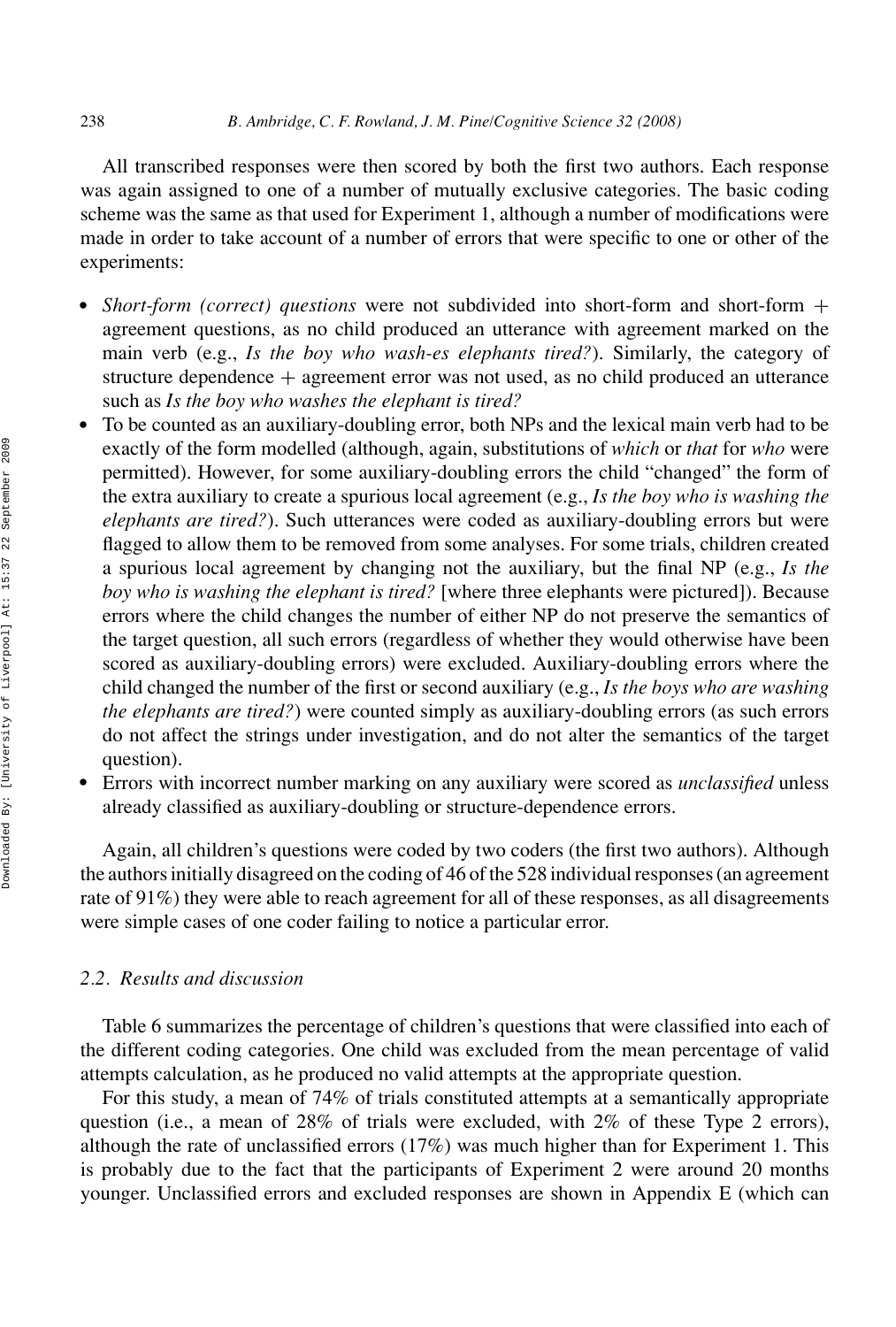|                                        |                                                         |        |       | % of all Responses |       | % of Valid Attempts |
|----------------------------------------|---------------------------------------------------------|--------|-------|--------------------|-------|---------------------|
| Coding Category                        | Example                                                 | Number | М     | SD.                | M     | SD.                 |
| Correct questions (full<br>form)       | Is the boy who is washing<br>the elephant tired?        | 141    | 26.70 | 28.61              | 33.83 | 34.17               |
| Correct questions (short)<br>form)     | Is the boy washing the<br>elephant tired?               | 52     | 9.85  | 21.88              | 13.66 | 27.87               |
| Auxiliary-doubling errors              | Is the boy who is washing<br>the elephant is tired?     | 74     | 14.02 | 22.64              | 18.20 | 28.87               |
| Structure dependence<br>errors         | Is the boy who washing<br>the elephant is tired?        | 24     | 4.55  | 8.88               | 6.64  | 12.65               |
| Unclassified errors                    | Is the boy who is washing<br>elephant is tired?         | 90     | 17.05 | 20.51              | 27.67 | 31.83               |
| Restarting Type 2 errors<br>(excluded) | Is the boy who is washing<br>the elephant, is he tired? | 11     | 2.08  | 5.10               | na    | na                  |
| Other excluded responses               |                                                         | 136    | 25.76 | 23.06              | na    | na                  |

Table 6 Classification of children's question productions for Experiment 2 (BE questions)

be found online at http://www.cogsci.rpi.edu/CSJarchive/Supplemental/index.html). Again, there appear to be few questions that suggest that children did not comprehend the procedure or the target question. For this study, the rate of correct-question production  $(27%)$  was considerably lower than that observed in Crain and Nakayama's (1987) Experiment 1 (60%), with rates of auxiliary-doubling  $(14%)$  and restarting errors  $(2%)$  also somewhat lower than those observed by Crain and Nakayama (23% & 9%).

Surprisingly, given the results of the SRN simulations of Lewis and Elman (2001) and Reali and Christiansen (2005), structure-dependence errors (see Appendix F) were observed at a rate similar to that for CAN questions (5% of all questions, a mean rate across children of 7% of all valid attempts). Structure-dependence errors were predicted to be less frequent for BE questions, as such errors include very low frequency bi-grams (e.g., *who running*), whereas corresponding errors with CAN questions contain more frequent combinations (e.g., *who run*). Table 7 displays the distribution of these errors amongst participants. It is notable that again over a quarter of the children studied produced one or more structure-dependence error; a proportion similar to that observed for CAN questions. We return to this finding at the end of this section.

The fact that structure-dependence errors were observed allows us to investigate a second possibility; that such errors are more frequent with the plural (*are*) than the singular form (*is*) of copula/auxiliary BE. Data from studies of children's simple-question production (e.g., Ambridge et al., 2006) suggest that children are more proficient at forming questions with *is* than *are*, raising the possibility that the rate of structure-dependence errors in Crain and Nakayama's (1987) study may have been lowered by the decision of these authors to elicit only singular BE questions. Of the 24 structure-dependence errors observed in our second experiment, 15 had plural subjects with copula *are*, and six singular subjects with copula *is* (the remaining three included one instance of *is* and one of *are*). Although this difference was not statistically significant, the present findings are at least consistent with the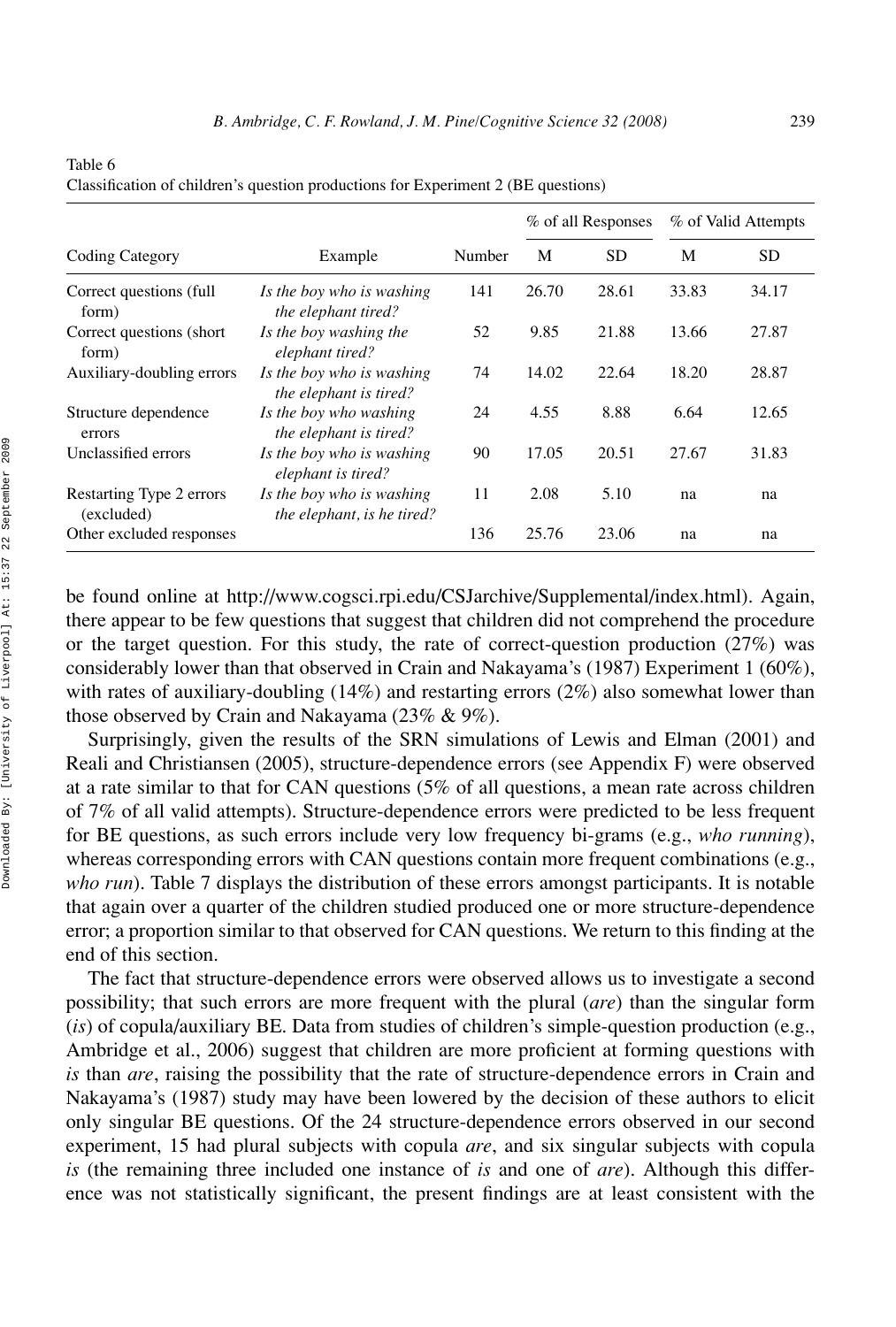| Child        | SD Errors (of the Form <i>are are</i> vs. <i>is is</i> ) | Valid Attempts (Maximum $= 16$ ) | $%$ StDep Errors |
|--------------|----------------------------------------------------------|----------------------------------|------------------|
| A            | $3(3 \text{ vs. } 0)$                                    | 9                                | 33.33            |
| B            | $2(2 \text{ vs. } 0)$                                    | 13                               | 15.38            |
| C            | $1(1 \text{ vs. } 0)$                                    | 15                               | 6.67             |
| D            | $4(0 \text{ vs. } 2^*)$                                  | 13                               | 30.77            |
| E            | $1(0 \text{ vs. } 1)$                                    | 5                                | 20.00            |
| $\mathbf{F}$ | $5(5 \text{ vs. } 0)$                                    | 11                               | 45.45            |
| G            | $4(4 \text{ vs. } 0)$                                    | 12                               | 33.33            |
| H            | $1(0 \text{ vs. } 0^*)$                                  | 13                               | 7.69             |
| I            | $3(0 \text{ vs. } 3)$                                    | 15                               | 20.00            |

Table 7 Distribution of structure dependence errors among participants in Experiment 2 (BE questions)

*Note.* Child D (2 errors) and Child H (1 error) made structure dependence errors with one singular (*is*) and one plural (*are*) form; see Appendix F.

suggestion that Crain and Nakayama's finding of no structure dependence errors may have been partly caused by their decision to use singular (*is*) BE questions, with which children are perhaps more proficient than plural (*are*) questions. Planned comparisons between *is. . . is* questions and questions with one or more auxiliary *are* were conducted to investigate this issue. In support of this suggestion, significantly more correctly-formed questions were produced for *is... is* questions ( $M = 1.48$  out of a maximum of 4,  $SD = 1.60$ ) than *are... are*  $(M = 0.81, SD = 1.21, t = 2.37, p = .02),$  *is...are*  $(M = 1.06, SD = 1.34, t = 2.10,$  $p = .05$  or *are.* . . *is* ( $M = 0.90$ ,  $SD = 1.35$ ,  $t = 2.20$ ,  $p = .04$ ) questions, which did not differ significantly.

The SRN models of Lewis and Elman (2001) and Reali and Christiansen (2005) predict that auxiliary-doubling errors will be more common when such errors result in the formation of higher frequency category strings (e.g., *elephant is tired, elephants are tired*) than lower frequency strings that are found only in sentences with complex syntax or complex NPs (e.g., *elephants is tired, elephant are tired*). Table 8 shows the mean number of auxiliary-doubling errors made by children for each question type elicited in Experiment 2 (out of a maximum of 4)

 $A$  2  $\times$  2 analysis of variance (ANOVA) revealed a significant main effect of match vs. mismatch,  $F(1, 32) = 6.77$ ,  $p = .01$ ,  $\eta_p^2 = 0.18$ , demonstrating that children made significantly more auxiliary-doubling errors for sentences where such errors resulted in the formation of a higher frequency category combination ( $M = 0.67$ ,  $SD = 1.13$ ) than a lower frequency combination ( $M = 0.46$ ,  $SD = 0.90$ ). This ANOVA also revealed a significant main effect of main-clause-NP-number,  $F(1, 32) = 5.93$ ,  $p = .02$ ,  $\eta_p^2 = 0.16$ , such that (perhaps surprisingly) children made significantly more auxiliary-doubling errors with singular ( $M = 0.67$ ,  $SD = 1.14$ ) than plural ( $M = 0.45$ ,  $SD = 0.88$ ) main clause subjects. These two factors were not found to interact significantly ( $F = 0.66$ ,  $p = .42$ ). The finding of more auxiliarydoubling errors for singular than plural subjects is potentially consistent with the Lewis and Elman (2001) and Reali and Christiansen (2005) models. Although in the input data, the transitional probability between a singular NP and a singular auxiliary is probably approximately equal to that between a plural NP and a plural auxiliary, it would seem likely that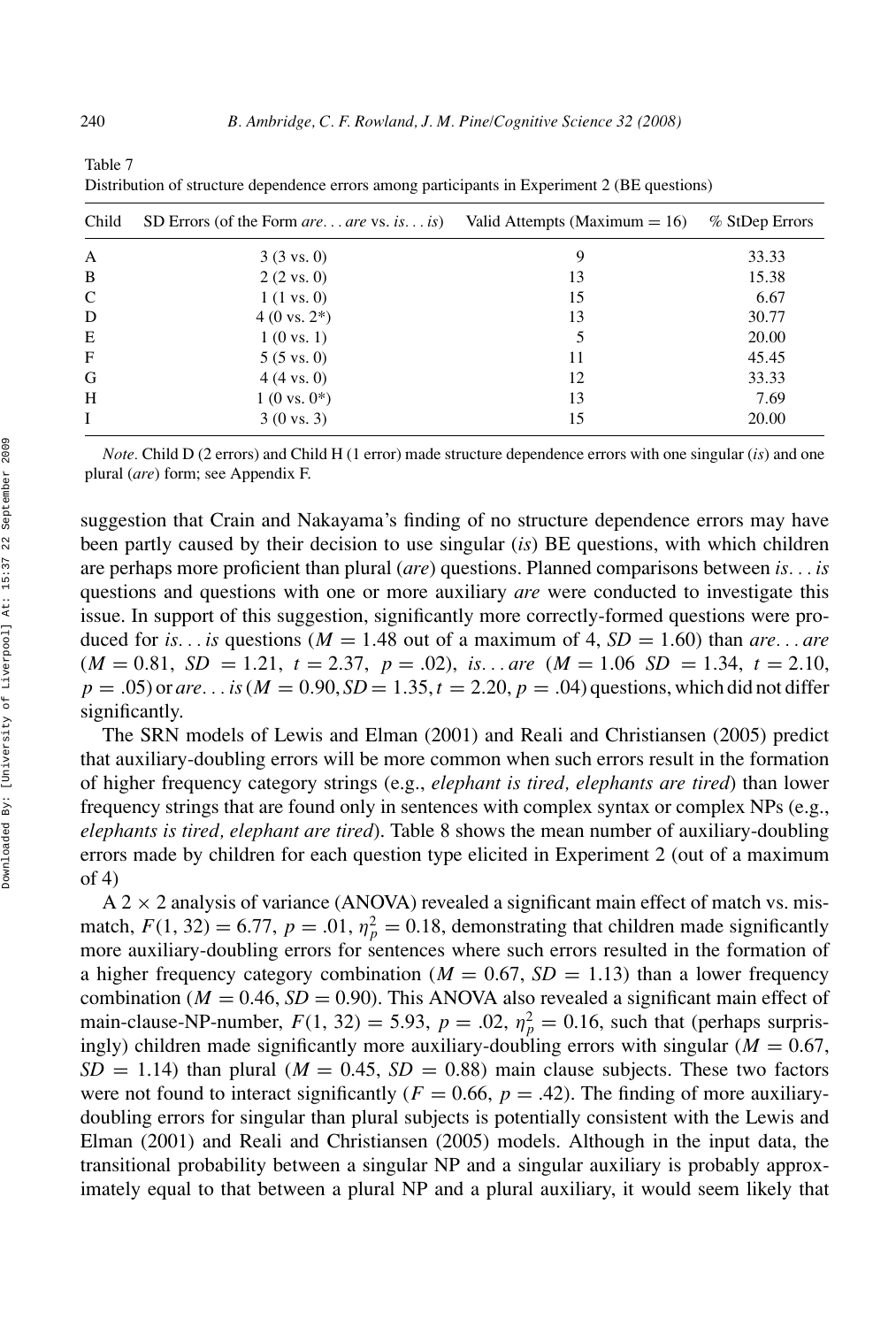| ¢                                            |
|----------------------------------------------|
| ı<br>I<br>Ï<br>۱<br>ׇׇ֘֝֬֡<br>I<br>١         |
| ¢<br>i<br>¢<br>ı                             |
| I<br>¢<br>١<br>Ï<br>١<br>ı                   |
| i                                            |
| i<br>١<br>Ï<br>l<br>I<br>١<br>ı<br>ı<br>l    |
| Ï<br>ı<br>Ï                                  |
| l<br>١<br>ı<br>I<br>í<br>ï<br>ï<br>֚֚֚֬<br>ś |
| ļ<br>l<br>١<br>I                             |
| ç<br>ī<br>Í<br>ï<br>ı                        |

Table 8

|                              |                                                           | (Nean number of auxiliary-doubling errors by question type for Experiment 2 (BE questions |                                           |                            |                                                                                                             |
|------------------------------|-----------------------------------------------------------|-------------------------------------------------------------------------------------------|-------------------------------------------|----------------------------|-------------------------------------------------------------------------------------------------------------|
| Features of NPs<br>of Number | Match-Mismatch Number Feature of<br>Clause<br>È<br>Main C | (in Parentheses) Auxiliary-<br>Target Question and<br>Doubling Error                      | Generated by Auxiliary-<br>Doubling Error | Combination<br>of Category | Category Combination Relative Frequency Mean Number of Auxiliary-<br>Doubling Errors (SD),<br>$Maximum = 4$ |
| Match                        | Singular                                                  | Is the boy that is washing the<br>elephant (is) tired?                                    | $NP_{\text{singular}}$ is ADJ             | High                       | 0.82(1.31)                                                                                                  |
|                              | Plural                                                    | Are the boys that are washing the<br>elephants (are) tired?                               | $NPplural$ are ADJ                        | High                       | 0.52(0.91)                                                                                                  |
| Mismatch                     | Singular                                                  | Is the boy that is washing the<br>elephants (is) tired?                                   | NP <sub>plural</sub> is ADJ               | ŠΣ                         | 0.52(0.94)                                                                                                  |
|                              | Plural                                                    | Are the boys that are washing the<br>elephant (are) tired?                                | $NP_{singular}$ are $ADJ$                 | Low                        | 0.39(0.86)                                                                                                  |

Mean number of auxiliary-doubling errors by question type for Experiment 2 (BE questions)  $740, 64$ É ċ l, ين<br>بان J Ê  $\ddot{\phantom{0}}$ j.

 $\overline{\phantom{a}}$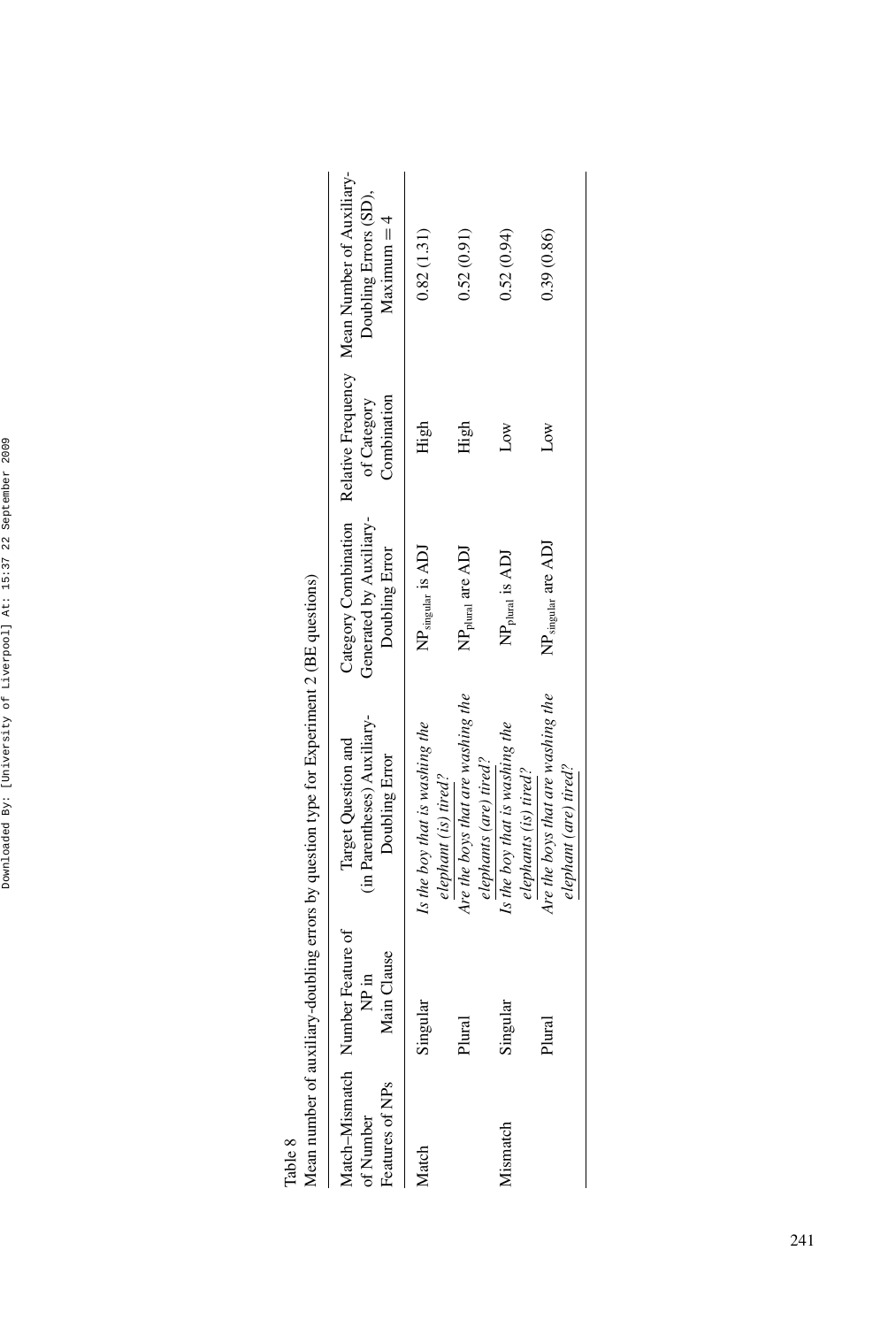particular singular  $NP_{singular} + AUX_{singular}$  strings have a higher chunk frequency than similar  $NP<sub>plural</sub> + AUX<sub>plural</sub> strings (simply because, intuitively, singular subjects are more common$ that plural subjects).

If this turns out to be the case, then this offers a ready explanation for the finding of more auxiliary-doubling errors for *is* than *are*.

However, this pattern of results is somewhat distorted by the fact that children made more valid attempts at questions with a match (a mean of  $3.00$ ,  $SD = 1.10$ , out of a maximum of 4) than a mismatch ( $M = 2.77$ ,  $SD = 1.35$ ) between the numbers of the NPs in the main and relative clauses, and at questions with a singular  $(M = 2.92, SD = 1.30)$  than plural  $(M = 2.85, SD = 1.15)$  NP in the main clause (these figures include all children). Table 9 shows, for each of the four question types elicited, the mean number of auxiliary-doubling errors, the mean number of valid attempts at the appropriate question, and the mean proportion of auxiliary-doubling errors. Five children were excluded from these calculations, as they failed to produce at least one valid attempt for one or more of the four question types (including the one child who made no valid attempts at the appropriate question throughout the entire experiment).

 $A$  2  $\times$  2 ANOVA calculated for the proportion of valid attempts at questions that constituted auxiliary-doubling errors revealed a significant main effect of match vs. mismatch, *F*(1,  $27) = 8.37$ ,  $p = .007$ ,  $\eta_p^2 = 0.24$ , demonstrating that children made a significantly greater proportion of auxiliary-doubling errors for target questions where such errors resulted in the formation of a higher frequency category combination ( $M = 0.24$ ,  $SD = 0.36$ ) than a lower frequency combination ( $M = 0.17$ ,  $SD = 0.30$ ). No other main effects or interactions were observed. This suggests that the previous finding of significantly more auxiliary-doubling errors for singular than plural questions might have been partly caused by the trend toward more valid attempts at singular than plural (with respect to the main-clause NP) questions.

While, as discussed in the method section, questions in which the number feature of either NP differed from the target were excluded (because this changes the semantics of the question), the figures reported so far include auxiliary-doubling errors where the child "changed" the form of the extra auxiliary to create a spurious local agreement (e.g., \**Is the boy who is washing the elephants are tired*). Such errors in fact represent around 15% of all the auxiliary-doubling errors that occurred in Experiment 2. Such errors are consistent with the prediction that children will produce more auxiliary-doubling errors where this results in a higher frequency category combination, as "changing" the auxiliary to create a spurious local agreement results in a higher frequency category combination. However, the inclusion of such responses as auxiliary-doubling errors actually reduces the likelihood of the predicted effect being observed: When children "change" the form of the extra auxiliary, this more often has the effect of creating a spurious local agreement for a mismatch sentence (e.g., *the elephants is*  $tired \rightarrow the \, elements \, are \, tired),$  rather than removing such an agreement that would otherwise have been present for an auxiliary-doubling error with a match sentence (e.g., *the elephant is*  $tired \rightarrow the \, elephant \, are \, tired).$  Thus the inclusion of such responses as auxiliary-doubling errors artificially inflates the rate of errors for mismatch sentences (because children are, in effect, converting them into match sentences). For a third analysis, then, we removed every auxiliary-doubling error where the inserted auxiliary was not of identical form to the auxiliary in the main clause of the target question. This led to the further exclusion of two children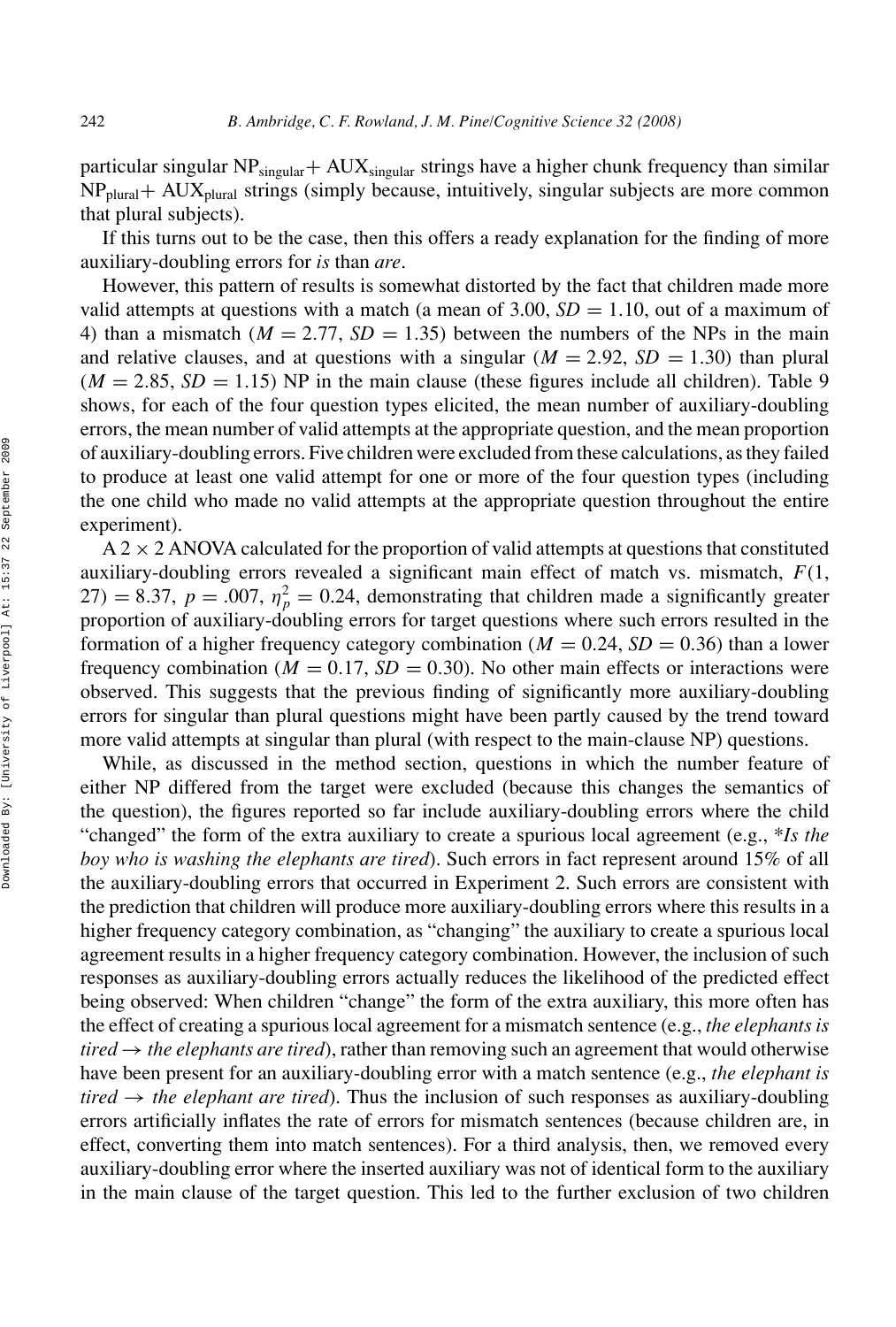| í<br>ı<br>ı                                                   |
|---------------------------------------------------------------|
| ı<br>١<br>١<br>l<br>I<br>١                                    |
| Ó<br>i<br>¢<br>ı                                              |
| I<br>j<br>١<br>I<br>١<br>í<br>ı                               |
| J<br>ı<br>I<br>ï                                              |
| ı<br>l<br>١<br>Ï<br>j<br>١<br>I<br>l<br>Ì<br>١<br>ı<br>Ï      |
| Ï<br>ı<br>Ò<br>ś                                              |
| l<br>i<br>þ<br>l<br>ı<br>ĭ<br>í<br>ı<br>í<br>I<br>ï<br>I<br>ś |
| i<br>l<br>١<br>I                                              |
| î<br>5<br>b<br>ï<br>۱<br>i<br>Ï<br>Ï<br>١<br>١                |

Table 9<br>Anxiliarv-doubling errors in Experiment 2 (BE questions)

| Auxiliary-doubling errors                                                 |                          | in Experiment 2 (BE questions)                                                     |                                                                                                       |                                                          |             |
|---------------------------------------------------------------------------|--------------------------|------------------------------------------------------------------------------------|-------------------------------------------------------------------------------------------------------|----------------------------------------------------------|-------------|
| Match-Mismatch Number Feature<br>Features of NP <sub>s</sub><br>of Number | Main Clause<br>of NPs in | <b>Example Target Question</b><br>Auxiliary-Doubling Error<br>and (in Parentheses) | Mean Number of Auxiliary- Mean Number of Mean Proportion of<br>Doubling Errors (SD),<br>$Maximum = 4$ | Valid Attempts (SD), Auxiliary-Doubling<br>$Maximum = 4$ | Errors (SD) |
| Match                                                                     | Singular                 | Is the boy that is washing the elephant<br>(is) tired?                             | 0.96(1.37)                                                                                            | 3.58 (0.69)                                              | 0.27(0.37)  |
|                                                                           | Plural                   | Are the boys that are washing the<br>elephants (are) tired?                        | 0.57(0.96)                                                                                            | 3.04(0.74)                                               | 0.21(0.36)  |
| Mismatch                                                                  | Singular                 | Is the boy that is washing the elephants<br>$(is)$ tired?                          | 0.46(0.92)                                                                                            | 3.21 (0.92)                                              | 0.18(0.29)  |
|                                                                           | Plural                   | Are the boys that are washing the<br>elephant (are) tired?                         | 0.61(0.99)                                                                                            | 3.04(1.10)                                               | 0.15(0.32)  |
|                                                                           |                          |                                                                                    |                                                                                                       |                                                          |             |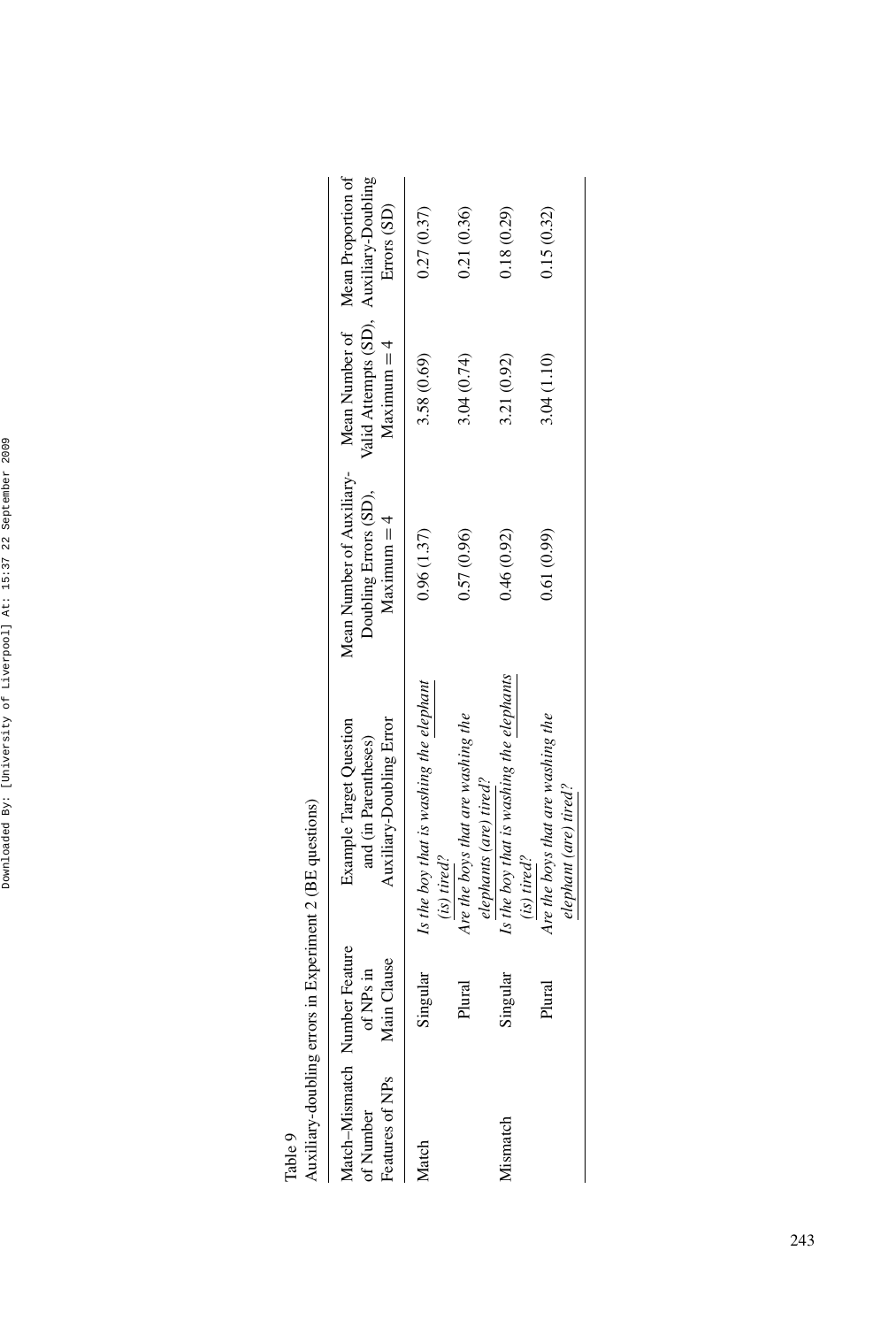(for a total of seven exclusions) who "changed" the inserted auxiliary for every auxiliarydoubling error for one particular question type (*mismatch, singular main clause NP,* in both cases). In practice, the exclusion of such errors made little difference to the pattern of results. Again, a  $2 \times 2$  ANOVA calculated for the proportion of valid attempts at questions that constituted auxiliary-doubling errors revealed a significant main effect of match  $(M = 0.21)$ , *SD* = 0.35) vs. mismatch ( $M = 0.13$ , *SD* = 0.27;  $F[1, 25] = 7.64$ ,  $p = .01$ ,  $\eta_p^2 = 0.23$ ) but no other significant main effects or interactions (the effect was reduced in size despite the removal of auxiliary-change errors because 2 fewer subjects contributed scores to the analysis).

In summary, the results of Experiment 2 support the prediction of Lewis and Elman's (2001) and Reali and Christiansen's (2005) SRN simulations that auxiliary-doubling errors will be more frequent when such errors create higher frequency category combinations. A non-significant trend for a higher rate of structure-dependence errors with *are* than *is* questions was also observed.

We now return to the finding that, counter to the prediction derived from the models of Lewis and Elman (2001) and Reali and Christiansen (2005), structure-dependence errors appeared to be no more frequent for CAN than BE questions. It is important to note that our two studies are not directly comparable, as they differed with respect to the age of the participants, and to the particular questions elicited. Nevertheless, due to the importance of this prediction, we decided to compare the rates of structure-dependence errors observed with CAN (Experiment 1) and BE (Experiment 2) questions statistically. The raw rates of structure-dependence error were identical for both experiments (4.55%) and so were not compared statistically. The mean rates of structure-dependence error as a proportion of all valid attempts at the correct question were 7.92% (*SD* = 12.82) for CAN questions (Experiment 1) and 6.64% (*SD* = 12.65) for BE questions. An independent samples t-test found no significant difference between these error rates,  $t(1, 50) = 0.35$ ,  $p = .73$ .

As noted in the results section of Experiment 1, comparing rates of structure-dependence error for plural questions is problematic, because such errors have an alternative analysis for CAN questions (as auxiliary-doubling errors with a short-form relative clause) but not BE questions. Excluding all questions with a plural subject or auxiliary form leaves seven structure-dependence errors for CAN questions, and six for BE questions. Although these numbers are too small to compare meaningfully, the finding of similar rates of structuredependence error for CAN and BE questions therefore remains unchanged.

#### **3. General discussion**

The goal of the present studies was to reassess Chomsky's (1980) and Crain and Nakayama's (1987) claims that (a) children never make structure-dependence errors when forming complex questions and that (b) the absence of such errors necessarily implies that structure dependence is an innately specified constraint, in light of the results of the SRN studies of Lewis and Elman (2001) and Reali and Christiansen (2005).

Given that, in even the largest currently available child corpora, we have no recorded attempts at complex yes/no questions, the only previous evidence in support of the claim that children do not make structure-dependence errors is the elicited production study of Crain and Nakayama (1987). Leaving aside the questions with CAN (for which structure-dependence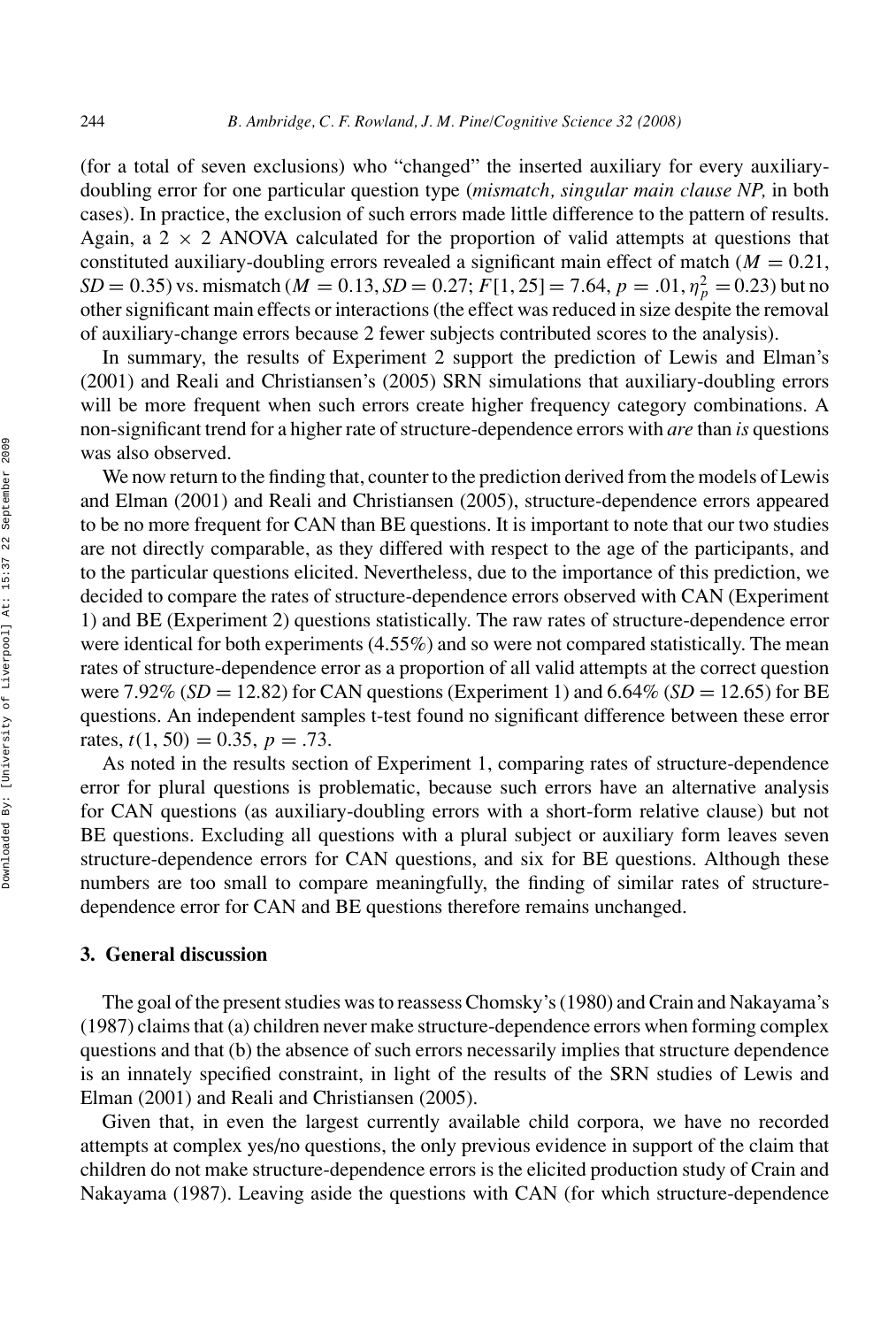errors are inconsistent with the semantics of the target question), this study used only auxiliary *is*, with which even young children are relatively proficient at forming questions, and consisted of only 220 trials (as opposed to 880 in the present study). In fact, when a large number of trials were elicited with a wider range of auxiliaries (*is, are*, and *can*) in the present studies, 40 structure dependence errors were observed (only 6 of which contained 2 instances of auxiliary *is*, as in the questions elicited in Crain & Nakayama's, 1987, Experiment 1). Although rates of structure-dependence error were never high, over a quarter of all children studied produced at least one such error.

It would be possible in principle to explain away the observed structure-dependence errors as production errors. One could argue, for example, that such errors constitute auxiliarydoubling errors with the second of the three auxiliaries omitted or not phonologically realized (e.g., *Is the boy who 0is [\*] washing the elephant is tired?*; see Footnote 7) or, in the case of plural CAN questions (e.g., *Can the boys who run fast can jump high?*), simple auxiliary-doubling errors (analogous to, for example, *Can the boys can jump high?*) that are indistinguishable on the surface from structure-dependence errors. Once one assumes, however, that children's elicited production data reflect performance factors rather than grammatical competence, empirical data such as those reported by Crain and Nakayama (1987) become irrelevant to the question of whether or not structure dependence is an innately specified constraint. If any structure-dependence errors observed can be dismissed as production errors, then the finding of an error rate of zero (as reported by Crain & Nakayama, 1987) has no different theoretical consequences to the finding of an error rate of 5%, or of 25%. We do not wish to claim, however, that the structure-dependence errors observed are a consequence of children having formed an incorrect rule such as *move the first auxiliary to sentence-initial position* (Chomsky, 1980); in fact we do not accept the claim that questions are formed by a movement rule (see Ambridge et al., 2006). Thus, whilst we accept that the observed errors are, in some sense, "performance errors," this does not entail acceptance of the claim that children have been born with (or even acquired) a structure-dependent movement rule.

This brings us to Chomsky's (1980) and Crain and Nakayama's (1987) second claim that the absence (or very low rate) of structure-dependence errors constitutes evidence that structure dependence is an innately specified constraint. The SRN studies of Lewis and Elman (2001) and Reali and Christiansen (2005) demonstrate that, in principle at least, even a learner that does not have structure dependence as an innately specified constraint can avoid making structure-dependence errors in complex question formation, on the basis of surfacedistributional properties of the input data. The present Experiment 2 provides evidence that young children are sensitive to the surface distributional properties of their input, as such properties can explain the patterning of children's auxiliary-doubling errors. Thus it seems that children are indeed in possession of a learning and/or production mechanism that is influenced by transitional probability statistics of the input data; statistics that are, in principle, sufficient to protect the learner against the production of structure-dependence errors. It simply does not follow, then, that even the finding of an error rate of zero would necessarily imply the existence of an innately specified principle of structure dependence.

Leaving aside the empirical data, however, many authors have made the theoretical argument that structure dependence must be an innately specified constraint because the input does not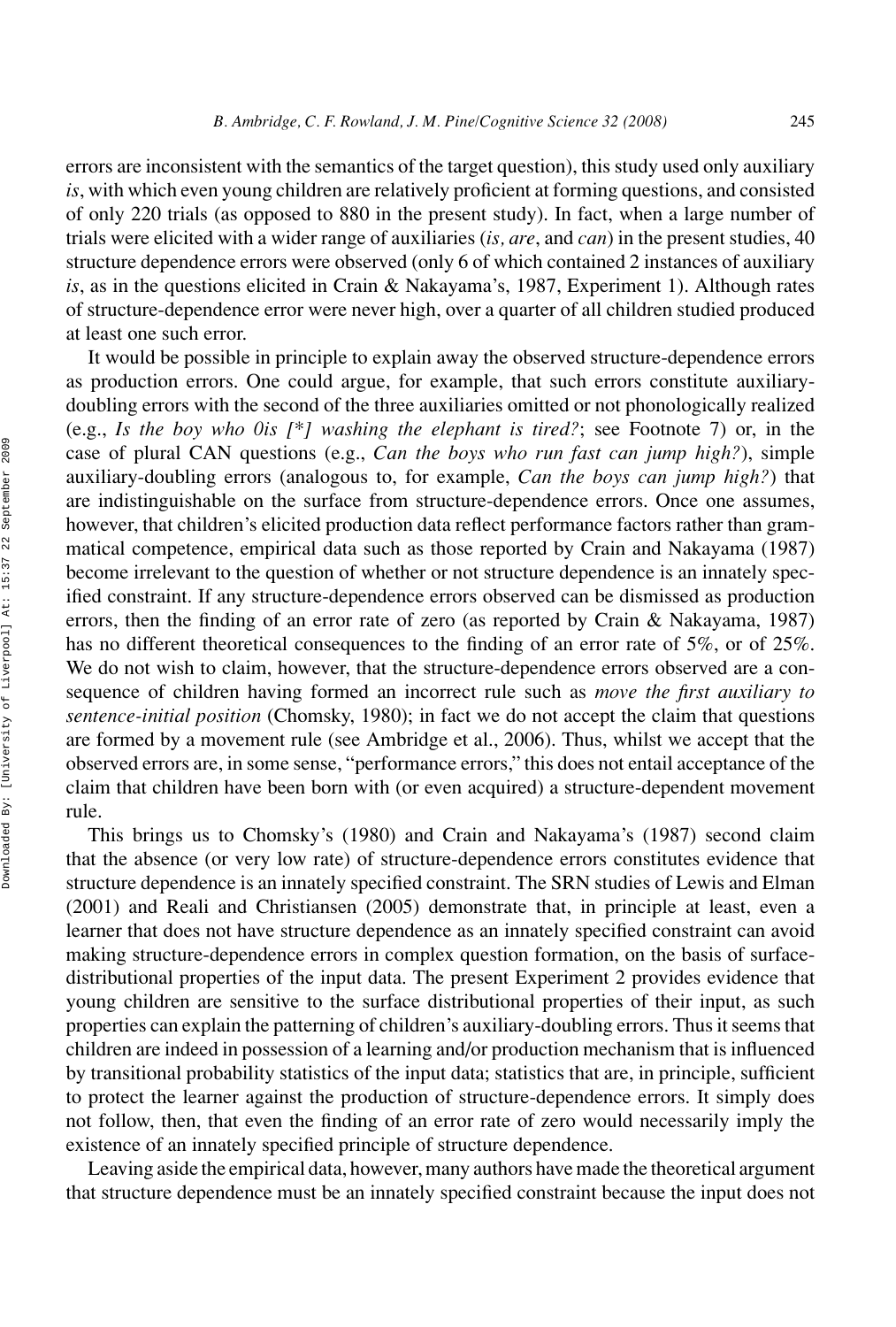contain sufficient information *in principle* for the learner to form the structure-dependent representations necessary for correct complex question formation (Chomsky, 1980). The studies of Lewis and Elman (2001) and Reali and Christiansen (2005) demonstrate that this is not the case. These models do not have structure dependence as an innate constraint, yet they do not make structure-dependence errors, and in fact learn to make predictions corresponding to well-formed questions. Whether or not these models are psychologically plausible, they nevertheless demonstrate that input that does not contain any examples of complex questions can in principle contain sufficient information for children to learn to ask correctly formed complex questions.

What, then, is the relationship between innate constraints and data-driven learning, with respect to structure dependence? We can see three possibilities. The first is that the principle of structure dependence is indeed, as claimed by Chomsky (1972), "an innate schematism applied by the mind to the data of experience" (p. 30). Neither the present study nor those of Lewis and Elman (2001) or Reali and Christiansen (2005) demonstrate that structure dependence is not an innate constraint (although it is difficult to see how any study could do so, even if it were not). What these studies do demonstrate, however, is that both the empirical and theoretical arguments that have previously been put forward to support the innate-constraint account (at least with regard to complex questions) are flawed.

The second possibility is that the input data interacts with some kind of innate structure to achieve the end-state grammar. Yang (2002) proposes a model of "language acquisition as a population of competing grammars, whose distribution changes in response to the linguistic evidence presented to the learner" (p. 12). Under this proposal, children's innate endowment consists of a set of parameters (e.g., whether a language has wh-movement or allows subjects to be dropped) that are set on the basis of the input data. This approach differs from other parameter-setting accounts (e.g., Fodor, 1998; Hyams, 1986) in that parameters are not "triggered" by a single input datum. Rather, at any one time the learner has a number of different grammars—each specifying a particular setting for each parameter—which compete stochastically: Grammars (or more properly their associated parameter settings) that successfully parse input sentences are rewarded, thus increasing the likelihood of their being selected to parse subsequent sentences, while those that do not are punished. Eventually the learner arrives at a stable grammar (or grammars) corresponding to a set of parameter settings that can correctly generate any required utterance.

Yang (2002, pp. 109–114) specifically addresses the question of structure dependence in yes/no questions, asking whether the input data contain sufficient evidence to allow the learner to make a "binary choice" (p. 110) between a rule such as "front the first auxiliary verb in the sentence" (p. 109) and the correct, structure dependent rule. Yang claims, on the basis of data presented in Valian (1991), that English-speaking children learn that English is not a subjectdrop language by age 3;0, and that sentences that provide evidence for this ("signatures," Yang, 2002, p. 104), specifically those with pure expletive subjects (e.g., *There is a man in the room*), constitute 1.2% of all adult sentences in CHILDES. Yang goes on to argue that, in order for children aged 3;0 to have learned that the structure-dependent version of the question formation rule is the correct one, sentences providing evidence for this fact (e.g., *Is the boy who is in the corner smiling?* or *How could anyone that was awake not hear that?,* p. 100) would have to constitute around 1.2% of sentences encountered. Because the rate of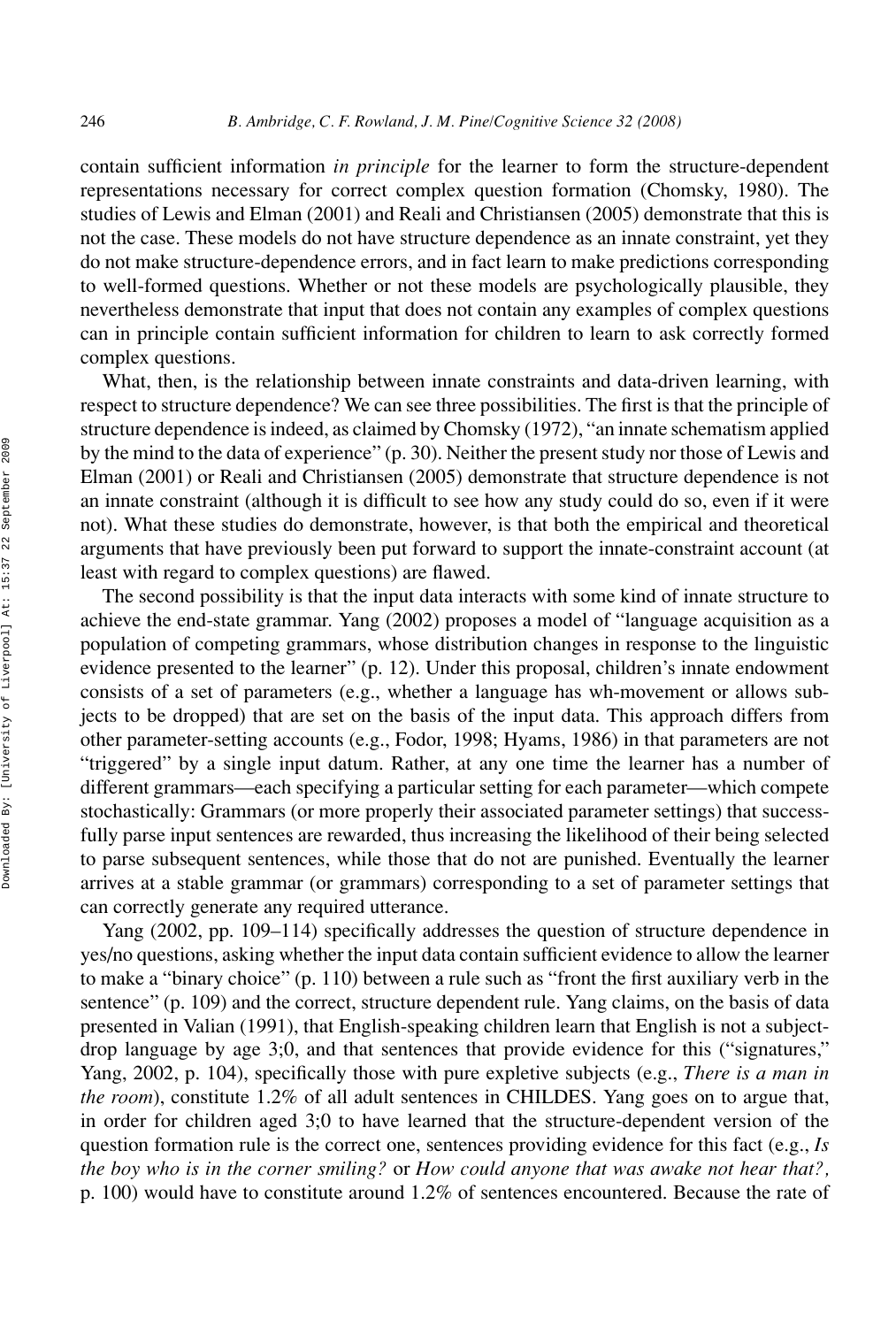such sentences is apparently only "approximately 0.03%" (Yang, 2002, p. 112), yet children aged 3;0 do not make structure-dependence errors (Crain & Nakayama, 1987), Yang (p. 114) concluded (quoting Chomsky, 1975, p. 33) that "the principle of structure dependence is not learned, but forms part of the conditions for language learning."

Yang's (2002) argument, however, is logically flawed. Even if one accepts the claim that an expletive-subject rate of 1.2% is *sufficient* for children to learn that English requires subjects, this does not entail that a similar rate of complex questions is *necessary* to acquire the principle of structure dependence. Indeed, the models of Lewis and Elman (2001) and Reali and Christiansen (2005) make predictions corresponding to correctlyformed complex questions, avoiding structure-dependence errors, in the absence of *any* complex questions in the input. In any case, the empirical findings of the present study render Yang's argument irrelevant. If, as we have shown, young children do make structuredependence errors then there is no reason to posit an innate constraint to explain why they do not.

The third possibility is that structure-dependence is not an innate constraint, but that the child acquires a structure-dependent grammar because she forms her grammar on the basis of the input data, which exhibits this property (e.g., Stemmer, 1981). For example, there is no reason in principle why the child could not learn that simple NPs (e.g., *the boy*) and complex NPs (e.g., *the boy who is smoking*) can be substituted for one another on the basis of a distributional analysis of the input. For example, in declarative sentences both simple and complex NPs will appear before many of the same auxiliaries (e.g., *is, can, does*), before verbs marked for tense and agreement (e.g., *likes, played*), after prepositions (e.g., *I looked at/spoke to*), and so on. Then once the child has learned to ask simple yes/no questions (perhaps by acquiring a yes/no question construction such as *[AUXILIARY/COPULA] [NP] [VERB/ADJECTIVE]?*) she can form a complex question by substituting a complex NP for a simple NP. Many theorists reject out of hand the possibility that children could conduct such a distributional analysis (e.g., Pinker, 1987), but this is to ignore a considerable body of evidence that demonstrates that even pre-linguistic infants are sensitive to surface distributional properties of the input data (e.g., Gomez & Gerken, 1999; Maye & Weiss, 2003; Saffran, Aslin, & Newport, 1996). Experiment 2 of the present study demonstrates that young children are sensitive to such properties in the domain of complex question formation.

Furthermore, the SRN simulations of Lewis and Elman (2001) and Reali and Christiansen  $(2005)$  predict the correct structure for complex questions in a very similar way.<sup>9</sup> In effect, they learn that strings such as *the boy* and *the boy who is smoking* can be substituted for one another, on the basis that they share similarities in their surface distributions (i.e., both predict, and are predicted by, the same items). It is premature to reject out of hand the possibility that children could do something similar, particularly as they also have another source of evidence that simple and complex phrases can be substituted for one another that is not available to the SRN models; namely functional or semantic information. For many complex phrases (e.g., *the boy who is smoking*) there exists a simple phrase (e.g., *the boy*) that denotes the same referent and/or serves the same function. Of course, claiming that children can substitute complex NPs for simple NPs in questions is a restatement of the principle of structure dependence. The point is that it is a restatement that conceptualizes structure dependence as a learnable property of the input data, and not as an innate constraint.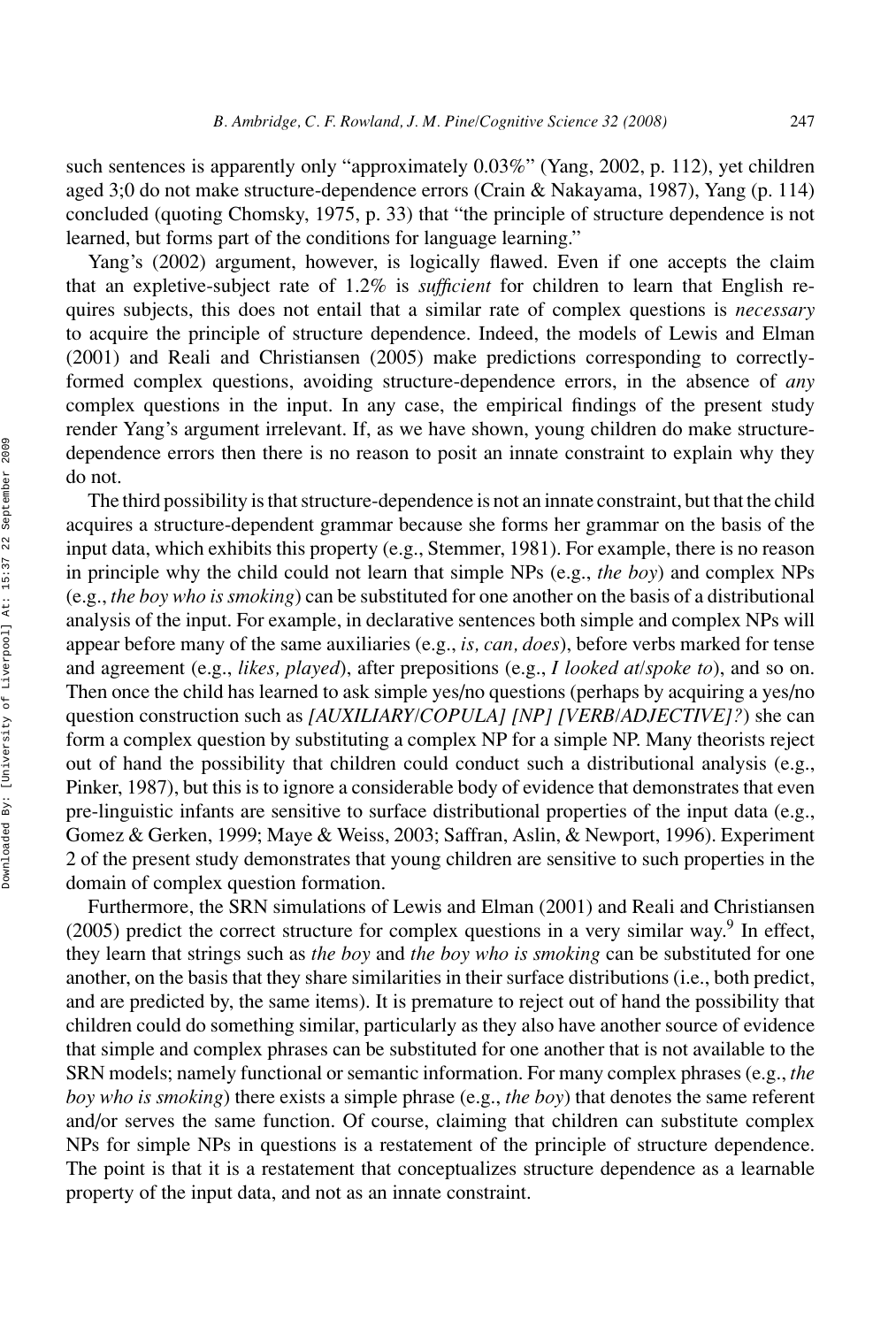Indeed, moving away from the specific example of complex yes/no questions, *any* evidence that simple and complex phrases can be substituted for one another constitutes evidence (at least in principle) that language has the abstract property of structure dependence. Even an utterance as simple as *I want the ice cream. I want it!* constitutes evidence that language has constituent structure, whereby strings of arbitrary length that share certain properties can be substituted for one another (and could be seen as a "signature" of structure dependence under accounts such as that of Yang, 2002).

One advantage of this kind of learning account is that the same mechanism that explains how children learn to correctly produce complex yes/no questions (on the whole, avoiding structure-dependence errors) also accounts for the precise pattern of auxiliary-doubling errors observed for such sentences. Although some versions of the innate-constraint account can explain why auxiliary-doubling errors are common (e.g., because they reflect a process such as movement without deletion; Crain & Nakayama, 1987) such accounts currently have no explanation for the particular patterning of these errors.

One potential problem for this learning account is that it cannot explain the present finding of approximately equal rates of structure-dependence error for CAN and BE questions, predicting instead a lower rate for the latter. One possibility is that this account is simply incorrect. An alternative possibility is that more structure-dependence errors might have been observed for BE than CAN questions had the participants of the former study not been older (by around 20 months) than those of the latter. A third possibility is that functional-semantic similarities between simple and complex phrases play a more important role than surface-distributional similarities in demonstrating to children that simple and complex phrases can be substituted for one another (i.e., that language is structure dependent).

The most significant implication of this learning account is that arguments about whether or not the input might contain some small percentage of complex yes/no questions (e.g., Pullum & Scholz, 2002; Yang, 2002) are not directly relevant to the question of whether the child could learn to form such questions without an innately specified principle of structure dependence. Under this account, the child does not need to hear *any* complex questions in order to be able to produce them correctly. The studies of Lewis and Elman (2001) and Reali and Christiansen (2005) demonstrate that even input that contains *no* complex questions can contain, in principle at least, sufficient evidence to allow the learner to infer the correct form of such questions.

It is also important to note that under a version of this learning account where children acquire questions as an independent construction (e.g., *[AUXILIARY/COPULA] [NP] [VERB/ADJECTIVE]?;* Ambridge et al., 2006; Rowland & Pine, 2000), movement rules that derive questions from declarative utterances (or similar) play no role. Under this view, the question of whether children might incorrectly formulate a structure-independent rule (e.g., *move the first auxiliary to the front of the sentence*) does not arise, because children do not form questions by "moving" *any* auxiliary. Thus the claim that because children do not (often) make structure-dependence errors, this principle must be an innatelyspecified constraint simply does not follow given a different set of assumptions about the adult endpoint.

Of course, no single study can address all the issues that arise from this controversial topic. We, therefore, conclude our discussion with some suggestions for future work in this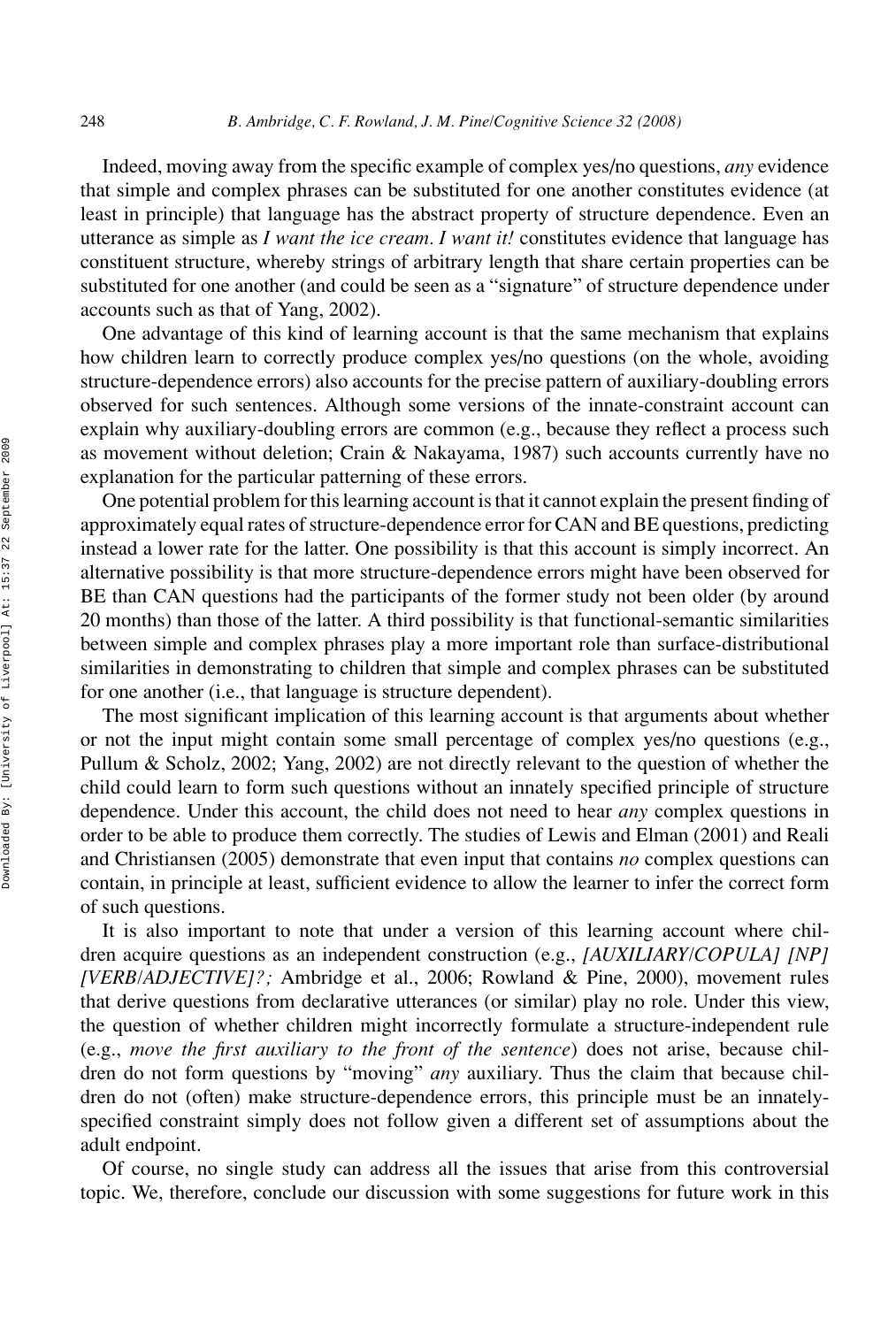area. One major finding of the present study was that, counter to the prediction derived from the SRN models of Lewis and Elman (2001) and Reali and Christiansen (2005), structuredependence errors were no more frequent with BE than CAN questions. However, the present study did not compare rates of structure-dependence error for these auxiliaries with a single group of children. Future experimental work should address this shortcoming. Further computer modelling work should also be conducted in order to quantify the predicted difference in rates of structure-dependence error (and auxiliary-doubling error) for different auxiliaries.

Another unexpected finding was that rates of auxiliary-doubling error were relatively high, constituting around a quarter of all valid questions produced. Similar studies with simple questions (Ambridge et al., 2006; Guasti, Thornton, & Wexler, 1995) have found that auxiliarydoubling errors are virtually non-existent for positive questions with the auxiliaries BE and CAN. One possible reason for this discrepancy is that the questions in the present study included much longer noun phrases between the fronted auxiliary and the gap from which it notionally moved. This raises the possibility that the redundant auxiliary might represent some kind of resumptive form (similar to *Type 2* errors such as *Can the boy who can run fast, can he jump high?*). This NP-length explanation is consistent with an account whereby auxiliary-doubling errors represent memory failure, with the child "defaulting" to an item that has high transitional probability (e.g., an auxiliary following a NP). Because the strength of representation of a particular item in a SRN decays over time, one might expect models of the type investigated by Lewis and Elman (2001) and Reali and Christiansen (2005), which make auxiliary-doubling errors, to also show this NP-length effect. Future computer modeling work could be used to make predictions regarding the extent to which rates of auxiliary-doubling error increase as a function of NP length (and perhaps lexical auxiliary), which could then be tested on children.

As we discussed, the SRN models would appear to predict more structure-dependence errors with plural than singular subjects for questions with auxiliary CAN because, whilst both contain legal bi-grams in the crucial position (e.g., *who crawl*), structure-dependence errors with plural subjects contain legal tri-grams (e.g., *babies who crawl*). The present study found only a non-significant trend in this direction (9 vs. 7 errors). However, the study of Reali and Christiansen (2005) found that, for some question types at least, tri-gram statistics are no more useful than bi-gram statistics in predicting the correct structure. Future computer modelling work, focussing on auxiliary CAN, should be conducted to determine whether, in fact, a higher rate of structure-dependence errors is to be expected for plural than for singular CAN questions, and future experimental work with children should investigate whether this is the case. Any study comparing rates of structure-dependence error would have to include either a large number of trials or a large number of participants because such errors are so infrequent.

In conclusion, the present study has demonstrated that the claim that children simply do not make structure-dependence errors in complex question formation (Crain & Nakayama, 1987) is false. Our findings, together with those of Lewis and Elman (2001) and Reali and Christiansen (2005) also call into question the conclusion that low or zero rates of structuredependence error necessarily imply that the principle of structure dependence is part of the child's innate endowment. The findings of Experiment 2 demonstrate that children's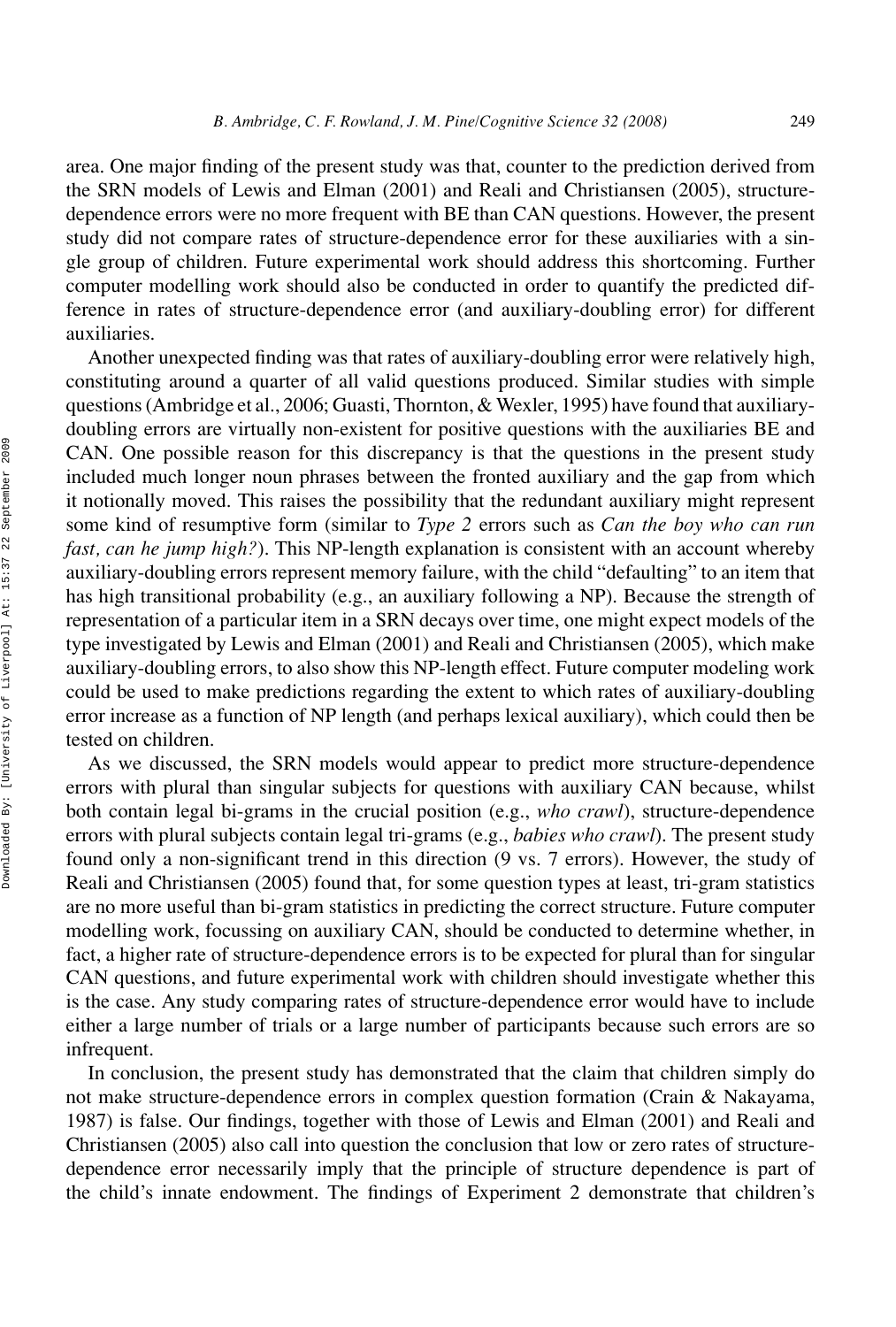question production is influenced by surface distributional properties of their input; properties that, in principle at least, could be used to infer the correct structure of complex yes/no questions.

# **Notes**

- 1. In this article, as is conventional in the relevant literature, the term *auxiliary* is used to refer to the copula and the modal auxiliaries as well as true auxiliaries. In fact, in the structure dependence literature, copula and auxiliary BE are generally treated as interchangeable. For example, Crain and Nakayama (1987) stated that "all test sentences contained two occurrences of the auxiliary verb *is*" (p. 528), although one of the two occurrences of *is* was in fact a copula in all but one of the test sentences.
- 2. Another possible movement rule based on linear order—move the final auxiliary to sentence initial position—outputs an ungrammatical question from statements such as, *The girl is kissing the boy who is smoking*. As Yang (2002, p. 109) noted, there are, in principle, an infinite number of possible rules (e.g., "Front the auxiliary verb whose position in the sentence is a prime number"), but this concern is not relevant here.
- 3. The categories presented to the model were *noun, verb* (including auxiliaries)*, adjective, numeral, adverb, determiner, pronoun, preposition, conjunction, interjection, complex contraction, abbreviation, infinitive marker,* and *proper name*.
- 4. To check that strings such as *who run* are indeed more frequent in the input data than strings such as *who running*, we searched the British National Corpus for the example strings *who run/who smoke* and *who running/who smoking*. The respective frequencies were 165, 53, zero, and zero. Thus, although strings like *who smoking* are not, strictly speaking, "illegal" (e.g., *Is the boy who smoking offends still here?;* Gualmini & Crain, 2004, p. 4), it is probably fair to say that they have a frequency of approximately zero. Note that these figures represent chunk frequencies (i.e., the frequency of a particular string) as opposed to transitional probabilities (i.e., the probability of occurrence of a certain word, given the previous word). The two measures are highly correlated, and the transitional probability between two items that, together, have a chunk frequency of zero (e.g., *who running*) will also be zero. Reali and Christiansen's (2005) bi-/tri-gram analysis used transitional probability statistics.
- 5. These errors actually have three auxiliaries. We term them *auxiliary-doubling errors* because they have the *appearance* of errors in which the child has duplicated the auxiliary from either the main or relative clause (although we explicitly do NOT wish to claim that this extra auxiliary has been duplicated via some process such as movement without deletion), and because they are analogous to errors in simple questions (e.g., *Does she does[n't] like Coke?*) that are commonly termed *auxiliary-doubling errors* in the literature (see Ambridge et al., 2006; Guasti, Thornton, & Wexler, 1995).
- 6. This term is used purely descriptively. We do not wish to imply that children are actually making a structure-dependence error and erroneously inserting the agreement-marking *–s* morpheme, and we do not include such errors in our counts of structure-dependence errors. We also agree with an anonymous reviewer that such errors are more plausibly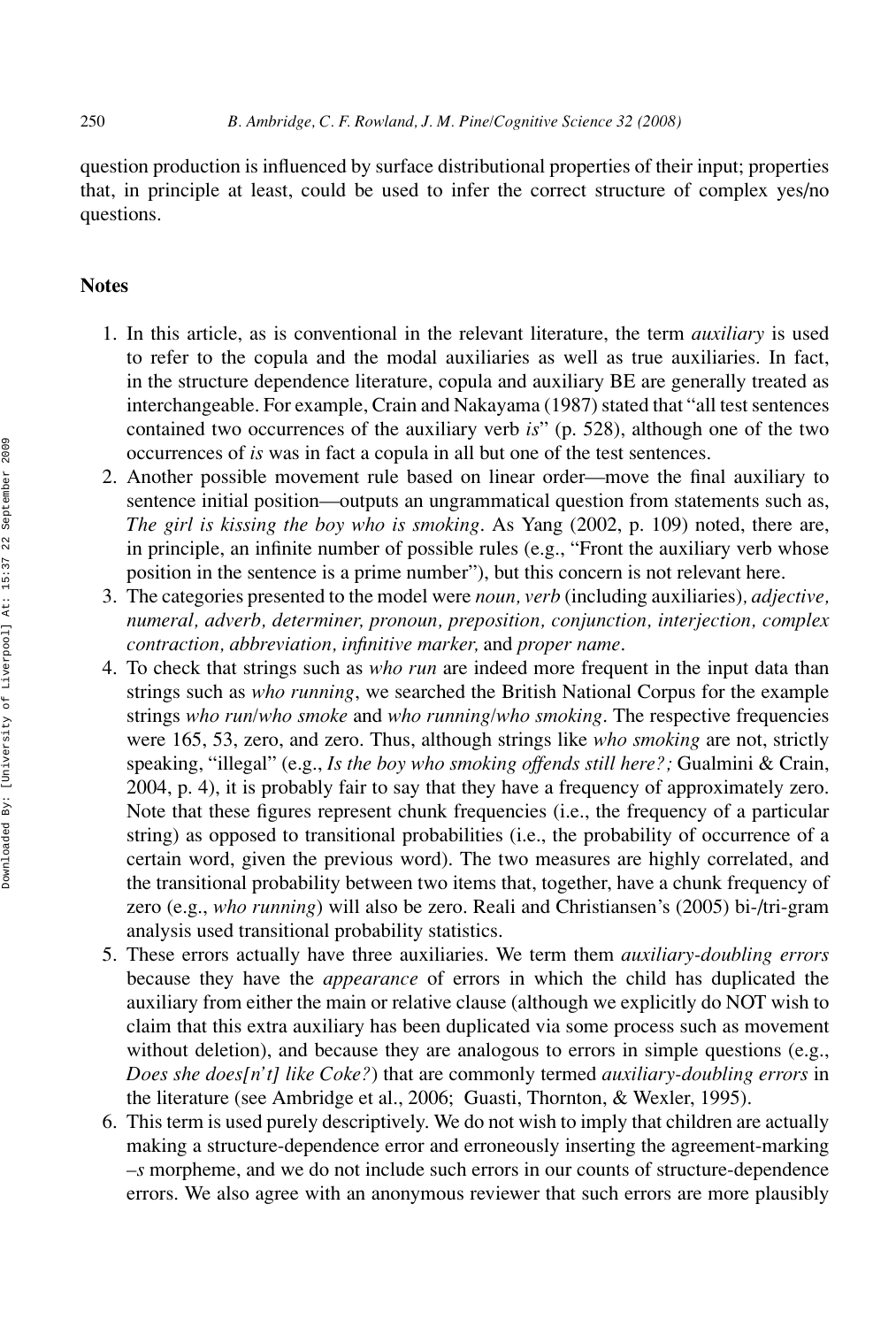analysed as auxiliary-doubling errors with a *short-form* relative clause. The point in using the *descriptive* term *auxiliary – doubling* + *agreement error* is to highlight the fact that the equivalent form for a sentence with a plural subject does constitute a structuredependence error (although, see the discussion of this point in the results section).

- 7. It is interesting to note that a similar proposal is put forward by Santelmann, Berk, Austin, Somashekar, and Lust (2002, p. 819) who argued that apparent non-inversion errors in simple yes/no questions (e.g., *dat's the owner* for *is dat the owner?*) could instead "represent both auxiliary 'overmarking' [i.e., doubling, B.A.] and 'omission' of the initial auxiliary: *is dat's the owner?*" and thus that such "errors . . . cannot be taken as conclusive evidence either for or against grammatical knowledge of inversion."
- 8. Although this finding may seem somewhat counterintuitive, it is not difficult to think of an example where the transitional probabilities associated with a particular bi-gram are higher, on average, than those associated with a tri-gram containing that bi-gram. For example, the bi-gram *What did* will have a higher average transitional probability than the tri-gram *What did John*. This is because *What* is usually followed by one of a small number of closed-class items (i.e., auxiliaries) whereas *(What) did* can be followed by a potentially infinite number of different subjects.
- 9. Although in saying this we explicitly do NOT mean to claim that children necessarily actually employ SRN-like mechanisms. The point is simply that the SRN studies discussed demonstrate that the input data can contain information that is sufficient in principle to allow children to infer the correct structure of (at least some types of) complex yes/no questions.

# **Acknowledgments**

This research was funded by an Economic and Social Research Council (ESRC) Postdoctoral Fellowship awarded to Ben Ambridge (PTA–026–27–0705) and an ESRC Grant to Ben Ambridge, Julian Pine, and Caroline Rowland (RES–000–22–1540). We thank the children, parents, and teachers of St. Peter's Church of England Aided Primary School and Barnston Primary School who took part in the research reported here. Thanks also to Morten Christiansen, Jeff Elman, Florencia Reali, William O' Grady, Janet Fodor, and five anonymous reviewers for helpful discussions and comments on a previous version of this manuscript.

#### **References**

Ambridge, B., Rowland, C. F., Theakston, A., & Tomasello, M. (2006). Comparing different accounts of children's non-inversion errors in object wh-questions: What experimental data can tell us? *Journal of Child Language, 30*, 519–557.

Bernstein-Ratner, N. (1984). Patterns of vowel modification in motherese. *Journal of Child Language, 11*, 557–578. Chomsky, N. (1959). A review of B. F. Skinner's *Verbal Behavior. Language, 35*, 26–58.

Crain, S. (1991). Language acquisition in the absence of experience. *Behavioral and Brain Sciences, 14*, 597–650. Crain, S., & Nakayama, M. (1987). Structure dependence in grammar formation. *Language, 63*, 522–543.

Chomsky, N. (1972). *Language and mind.* New York: Harcourt Brace Jovanovich.

Chomsky, N. (1975). *Reflections on language.* New York: Pantheon Books.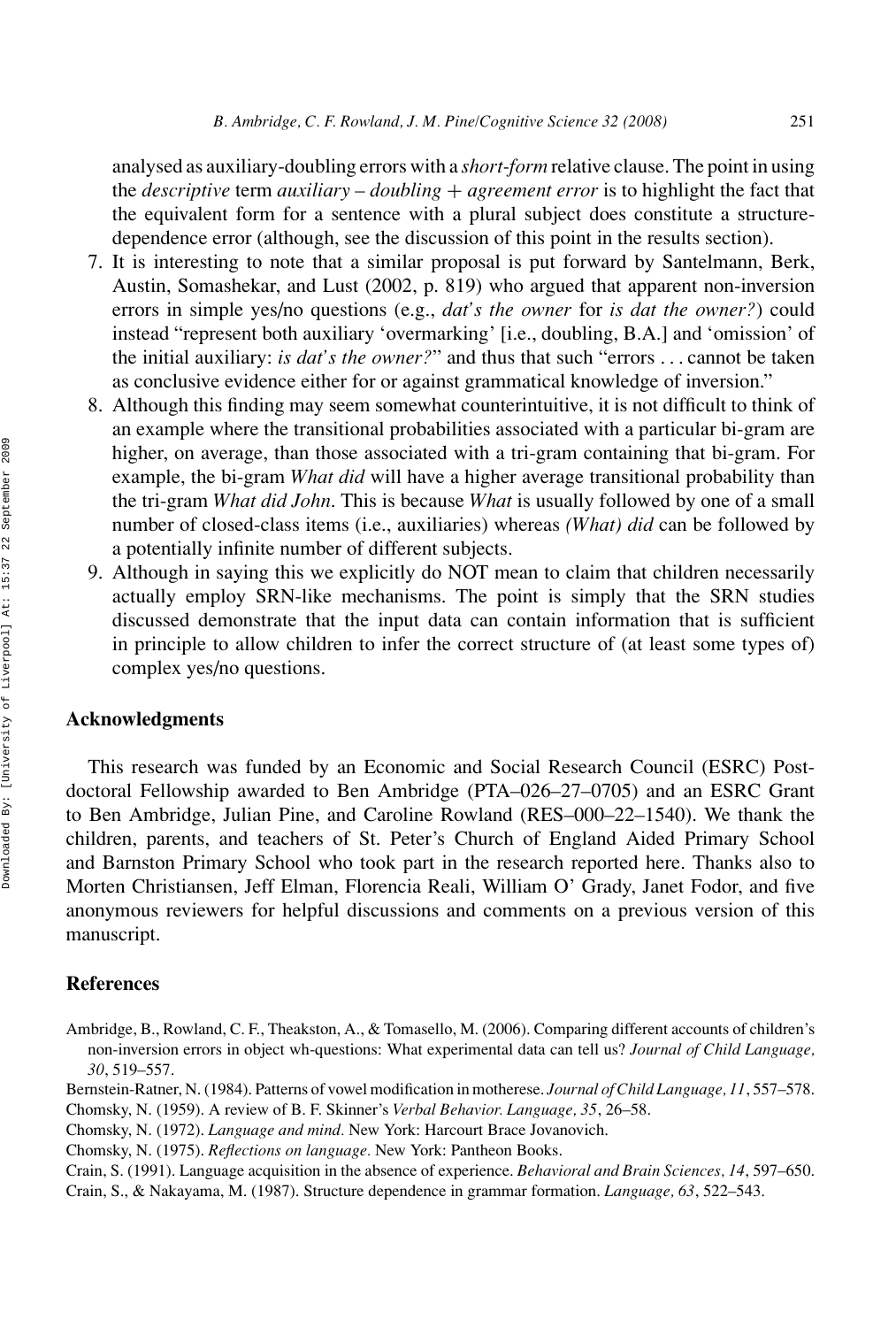Fodor, J. D. (1998). Unambiguous triggers. *Linguistic Enquiry, 29*, 1–36.

- Gomez, R. L., & Gerken, L. A. (1999). Artificial grammar learning by 1-year-olds leads to specific and abstract knowledge. *Cognition, 70*, 109–135.
- Gualmini, A., & Crain, S. (2004). Operator conditioning. In *Proceedings of the 28th annual Boston University Conference on Language Development* (pp. 1–12). Somerville, MA: Cascadilla.
- Guasti, M., Thornton, R., & Wexler, K. (1995). Negation in children's questions: The case of English. In*Proceedings of the 19th annual Boston University Conference on Language Development* (pp. 228–239). Somerville, MA: Cascadilla.
- Hornstein, N., & Lightfoot, D. (1981). Introduction. In N. Hornstein & D. Lightfoot (Eds.), *Explanation in linguistics: the logical problem of language acquisition* (pp. 9–31). London: Longman.
- Hyams, N. (1986). The theory of parameters and syntactic development. In T. Roeper & E. Williams (Eds.), *Parameter detting* (pp. 1–22). Dordrecht, The Netherlands: Reidel.
- Kam, X. N. C., Stoyneshka, I., Tornyova, L., Fodor, J. D., & Sakas, W. G. (2005 ). *Non-robustness of syntax acquisition from n-grams: A cross-linguistic perspective.* Paper presented at the 18th Annual CUNY Sentence Processing Conference, April, University of Arizona.
- Labov, W., & Labov, T. (1978). Learning the syntax of questions. In R. Campbell & P. Smith (Eds.), *Recent advances in the psychology of language* (pp. 1–44). New York: Plenum.
- Lewis, J. D., & Elman, J. L. (2001). Learnability and the statistical structure of language: Poverty of stimulus arguments revisited. In *Proceedings of the 26th annual Boston University Conference on Language Development* (pp. 359–370). Somerville, MA: Cascadilla.
- Lidz, J., Waxman, S. R., & Freedman, J. (2003). What infants know about syntax but couldn't have learned: Experimental evidence for syntactic structure at 18 months. *Cognition, 89*, B65–B73.
- MacWhinney, B. (2004). A multiple process solution to the logical problem of language acquisition. *Journal of Child Language, 31,* 883–914.
- Maratsos, M., & Kuczaj, S. (1978). Against the transformationalist account: A simpler analysis of auxiliary overmarking. *Journal of Child Language, 5*, 337–345.
- Maye, J. & Weiss, D. (2003). Statistical cues facilitate infants' discrimination of difficult phonetic contrasts. In *Proceedings of the 27th annual Boston University Conference on Language Development* (pp. 508–518) Somerville, MA: Cascadilla.
- MacWhinney, B. (2004). A multiple process solution to the logical problem of language acquisition. *Journal of Child Language, 31,* 883–914.
- Piattelli-Palmarini, M. (Ed.). (1980 ). *Language and learning: The debate between Jean Piaget and Noam Chomsky*. Cambridge, MA: Harvard University Press.
- Pinker, S. (1987). The bootstrapping problem in language acquisition. In B. Macwhinney (Ed.), *Mechanisms of language acquisition* (pp. 339–441). Hillsdale, NJ: Lawrence Erlbaum Associates, Inc.
- Pullum, G. K., & Scholz, B. C. (2002). Empirical assessment of stimulus poverty arguments. *Linguistic Review, 19*, 9–50.
- Reali, F., & Christiansen, M. H. (2005). Uncovering the richness of the stimulus: Structure dependence and indirect statistical evidence. *Cognitive Science, 29*, 1007–1028.
- Rowland, C. F. (2007). Explaining errors in children's questions. *Cognition, 104,* 106–134.
- Rowland, C. F., & Pine, J. M. (2000). Subject-auxiliary inversion errors and wh-question acquisition: What children do know? *Journal of Child Language, 27*, 157–181.
- Rowland, C. F., Pine, J. M., Lieven, E. V. M., & Theakston, A. L. (2005). The incidence of error in young children's wh-questions. *Journal of Speech, Language and Hearing Research, 48*, 384–404.
- Saffran, J. R., Aslin, R. N., & Newport, E. L. (1996). Statistical learning by 8-month-old infants. *Science, 274*, 1926–1928.
- Santelmann, L., Berk, S., Austin, J., Somashekar, S., & Lust, B. (2002). Continuity and development in the acquisition of inversion in yes/no questions: Dissociating movement and inflection. *Journal of Child Language, 29*, 813–842.
- Stemmer, N. (1981). A note on empiricism and structure-dependence. *Journal of Child Language, 8,* 649–663.
- Stromswold, K. (1990). *Learnability and the acquisition of auxiliaries.* Unpublished doctoral dissertation, Massachusetts Institute of Technology, Cambridge.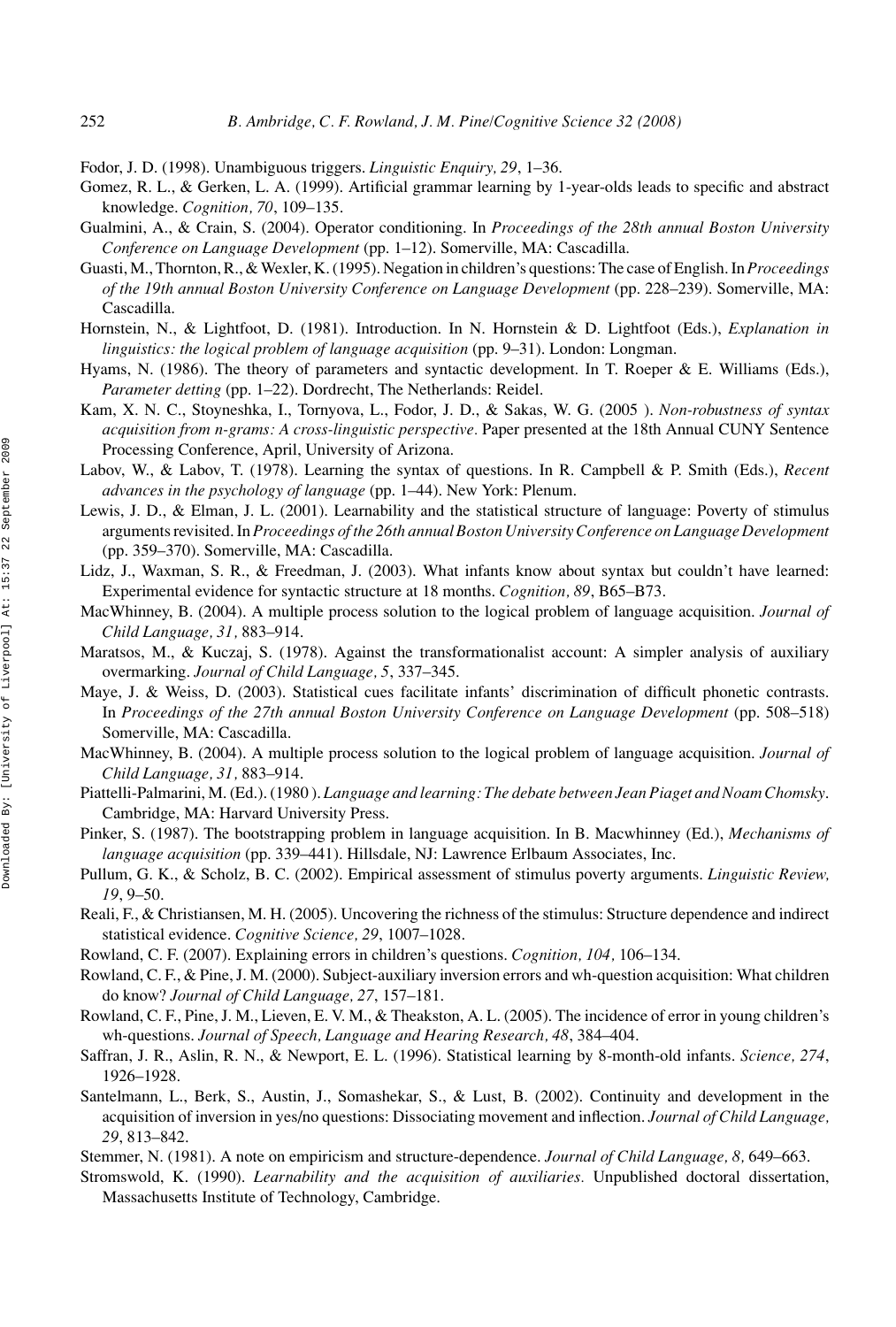Theakston, A. L., Lieven, E. V. M., Pine, J. M., & Rowland, C. R. (2001). The role of performance limitations in the acquisition of verb-argument structure: An alternative account. *Journal of Child Language, 28*, 127– 152.

Valian, V. (1991). Syntactic subjects in the early speech of American and Italian children. *Cognition, 40*, 21– 81.

Valian, V., & Casey, L. (2003). Young children's acquisition of wh- questions: The role of structured input. *Journal of Child Language, 30*, 117–143.

Yang, C. D. (2002). *Knowledge and learning in natural language*. Oxford, England: Oxford University Press.

Note: Appendices 2 and 5 are not included here, but are available at http://www.cogsci.rpi.edu/ CSJarchive/Supplemental/index.html

#### **Appendix A**

Target questions for Experiment 1

| No. of Subjects | <b>Target Question</b>                               |
|-----------------|------------------------------------------------------|
| Singular        | Can the boy who can run fast jump high?              |
|                 | Can the girl who can dance sing?                     |
|                 | Can the baby who can crawl walk?                     |
|                 | Can the bird that can swim fly?                      |
| Plural          | Can the boys who can run fast jump high?             |
|                 | Can the girls who can dance sing?                    |
|                 | Can the babies who can crawl walk?                   |
|                 | Can the birds that can swim fly?                     |
| Singular        | Can the boy who can play the piano play the guitar?  |
|                 | Can the monster that can eat people eat elephants?   |
|                 | Can the man who can drive cars drive tractors?       |
|                 | Can the girl who can make cakes make biscuits?       |
| Plural          | Can the boys who can play the piano play the guitar? |
|                 | Can the monsters that can eat people elephants?      |
|                 | Can the men who can drive cars drive tractors?       |
|                 | Can the girls who can make cakes make biscuits?      |
|                 |                                                      |

#### **Appendix C: Structure dependence errors observed in Experiment 1**

Can babies who crawl can walk? Can birds that swim can fly? Can girls that make cakes can make biscuits? Can girls who dance can sing? Can monsters that eat people can eat elephants? Can *<*monsters eat*>* [//] monsters that eat people can eat elephants? Can the baby which crawl can walk? Can the bird that swim can fly? Can the boy that run fast can jump high?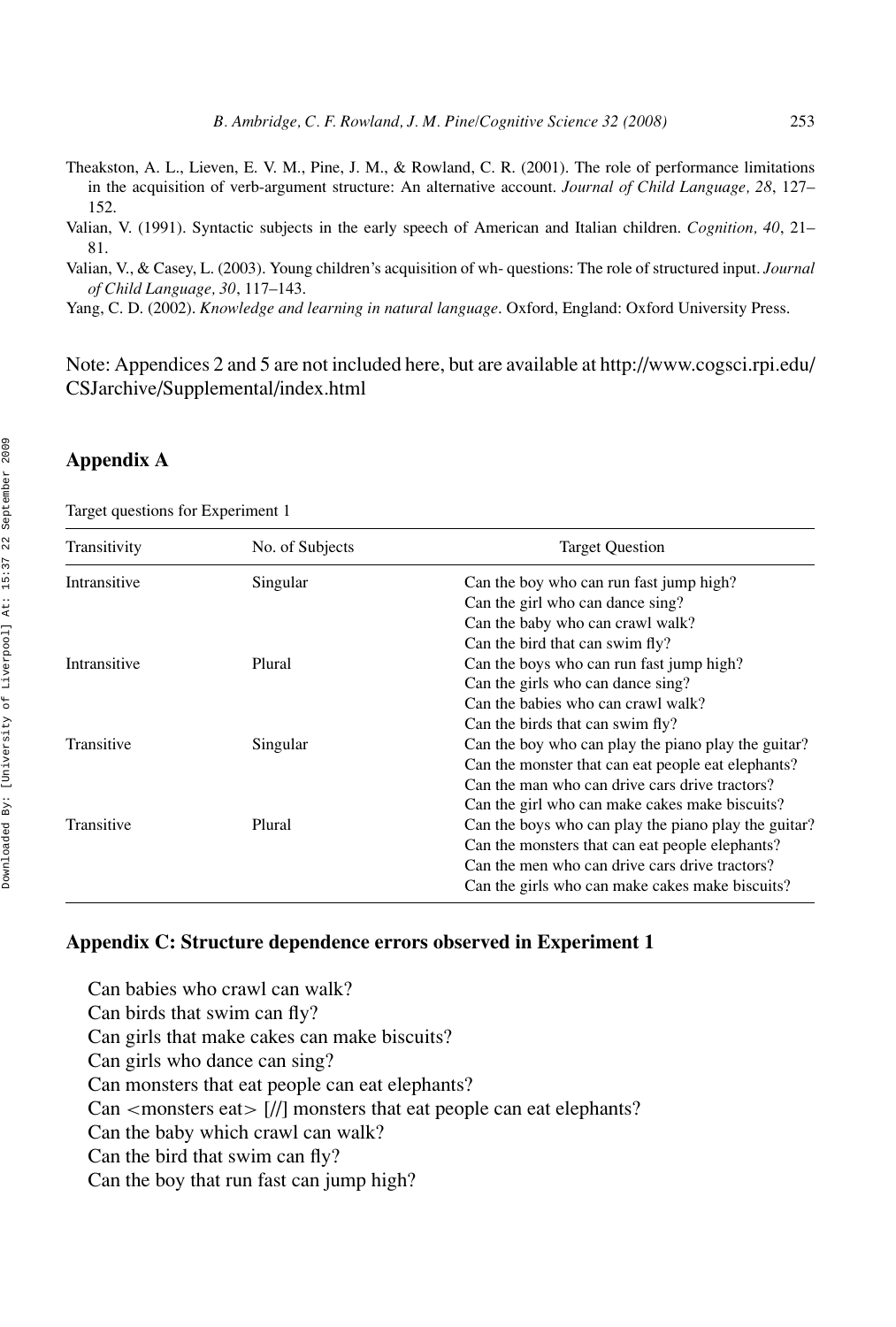Can the boy who jump [/] who run fast can jump high? Can the boys that jump high can run fast? Can the boys who run fast can jump high? Can the girl who dance can sing? Can the girl who make cakes can make biscuits? Can the men that drive cars can drive tractors? Can the monster who eat people can eat elephants?

# **Appendix D**

Target questions for Experiment 2

| Match–Mismatch of Number<br>Features of NPs | Number Feature of<br>NPs in Main Clause | <b>Target Question</b>                                                            |
|---------------------------------------------|-----------------------------------------|-----------------------------------------------------------------------------------|
| Match                                       | Singular                                | Is the boy that is washing the elephant tired?                                    |
|                                             |                                         | Is the girl that is brushing the dog kind?                                        |
|                                             |                                         | Is the cat that is chasing the mouse naughty?                                     |
|                                             |                                         | Is the lion that is eating the man hungry?                                        |
|                                             | Plural                                  | Are the boys that are washing the elephants tired?                                |
|                                             |                                         | Are the girls that are brushing the dogs kind?                                    |
|                                             |                                         | Are the cats that are chasing the mice naughty?                                   |
|                                             |                                         | Are the lions that are eating the men hungry?                                     |
| Mismatch                                    | Singular                                | Is the boy that is washing the elephants tired?                                   |
|                                             |                                         | Is the girl that is brushing the dogs kind?                                       |
|                                             |                                         | Is the cat that is chasing the mice Is the lion that is<br>eating the men hungry? |
|                                             | Plural                                  | Are the boys that are washing the elephant tired?                                 |
|                                             |                                         | Are the girls that are brushing the dog kind?                                     |
|                                             |                                         | Are the cats that are chasing the mouse naughty?                                  |
|                                             |                                         | Are the lions that are eating the man hungry?                                     |

#### **Appendix F: Structure dependence errors observed in Experiment 2**

Are cats who chasing the mice are naughty? Are cats who chasing the mouse are naughty? Are lions who scaring the man are hungry? Are the boys that washing the elephants are tired? (3 children) Are the boys who washing the elephant are tired? Are the cats that chasing the mice are naughty? (2 children) Are the cats who chasing the mice are naughty? Are the cats who chasing the mouse are naughty? Are the girls that brushing the dog are kind? Are the girls that brushing the dogs are kind? Are the girls that washing the dog is kind or not? Are the girls who brushing the dog are kind?